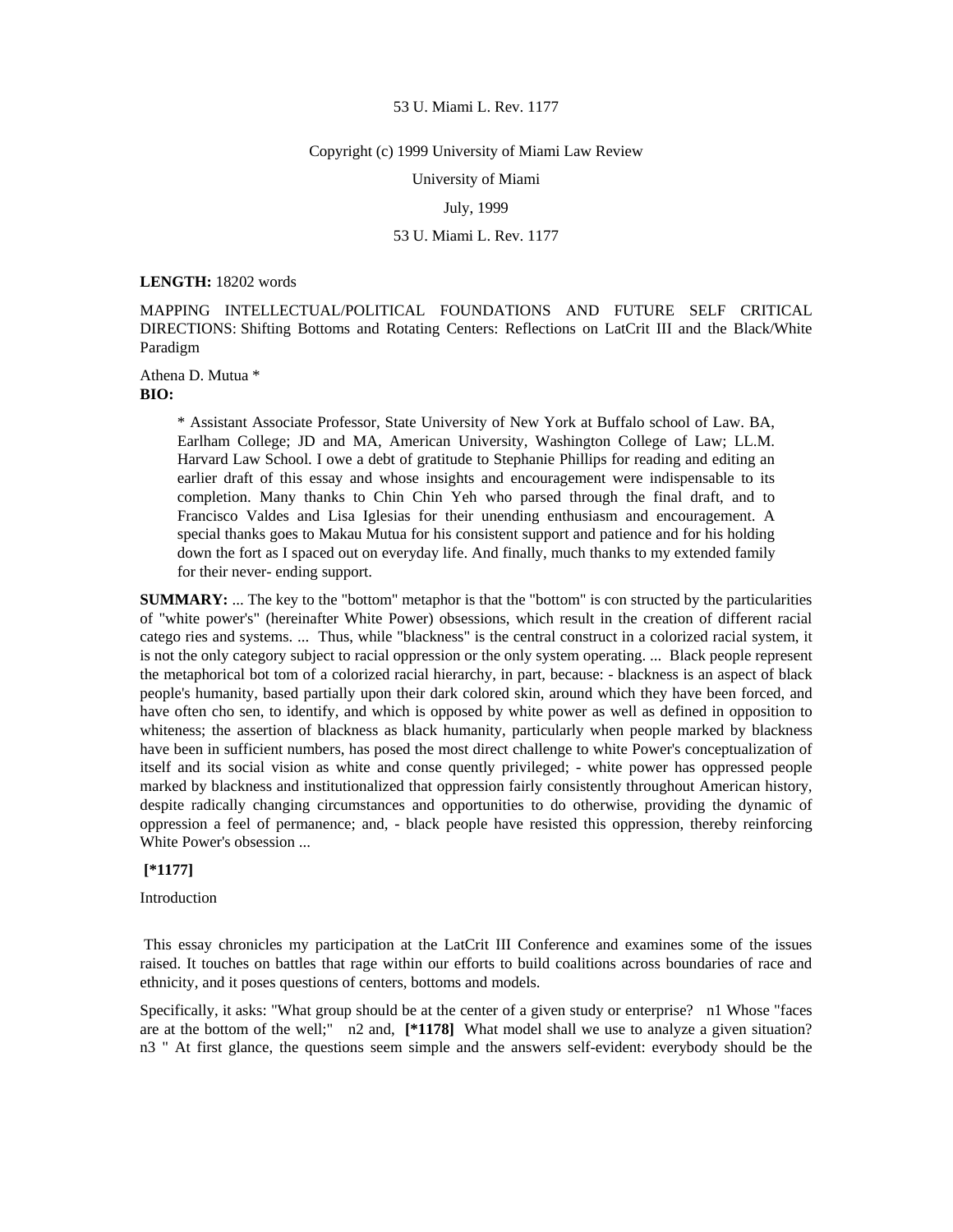center of attention sometime many of the groups are at the bottom together, or at one point or another; and the model you use depends on what it is you are trying to analyze. Actually, the questions are complex, and the answers unclear because limited resources of time, space, money and energy often pit group against group when priorities must be set. More significantly, the problems of building coalitions and developing political agendas bring us face-to-face with the reality that different racial and ethnic groups have distinct histories and interests, some of which collide.

I believe LatCrit is attempting to address these complexities, not only in theory but in practice. Institutionally, LatCrit has implemented the concept of "rotating centers," whereby a session in each conference is devoted to an issue of primary concern to a non-Latino group. Fur ther, LatCrit theory encompasses both race theory and ethnicity theory. n4 I advocate using the racial paradigm of the Latino/a experience because, I believe this model is the common ground between blacks and Latinos/as. A racial analysis illuminates each group's respective conditions and emphasizes the similarities and connections between those conditions; connections which, I hope, facilitate coalition-building efforts. Never **[\*1179]**  theless there are differences between the two groups and different faces appear at the bottom of the well depending on the issue analyzed. Thus, I tentatively propose that LatCrit embrace a notion of "shifting bottoms" as a complement to the process of "rotating centers".

Part I of this essay is a prologue, reporting some thought-provoking conversations I encountered at the conference and my initial reactions.

Part II presents a critique of a LatCrit sentiment that appears to blame African-Americans for the erasure of Latino/a histories, exper iences and struggles. n5 This sentiment is present in Juan Perea's article entitled The Black/White Binary Paradigm of Race: The "Normal Sci ence" of American Racial Thought. n6 Perea's description of the Black/White paradigm as a binary relationship obscures the key insight of the Black/White paradigm: its relationship to power. It obscures the reality of the unequal, hierarchical, power relations between different groups, which places whites at the top, blacks on the bottom, with other groups in between. I therefore endorse the formulation that the paradigm is better called the "White Over Black" or "Black Subjugation to White" paradigm. n7 The aspects of American racial reality that are accurately captured in the "White Over Black" paradigm must not be ignored even **[\*1180]** though the paradigm is inadequate to describe all dimensions of the experiences of various American peoples of color.

Part III encompasses my preliminary thoughts on the operation of multiple racial systems as well as my initial thoughts on what constitutes the "bottom." In this section, I take the metaphor of the "bottom" from the White Over Black" paradigm n8 and apply some of its characteristics to examine the different historical experiences and issues related to blacks and Latinos/as.

The key to the "bottom" metaphor is that the "bottom" is con structed by the particularities n9 of "white power's" (hereinafter White Power) obsessions, which result in the creation of different racial catego ries and systems. n10 That is, the "bottom" speaks not to which group is **[\*1181]** more oppressed n11 but rather to "white power's" obsessions n12 and how those obsessions form the basis of different racial categories as sites of oppression. The "bottom" is the embodiment of a particular obsession, and it represents the role a specific group plays in a particular racial system.

First, I believe the "bottom" is that which "white power" opposes. Secondly, it is those aspects of group identity that often incorporate meanings different from those imposed by "white power" and challenge "white power's" conception of itself and its social vision (i.e. white, upper class, Anglos). These aspects are particularly threatening when the bearers are significant in number. Third, the "bottom" is the relent less institutionalization of oppression and suppression of that aspect or energy which is a source of group unity and white opposition, even in the face of radically altered social conditions. The continuity of obses sion and oppression during different historical periods gives the bottom a feel of permanence. And last, the "bottom" is obsession reinforced by resistance from the groups who feel the weight of the particular oppres sion. This resistance often intensifies "white power's" obsession. n13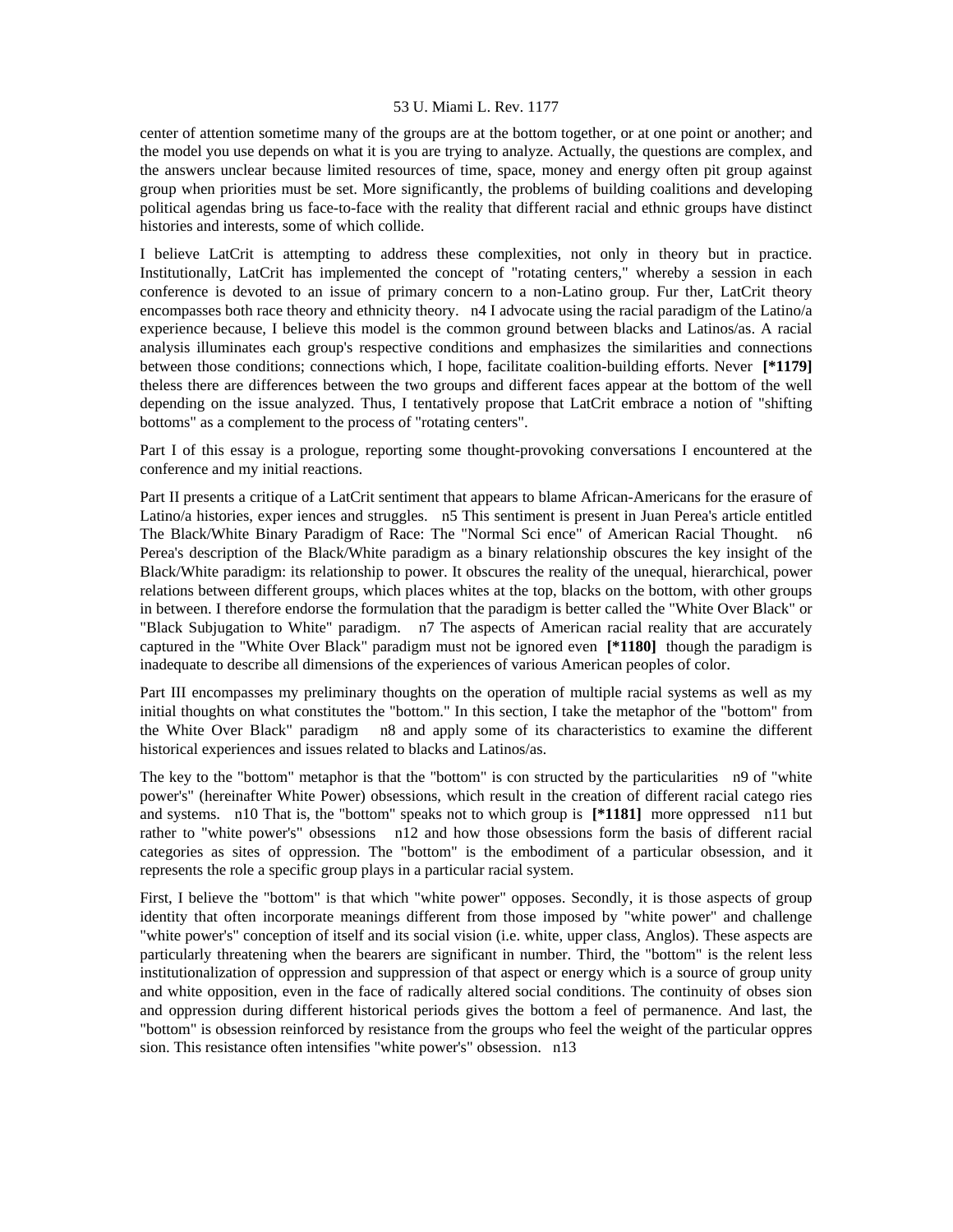I argue that one of the constants in "white power's" obsessions has been blackness. n14 It forms the basis of a colorized category (loosely **[\*1182]** based on skin color) upon which oppression is organized and blackness is the central construct marking the "bottom" of a colorized racial sys tem. This colorized system of racial oppression has been the principal racial system in America and has significantly affected how we think about race. n15 Consequently, a substantial part of the paper analyzes the construction of blackness as the opposite of whiteness, both as a concept and in the experience of slavery and its aftermath. This analysis is developed with the use of Omi and Winant's n16 theory of racial formation and shaded by an awareness of other non-white experiences.

Additionally, the works of Cheryl Harris n17 and William Wiecek n18 are used to demonstrate that black people are on the "bottom" of a colorized racial system. This argument is furthered by examining Ian Haney-Lopez's n19 analysis of the Mexican American condition in 1950's Texas. It is argued that although Mexican Americans believed them selves to be white or one notch above blacks conceptually at that time, their experiences, particularly as they relate to their material conditions, suggest that Mexican Americans at least shared the "bottom" with blacks. I comment on this suggestion in two ways. First, as Haney- **[\*1183]** Lopez implies, the subjective recognition of these shared experiences, even now, may well suggest a commitment to anti-racist struggle, whereas ignoring these objective conditions may indicate Latino/a acquiescence or complicity in the maintenance of white supremacist ide ology and practice. n20 Additionally, however I posit that the similar con ditions of blacks and Latinos result from the operation of different, though overlapping and mutually reinforcing, systems of racial catego ries. These systems of racial oppression are linked and informed by white power's self-conception and goals. Thus, while "blackness" is the central construct in a colorized racial system, it is not the only category subject to racial oppression or the only system operating. Rather, "white power's" obsessions have racialized groups that are neither white nor black, categorized and oppressed other groups as "foreign," and attempted to wipe out non-Anglo ethnicity.

The term "shifting bottom" captures the different impact that "white power's" obsessions have on various groups. The meaning of the term is illustrated by briefly turning to the issue of language, which sug gests, by reference to Susan Kiyomi Serrano's n21 account of the English Only movement, that Spanish has been racialized and is on the bottom of a language hierarchy. I then hypothesize in schematic form, that Spanish is a mark of a racial system that combines cultural, national origin, lineage and colorized categories comprising a system of racial oppression I call hybridity. Finally, it appears that on the issue of lan guage, the "bottom" has shifted and Latinos are on the "bottom" of a racial system marked by it. Thus while blacks are consistently at the bottom of color-lined racial hierarchy, as posited by the "White Over Black" paradigm, the bottom and those on it, shifts to other groups around other characteristics depending on the issue and my shift among various racial systems.

Part IV is my conclusion, where I return to the LatCrit institution of "rotating centers", and endorse it as, among other things, a reflection of the reality of the "shifting bottom."

I. Prologue: Conversations and Reflections

 The LatCrit Conference was more than I expected. It was intellec tually stimulating, personally motivating and just plain fun. The panels, organized from an anti-subordination perspective, ranged from discus sions on identity and culture to democracy and structural impediments to **[\*1184]** empowerment, providing me, an African-American woman, a greater insight into the Latino/a condition in the United States and the law's relation to that condition. I had an opportunity to embrace old and new friends while debating the complexities of immigration policy regarding Cubans and Haitians, religion as a natural site for the Latino/a struggle, and Latino/a ambivalence toward their indigenous Indian heritage, among other issues. I also discovered possible avenues for future schol arship and action! It was a divine experience!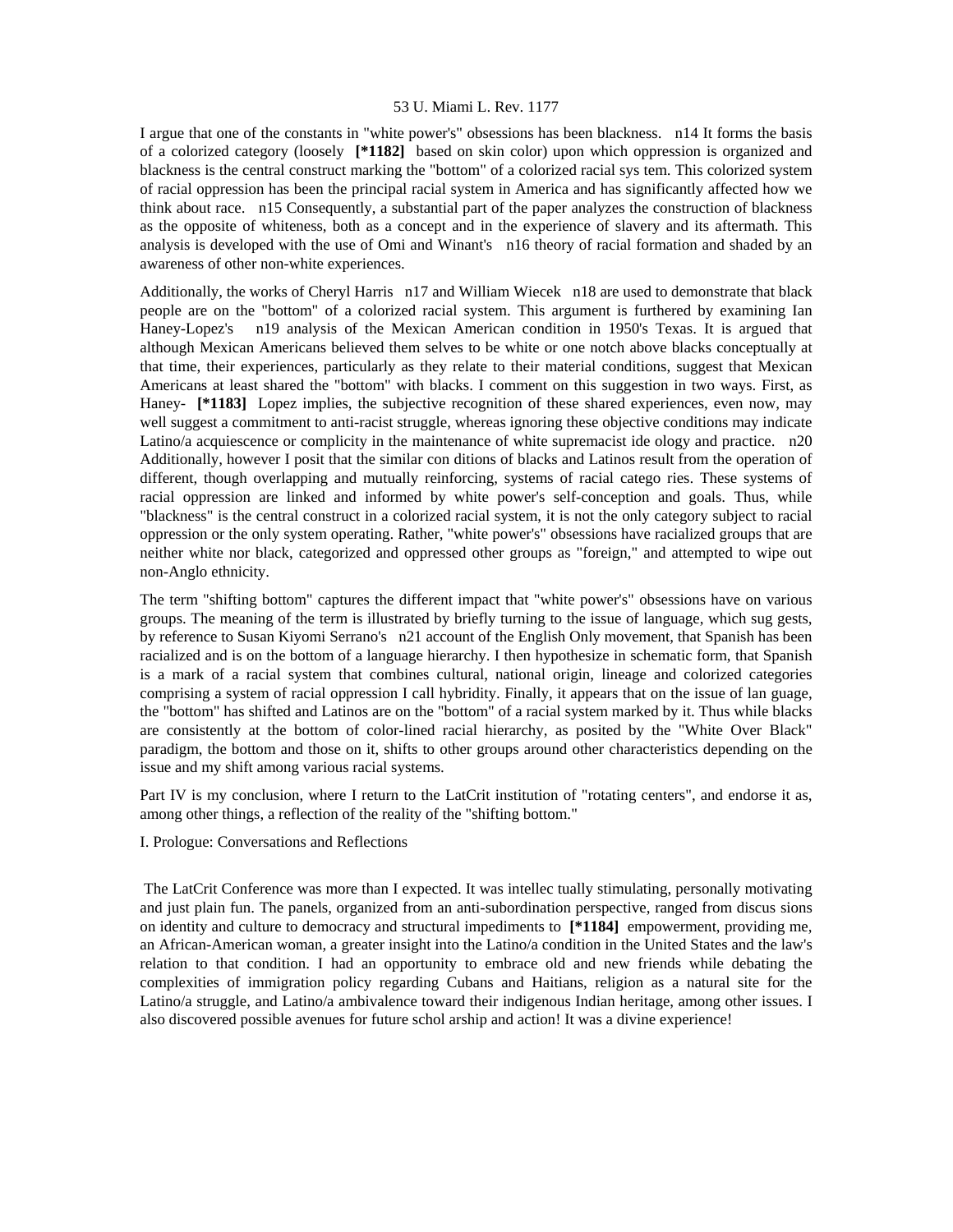As with many conferences, there was as much discussion taking place outside the scheduled sessions as there was inside. The assembled group was diverse, yet consisted of mostly self-identified Latinos/as.

# A. Institutional Orderings

 As I roamed around the tropical Eden Roc hotel, I bobbed in and out of various conversations. One set of conversations involved the pos sibility of setting aside at least one session in each LatCrit conference to discuss an issue of particular concern to a non-Latino/o ethnic/racial community, possibly, Asian Americans, African-Americans, Native Americans or other groups. This process, in which a series of non-Latino groups would have their issues, concerns or insights spot-lighted, was dubbed "rotating centers." The concept of "rotating centers" reflects both intellectual insight and experience. As an intellectual mat ter, we have learned each group's perspectives enhance the thinking and theory of all the groups. The experiences of LatCrit organizers partici pating in critical race theory workshops, and critical race theory organizers participating in the critical legal studies movement brought forth new and different perspectives to a variety of legal issues. Although these groups' formations owe their starts to a variety of schol ars and theories, and these experiences were unfortunately ones of exclusion, n22 the fact remains that with each additional group and insight, the theory has flourished. n23

 **[\*1185]** The idea of "rotating centers" institutionalizes a process of both advancing theory and building coalitions, while maintaining the focus of the LatCrit conference on Latinos and Latinas. n24 It does so by bringing together various groups to participate, analyze and theorize about their individual and community experiences, thereby facilitating the under standing, trust and camaraderie needed to build coalitions. A similar thought must have occurred to the organizers of LatCrit III, who initi ated a panel called "From RaceCrit to LatCrit to BlackCrit" and invited many Blacks and other Critical Race Theorists to participate. n25

# B. Rivalries

 Another conversation featured a debate between two fairly friendly factions. One party insisted the "Lat" needed to be put back into Lat Crit, while the other maintained the more serious problem was LatCrit seemed to lack a "Crit." Thus one group questioned whether the confer ence focused enough on issues of general concern to the Latino/a com munity, while the other wondered whether the conference was critical enough, that is, whether it employed the tools of critical thought that were supposed to be associated with both LatCrit and Critical Race The ory. n26 What struck me at first was not the merit of either position, but how both positions reminded me of the difficulty of building and main **[\*1186]** taining coalitions among different groups, given multiple interests and intergroup rivalries.

The rivalry between blacks and Latinos/as came to mind, a rivalry that is played out in urban centers all over the country. It is fueled by innumerable factors, including contests over jobs, access to education and housing, and politicking of a wedge variety, all of which cause mutual suspicion and distrust. Thus, blacks often see Latinos/as as a racially mobile group capable of leapfrogging over them, with access to whiteness and all that it entails (as if all Latinos were capable of such a leap or as if this were the only option). White, Latinos often see them selves in competition with blacks as the "largest and most powerful minority" (as if South African apartheid hadn't demonstrated numerical strength demands recognition and portends power, but cannot always be equated with power). Unfortunately, these rivalries also manifest them selves in some intellectual circles, -and- scholarship.

Some Latino and Latina intellectuals seem to blame African-Amer icans for the distortion of the "White Over Black" paradigm that appears to contemplate only two races, thereby making invisible the histories, struggles and experiences of Latino/as. Simultaneously, black intellec tuals have an abiding suspicion that the more-racially-mobile Latino/as will demand resources and support for their fight against subordination,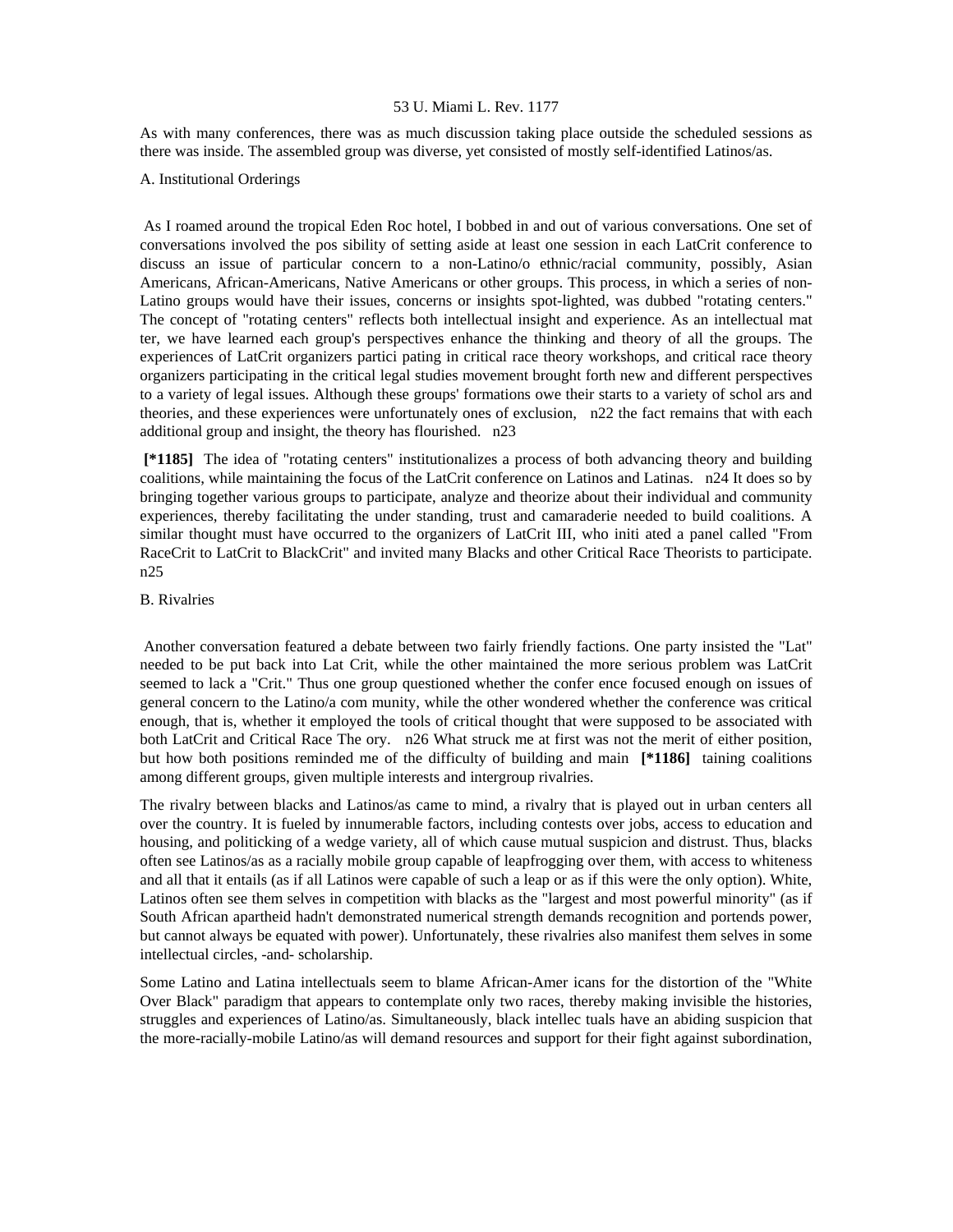only to forget an antisubordination perspective as soon as they can assimilate. After all, it has been repeatedly demonstrated that assimila tion into the American mainstream requires a group to distance itself from blacks. n27 This of course, reinforces both the oppression of blacks and the power of whites. When Latinos and Latinas describe their con dition using an ethnic model rather than a racial one, n28 are they merely using the best analytical tool for the task, or are they attempting to dis tance themselves from blacks? If the latter, should Latino/as and blacks consider themselves part of the same intellectual community?

 **[\*1187]** I left the discussion about "Lat" and "Crit" feeling a bit like an outsider. Well, I am an outsider. As a socially- and self-identified Afri can-American woman, n29 whose insights arise, in part, from that position, I lay no claims to Latina-ness. Yet, I care deeply about Latino/a exper iences from a humanist perspective and am moved by almost everyone's stories, recognizing myself, both intellectually and spiritually, in others who are oppressed. Further, like many LatCrits, I believe the insights gained by analysis of the contextualized experiences of other groups will aid in the fight to eliminate oppression. An outsider yes, but also an insider in relation to all those people at the conference with whom I share a commitment to social justice.

As it turned out, my outsider/insider perspectives at the conference confirmed the deeper inquiries I began upon returning home.

II. Blame and Misunderstandings: The "Black/White" Paradigm

 Juan F. Perea's article, n30 suggests the "Black/White" paradigm is a binary theory of race relations and argues this binary theory contem plates and reinforces the idea that there are only two races in the United States, black and white. n31 Thus, the paradigm effectively erases the his tories and racialization of Asian-Americans, Latino/as, and Native Americans. n32 Perea thus advocates, therefore, that LatCrit and Critical Race scholars shift away from the Black/White paradigm, in favor of research that scrutinizes the particular histories and experiences of each people of color, to gain insights into the operation of oppression and **[\*1188]** possibly new avenues for its eradication. n33 While there is ample justifi cation for Perea's contention that distilling race in America into black and white often overlooks or marginalizes the struggles of other groups, n34 there are, nevertheless, two serious deficiencies to his analysis.

First, Perea's description of the Black/White paradigm as a "binary" theory of race relations is problematic because it implies that the two groups, blacks and whites, have equal power. His articulation, therefore, both feeds and reflects a sentiment that blames blacks, equally with whites, for Latino/a invisibility. In Perea's case, this view is per plexing. After all, he does not claim that scholars should never focus on the black experience and he understands that the Black/White paradigm encapsulates racial hierarchy. He further agrees "slavery and the mis treatment of Blacks.... were crucial building blocks of American society," n35 and that the "struggles over the legal status of Blacks have been central in shaping the Constitution and the Supreme Court's deci sions on race and equality." n36 In fact this history and Perea's argument that black/white relations have become paradigmatic of race relations support he view that colorized racial hierarchy with white on the top and black on the bottom has been the principal racial system in the United States. The problem is that Perea's use of the word "binary" combined **[\*1189]** with his tone, n37 place blame on blacks for the erasure of other groups of color from America's racial history. However, blacks did not invent white racism, n38 nor do we control the primary institutions supporting racial hierarchy. Moreover, while we have produced texts on race, we are not the principal purveyors of conventional wisdom on race issues. This is not meant to deny that blacks have contributed to the erasure of other non-white groups, to claim that we have exercised no agency in the construction of race relations, or to dispute that we have indulged in negative, stereotyped thinking which reinforces the oppression of other groups of color. n39 We have. We thus share responsibility for the failure of certain interracial coalitions, and for triggering resentment in other groups. However, as people of color assign and accept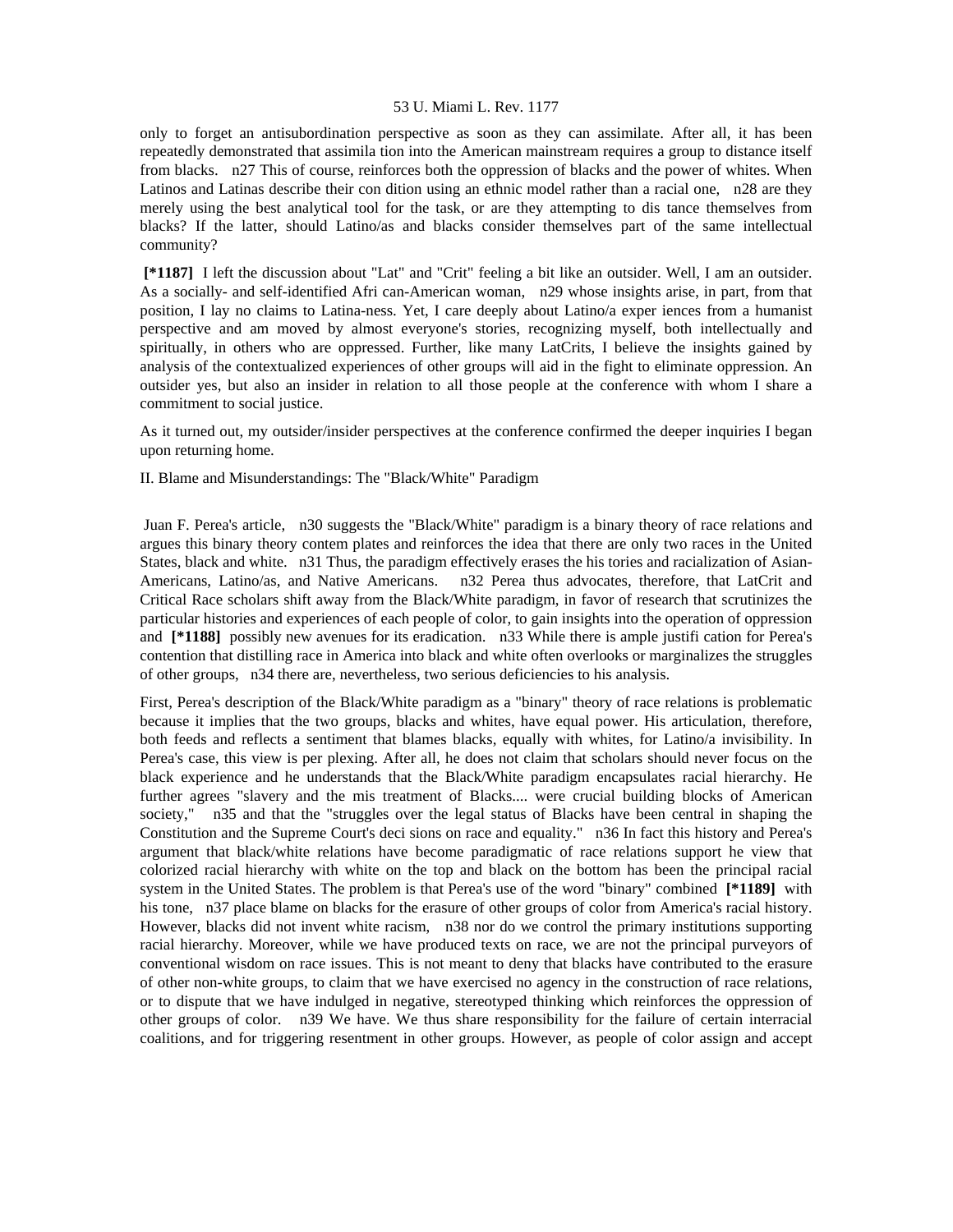blame for vari ous mistakes made, we must remember that our principal enemies are the institutions of white supremacy, not one another.

A potential way of reducing the sentiment that blames blacks for erasing "other non-whites" is simply to rename paradigm the "White Over Black" or "Black Subjugation to White." n40 These alternative for mulations better reflect the reality of unequal and hierarchical power relations, and point to the key objective of anti-racist struggle: the over throw of white supremacy.

Furthermore, the "White Over Black" paradigm posits not only that whites are at the top of a particular racial hierarchy and blacks at the bottom, but arguably all others - including Asian Americans, Latinos/as, and Native Americans - are in the middle. Perea slights or ignores **[\*1190]** this dimension of colorized racial hierarchy when he suggests the Black/White paradigm be discarded. n41 I would suggest the American colorized racial system is essentially equivalent to that of South Africa during the apartheid state, which, by law, created a middle racial tier of people with less power and status than whites, but more than blacks. To the extent the "White Over Black" paradigm alludes to these rankings or colorized groups, it should remain an important part of how we concep tualize race in America. Nevertheless, I contend the "White Over Black" paradigm should not be the sole paradigm for race, because racial paradigms generally are inadequate to capture all valences of the experiences of people of color but also because it is possible that multi ple racial systems, which are structured around other group characteris tics exist. If these exists then who is on the "bottom" depends on the specific constellation of issues and groups present in a given contro versy. As we explore alternatives, however, we should remember the lesson learned from reformulating the "White over Black" paradigm: any paradigm concerning the circumstances of people of color or subordinated racial groups should encapsulate an understanding of the dynamics of power.

### III. Power's Obsessions

### A. Historical Context

 The history of the United States is complex and anything but linear. However, a cursory look reveals that the United States was a de jure racial dictatorship from its founding until the Voting Rights Act was passed in 1965. n42 The white American dictatorship went far beyond the mere failure to extend the franchise. It exterminated Indians and appro priated their land; enslaved blacks and appropriated their labor; excluded and oppressed Chinese and other Asians; conquered and annexed the land of Mexicans; interred the Japanese, and, employed Jim Crow, immigration, citizenship and property laws, among other tools, to main tain this racial dictatorship. n43 The theory was Anglicized white **[\*1191]** supremacy; the goal, a White nation. However, the nation moved from one ruled through brutal dictatorship to one ruled through hegemony after the 1960's. Today, it is hegemony informed by Anglicized white supremacy and privilege. It is also hegemony influenced by the strug gles and survival of the other, as well as new constituent groups. n44

In this process of constructing a nation, American race, races, racism, and racialism were born. n45 So too were white power's obses sions. These obsessions are many, varied and changing, but even today are ultimately informed by the same Anglicized, White, upper-class male perspectives that ruled the historical dictatorship. This perspective reflects the "core culture" of U.S. society, n46 which is "white, Protestant, English-speaking, Anglo-Saxon," n47 and, one might add, heterosexual. Moreover, this perspective views itself as being superior to others, hav ing dominated the country since its inception. Consistent with its domi nant position, this perspective has projected its own reflection onto the nation, all too often defining itself as the only legitimate America. n48 The social goals envisioned by this perspective include ideas of liberty and equality. Yet, these ideas are organized around its core culture and are limited by its values as well as one of its primary goals - maintaining itself in Power. At the same time, this perspective defines, and is defined by, aspects of others' group identities, usually those aspects that most challenge white power's conception of itself and its social vision. In the assertion of these aspects of group identity, an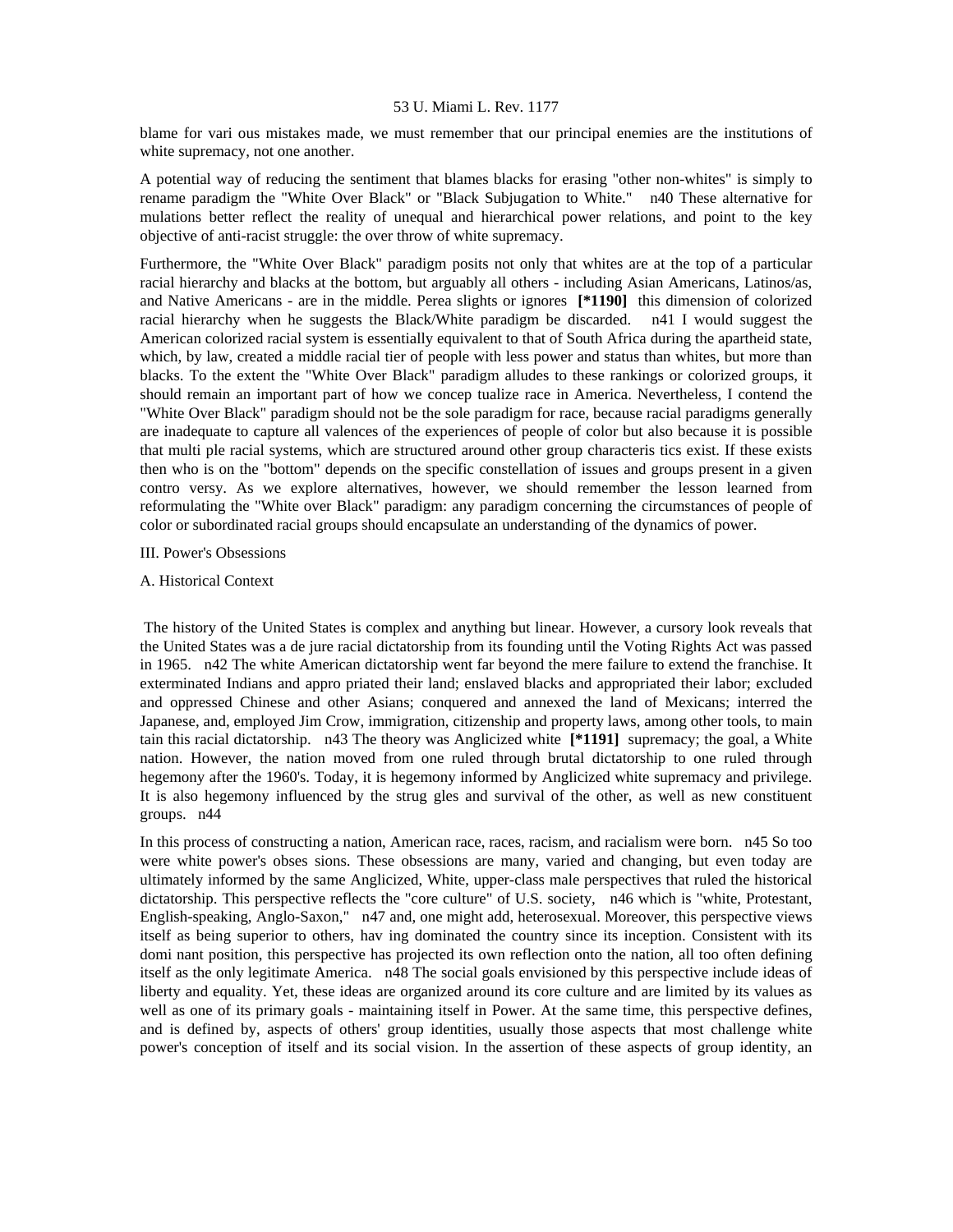assertion that often embodies meanings and visions contrary to those imposed by white power, people bearing these aspects of identity will be bitterly opposed. This is particularly so when the bearers are significant in number. The opposition will manifest itself in many kinds of institutional and societal oppression, despite opportunities for society to do otherwise. This oppression calls forth resistance, which further fuels the obsession, unless the resistance is crushed or is successful in altering power rela tions. It is these factors which constitute the "bottom."

Although there is a danger in imposing upon contextualized histo ries a universalized American construct about how white power main **[\*1192]** tains itself, thinking about our varied oppressions in this way provides some intellectual insight and clears the path for our coalition efforts.

B. The Mark of Blackness n49

 It is often said that blacks are at the "bottom" of the American racial hierarchy. n50 Is this true? And if so, what does it mean? The state ment is correct to the extent we are talking about a colorized racial hierarchy and noting the tremendous influence that this colorized racial system has had in the United States. As to its meaning, most obviously it suggests when the races are ranked from most degraded to most exalted, blacks are in the lowest rank and whites in the highest. Let us, however, parse this a bit more. I wish to posit equivalence between these two propositions: blacks, as a race, are at the "bottom;" and, one of white power's greatest racial obsessions has been with "blackness" and the black body. n51 In fact, I would assert that the black body consistently has been the primary symbol of "race." n52 From this perspective, it is the intensity of white obsession marked by conceptual opposition (or "otherness") and continuous oppression despite societal changes that determine the "bottom." Furthermore, in the context of colorized racial categories, blackness has had no close competition for at least the past four hundred years. n53

 **[\*1193]** Detailing albeit in a stylized way, the long history of white oppres sion of blacks and blackness will demonstrate why the colorized racial system has been central to our current understandings of race and why blacks are at the bottom. Black people represent the metaphorical bot tom of a colorized racial hierarchy, in part, because: - blackness is an aspect of black people's humanity, based partially upon their dark colored skin, around which they have been forced, and have often cho sen, to identify, n54 and which is opposed by white power as well as defined in opposition to whiteness; the assertion of blackness as black humanity, particularly when people marked by blackness have been in sufficient numbers, has posed the most direct challenge to white Power's conceptualization of itself and its social vision as white and conse quently privileged; n55 - white power has oppressed people marked by blackness and institutionalized that oppression fairly consistently throughout American history, despite radically changing circumstances and opportunities to do otherwise, providing the dynamic of oppression a feel of permanence; and, - black people have resisted this oppression, thereby reinforcing White Power's obsession with blackness.

1. Blackness as an Aspect of Identity Opposed by White Power and Defined in Opposition to White Power

 It seems observably true that blackness is an aspect of identity by which blacks, or people marked by dark skin (presumably of African descent), n56 have been forced, and often choose to cohere. I adhere to the theory that blackness and the race of black people are social constructs, that find their most defining moments in the collision of people from Africa and Europe and the enslavement of African peoples.

As such, White Power's obsession with blackness begins with slav ery. White power created blackness, parasitically defining itself in oppo sition to it and seeking to oppress and suppress it in order to maintain **[\*1194]** the power it derived from blackness, in both tangible and psychological terms. White power, wealth, and privilege required both blackness as subjugation and black people as slaves; and therefore, black humanity could not be tolerated.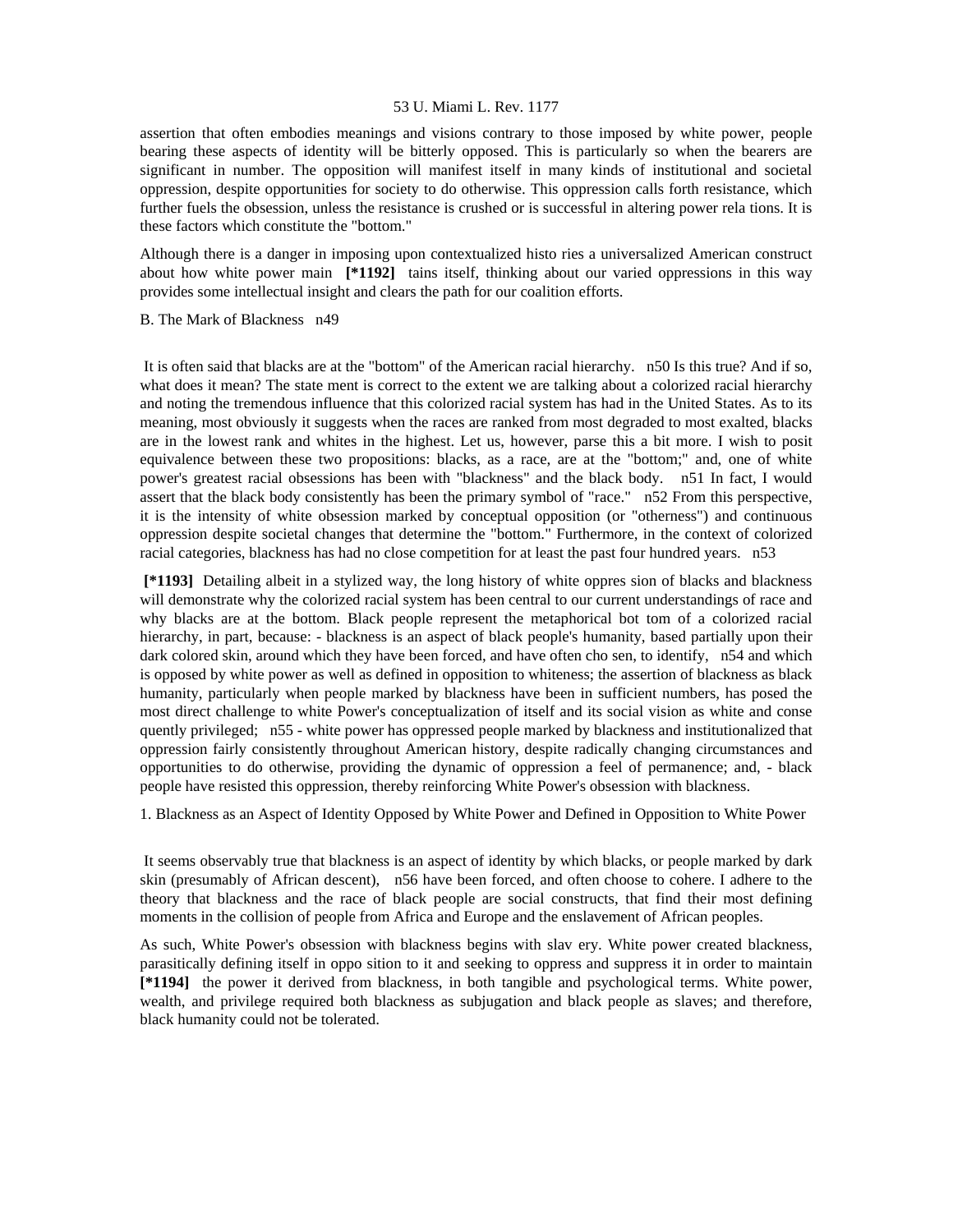Conceptually, whiteness as the polar opposite of blackness had meaning in European history long before slavery. n57 Whiteness was a symbol of cleanliness, purity, virtue, godliness, etc., and was in stark contrast to blackness. n58 Blackness, on the other hand, signified the devil, evil, dirtiness. n59 These notions undoubtedly influenced Europeans during their initial contact with Africans, their most salient feature in European eyes being blackness. n60 Whites almost immediately began to contemplate and obsess over the possible origins and meanings of peo ple encapsulated in black skin. n61 Even though there were other, more cultural differences between the two groups, such as dress, family struc ture, and religion, among others, n62 in the context of slavery, both the color and cultural differences would mesh into an overarching concept of blackness marking blackness as twice removed from "normalcy" defined in whiteness and Anglo Saxon norms. n63 In slavery the concep tual opposition between blackness and whiteness would be experienced.

William M. Wiecek, argues the institution of slavery evolved over time in U.S. colonies as the importation of African slaves spread. n64 He **[\*1195]** explains that Africans initially entered many of the colonies as free peo ple or in some form of indentured servitude. As black slavery spread, however, European notions about Africans hardened from ethno-centr ism into racism. n65 Wiecek notes that in areas with fewer slaves, race relations were more fraternal and relaxed, with opportunities for social mobility, even for those enslaved. n66 This reality, Wiecek comments, suggests that "a future other than slavery [had been] possible for African immigrants." n67 In the process of expanding and institutionalizing Afri can slavery, however, slavery fused with race. n68 In other words, in white minds, slavery, a system of labor coercion, combined with color- delineated races, cementing in experience the conceptual opposition of whiteness and blackness while reinforcing both. This fusion between slavery and color-delineated "races" was partly a result of how slavery came to function in America a function White Power consolidated and encoded into law. n69 Slavery operated primarily along differences in skin color, embracing descent. It thereby created the color line where "white" came to mean free and "black" came to mean slave. Cheryl Harris, explains.

 "Black" racial identity marked who was subject to enslavement, whereas "white" racial identity marked who was "free" or, at a mini mum, not a slave....Because the "presumption of freedom [arose] from color [white]" and the "black color of the race [raised] the pre **[\*1196]** sumption of slavery, whiteness became a shield from slavery, a highly volatile and unstable form of property<elip> Because Whites could not be enslaved or held as slaves, the racial line between white and black was extremely critical. n70

 The color line, therefore, functioned not only to define people marked by black skin as presumptive slaves, but it also defined white people as privileged. This "privileging" of white people started the pro cess of whites consolidating themselves as a racial group. n71 Poor whites aligned themselves with upper class whites in opposition to, and para sitic upon, people marked by black skin. For example, Wiecek, summa rizing Edmund Morgan's work, suggests that in Virginia, Bacon's Rebellion, a lower class white rebellion, was resolved in part by expanding the African slave trade. n72 He explains that black slavery sat isfied the colony's labor needs while privileging poor whites in relation to slaves. This resolution united lower and upper class whites against blacks n73 in a way that slavery alone might not have accomplished. Thus, racial [black] slavery provided the glue for white racial solidarity verti cally aligning white interests across class lines. n74 As a result of this merger of slavery with race, or rather slavery with the color line that delineated the races, White Power was enriched, white people privi leged, and white racial identity coalesced.

In this context, whiteness became more than just a concept, it became a valuable commodity. Cheryl Harris has argued persuasively that whiteness became a property interest, shielding people defined as white from slavery and privileging them during slavery and thereafter. n75 Blackness, on the other hand, came to mean everything that whiteness was not. Whiteness was free, powerful, superior, privileged, civilized, industrious, intelligent, and beautiful, while blackness was slave, subju gation, inferior, savage, lazy, dumb,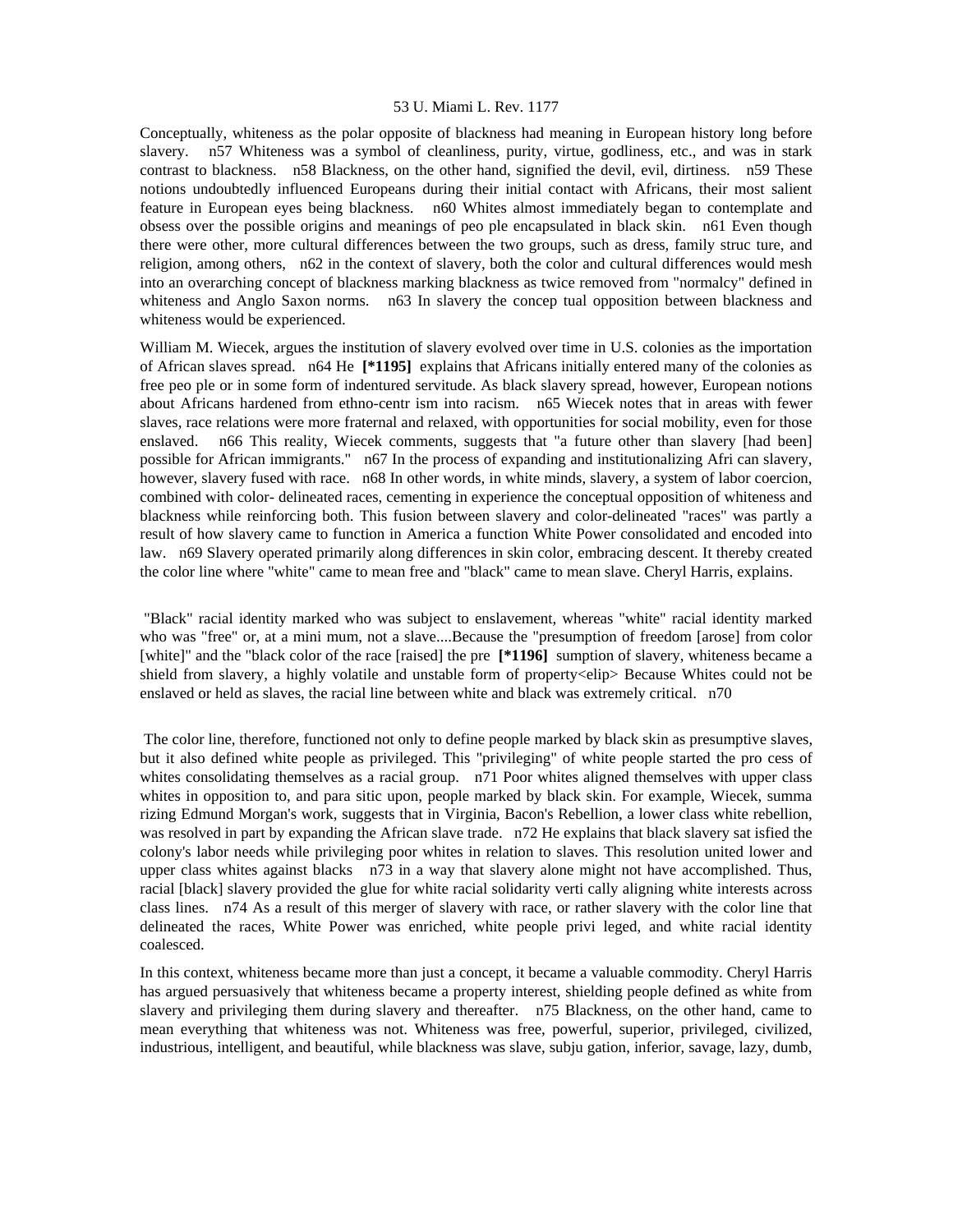and ugly. n76 In other words, while **[\*1197]** slavery functioned to enrich White Power, blackness functioned to fur ther define and privilege it. n77

As color-delineated race fused with slavery, blackness merged with subjugation and inferiority. Slave owners obsessively branded their names, and inscribed their desires and disgust on these bodies, including the designation "chattel." n78 Thus, a people marked by blackness were branded subordinate.

Ultimately, White Power came to view those who possessed white ness as human while those marked by blackness were viewed as subhu man, three-fifths human, n79 chattel. The color line separated people of African descent from their humanity. n80 And, White Power, defining itself in opposition to blackness, denied humanity and human treatment, particularly the freedom desired by the human spirit, to the people marked by blackness. n81 Consequently, what emerged from slavery was not the Asante, Yoruba, Bakongo, n82 and other groups that initially entered slavery, but rather, a race of people. These people, marked by blackness as subjugated and inferior, were organized in solidarity around the black body. Their culture was a mixture of various African cultures and the emerging "American" culture, which was heavily influenced by the experience of slavery and resistance. They were identified as, and identified themselves as, Coloreds, Negroes, Blacks, and African-Amer icans in a century-long contest over the meaning of blackness. n83 Since **[\*1198]** White Power viewed people marked by blackness as less than human, it obsessively opposed blackness and the humanity of and human treat ment for anyone marked by it. This humanity challenged White Power's conceptualization of itself and fueled its obsession.

# 2. Blackness Challenges Power's Conception of Itself

 The increasing numbers of African slaves in the colonies confirmed White Power's conception of itself as free, privileged, and superior. Humanity, however, marked with a black face, and asserting itself through insurrection, was perceived to threatened this tidy system of color categorization experienced in the expanding slave societies. Insur rection not only threatened white wealth and health, but it also compro mised the very self-conceptions that the expanding slave societies confirmed. This is where the real seeds of obsession lie.

Wiecek argues the increasing numbers of African slaves in slave holding states were accompanied by the implementation of more viru lent laws to control blacks, which marked the emergence and further development of slavery. n84 As the number of African slaves grew, so did the apparatus to control Blacks. n85 The laws however, made clear that the threat of insurrection was one of White Power's overriding con cerns. n86 Insurrection, humanity asserting itself in a black face and pos sibly resulting in black freedom, increased White Power's obsession with blackness because insurrection not only threatened the wealth of some Whites, but it also undermined the concept of white as free, privi leged and in control. n87 In order to prevent rebellion and to reassert this conception, White Power had to codify and exercise violence that severely regulated all black life. n88 Consequently, no detail of black life **[\*1199]** was too petty to note and White Power obsessively regulated every aspect of life for those marked as black. n89 The more numerous the slaves, the harsher the codes, even in areas with sizable free black popu lations. n90 What emerged therefore, was a particular kind of slave law, namely race control laws. n91 Wiecek explains, labor extraction, the goal of slavery, was privatized, meaning the owner himself had to coerce labor from slaves, n92 while race control, managing the movements and activities of blacks in society generally, became a matter of public con cern and legislation. n93 Ostensibly, the public control of black lives facili tated the extraction of labor by keeping slaves in their place in white homes and plantations. But ultimately all black life, both slaves lives, and the lives of free Blacks had to be regulated and denigrated. n94 What lingered after slavery's demise was the concept and practice of race con trol meant to devalue black humanity and to maintain blackness as sub jugation and inferiority. n95

3. Institutional Oppression, Resistance, and Obsession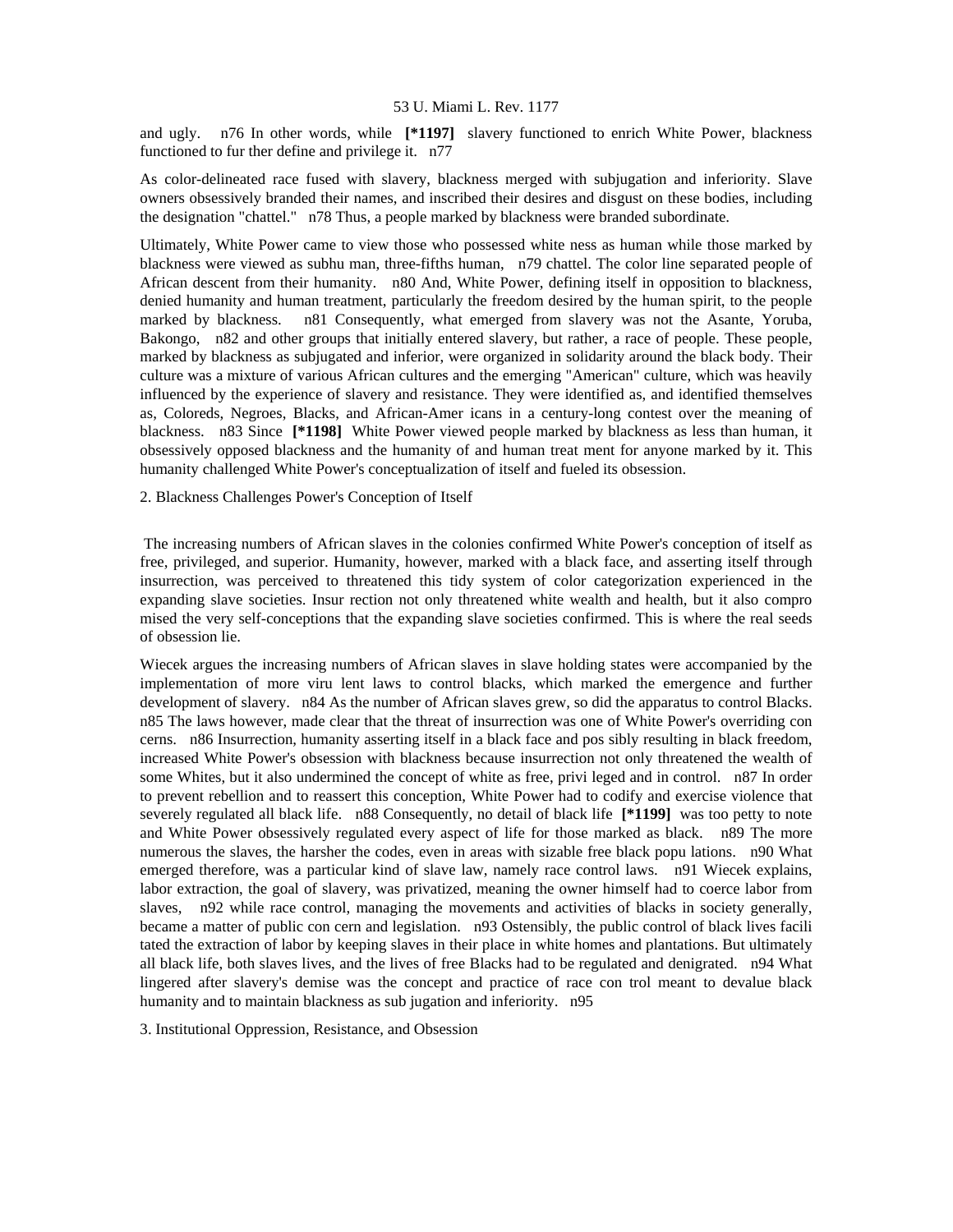Black freedom posed innumerable challenges to White Power's conception of itself and its social order on the eve of Reconstruction. These challenges included concepts of white privilege and the nation as a white country. However, subjugation had been indelibly inscribed on black bodies and faces, that it is not surprising that White Power moved to oppress it in new ways. n96 The Civil War, Emancipation, Reconstruc tion, and the passage of the Thirteenth and Fourteenth Amendments, all **[\*1200]** of which embroiled the nation into considerations of what slavery and blackness meant, marked instances where White Power could have reconstructed whiteness and blackness as something other than in oppo sition. n97 But it did not. These efforts only appear to have hardened the color-line and increased the obsession. If blackness could be maintained as subjugation and people marked by blackness oppressed, then white ness could retain its supposedly justified privilege and power on a psy chological, political and economic plain. The result was that meanings of whiteness and blackness as superior and inferior remained after the abolition of slavery. White Power invented new and different institu tional and systematic oppressions to maintain blackness as subjugated and black people as oppressed. These new institutional mechanisms were evidenced by legal segregation, new forms of labor exploitation, excessive legal violence and discrimination. At the same time, people marked by blackness and organized around blackness resisted oppres sion. However, such resistance, in the form of establishing functioning and prosperous black towns, was often met with fire and destruction; independence was met with lynching; and defiance was met with vio lence. Resistance seemed to fuel the obsession and rebound with addi tional violence despite the altered conditions.

Similarly, the civil rights movement asserted black power; pro nounced black as beautiful, and demanded just and human treatment for black people. It therefore presented White Power with another lost opportunity to re-create itself as something other than in opposition to blackness and to provide blackness with alternative meanings in white minds. n98 Although the Civil Rights movement brought about some pro gress, many have noted the progress was limited. n99 It appears the claims of the movement proved too contradictory to both the practice and con cept of black as subjugated and inferior.

The endurance of the obsession and oppression of blackness and blacks, despite the tremendous opportunities for change, has led some to **[\*1201]** believe the position of blacks on the colorized racial bottom is perma nent. n100 Some argue this relationship is permanent because of the role blackness plays in white racial cohesion. n101 Others believe in it's per manence because the relationship is evidence of inherent black inferi ority. However, the seeming permanence of these relations and meanings, is a crucial insight of the "bottom" metaphor.

I have attempted to demonstrate the foundation of White Power's obsession with blackness and the reasons why that obsession persists: the foundation lays in slavery and the creation of blackness. Blackness served to facilitate an economic operation in slavery, but it became much more. By its very definition, it marked a people as subjugated and inferior both innately and culturally to whiteness. White Power was opposed to blackness as the assertion of black peoples' humanity, in part because the elevated definition and experience of whiteness depended on the definition and experience of blackness as less than human. n102 This notion among whites of the limited humanity of blacks justified the white perception that black people were entitled to less of society's resources, particularly, human treatment. This challenge to the very premises of whiteness reasserted itself in different periods. Throughout each period, White Power sought to re-confirm blackness as subjugation and inferiority and to oppress black freedom both representatively and institutionally. These recurring episodes of resistance and imposition fueled white obsession and continued to define the boundaries of color- lined categorization and subjugation as well as color-lined experience and awareness. The episodes currently support the feeling that the meanings and oppression of blackness and blacks is permanent. Although this need not be the case, it is further evidence that blackness was and remains the central construct of a colorized racial system. Fur ther, given the Nation's engagement with this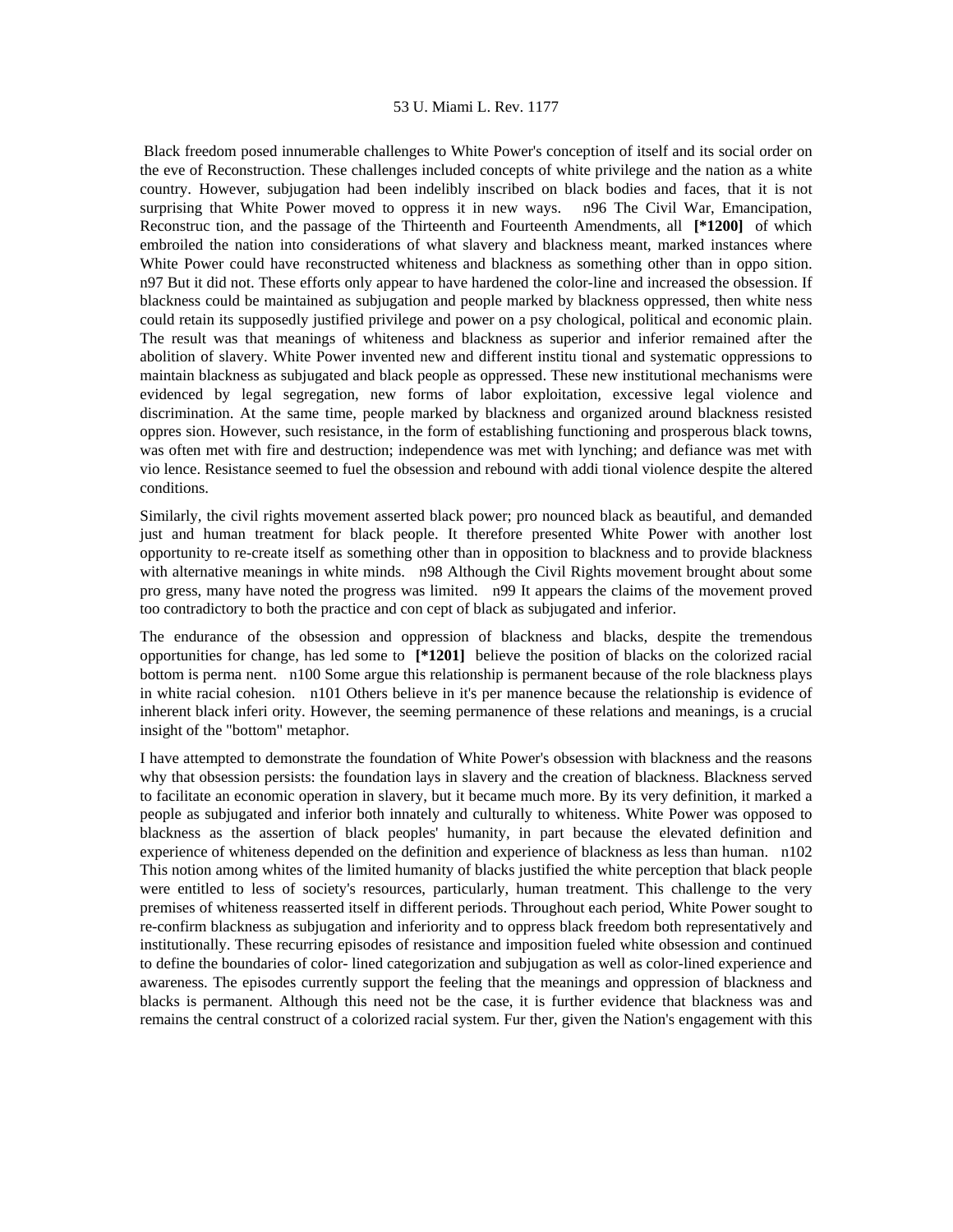system of racial categori zation and oppression, the system informs and is fundamental to America's understandings about race.

# **[\*1202]**

B. Sharing "the Bottom"

 Ian Haney-Lopez, argues that the language of race describes the meanings, conditions and dominant community attitudes related to ostensibly different human bodies. n103 Haney-Lopez explains that it is the language of race, rather than ethnicity or national origin, that marks people as twice removed from normalcy defined as whiteness and Anglo Saxon norms. Further, he argues that the language of race most ade quately describes the experiences and conditions of segregation, subor dination, social alienation, systematic inequitable distribution of resources and institutional practices of discrimination imposed on Mexi can Americans in the 1950s who were legally characterized as white. n104 He supports his argument by describing their circumstances, demonstrat ing that: 1) the dominant white community viewed Mexican-Ameri cans as a "race"; 2) Mexican Americans were marked as a racial group by such practices as being required to use separate bathrooms from Whites; and, 3) segregated schools institutionalized racial oppression of Mexican Americans, with dilapidated school houses and inferior educa tion. He argues that denying this racial history may facilitate the denial of legitimate need and access to anti-discrimination practices and institutions.

There are two points Haney-Lopez makes that are important for our purposes. First, his description of Mexican Americans' views of them selves and White Power's views of them confirms, in part, the insight of the White Over Black paradigm, which assigns blacks to the colorized racial "bottom." Second, his argument characterizing Mexican American experiences as "racial," conspicuously features the experiences Mexican Americans shared with blacks.

Mexican Americans in the 1950's viewed themselves as white or as a different race, one notch above Blacks. This view is confirmed in the context of Mexico's history with black slavery and in the context of their dealings within American society. n105 For instance, Takaki tells the story of Wenceslao Iglesias who, in the 1920's, wanted to eat in a restaurant. He complains "they told us that if we wanted to eat we should go to the special department where it said 'For Colored People'. I told my friend **[\*1203]** that I would rather die from starvation than to humiliate myself before the Americans by eating with the Negroes." n106

Furthermore, white power, as evidenced by the census, viewed and classified Mexican Americans differently at different time periods. They were viewed as a separate race in 1930, as white from 1940- 1970, as members of the "other" racial designation in 1980 and as a "racially unspecified Hispanic ethnic" group from 1990 to the present. n107 Although Haney Lopez suggests that White Power's reasons for classi fying Mexican Americans as white in the 1950's may have been sus pect, n108 the various classifications suggests a number of tentative conclusions. First, it demonstrates that Mexican American's colorized characteristics were not consistently defined and suggests the possibility of upward mobility toward whiteness over time, similar to that exper ienced by other ethnic, presumably white, groups. In other words, the physical features of Mexican Americans were not assigned a fixed meaning; nor were these features consistently categorized in a way that necessarily singled Mexican Americans out for oppressive policies, at least within the context of a colorized racial system. Second, it gives credence to the idea that White Power was obsessed to some degree with different, distinct human bodies, as manifested perhaps in color or phe notype as evidenced by attempts to categorize them in relation to color. That is, it was obsessed with these distinctive, and perhaps brown, bod ies and the meanings it assigned and associated with those bodies. And finally, it suggests that even though White Power may have been con cerned with different coloring and other distinctive physical characteris tics, it was not simply the feature of coloring that made Mexican Americans different and subject to subordination. White Power's ambivalence toward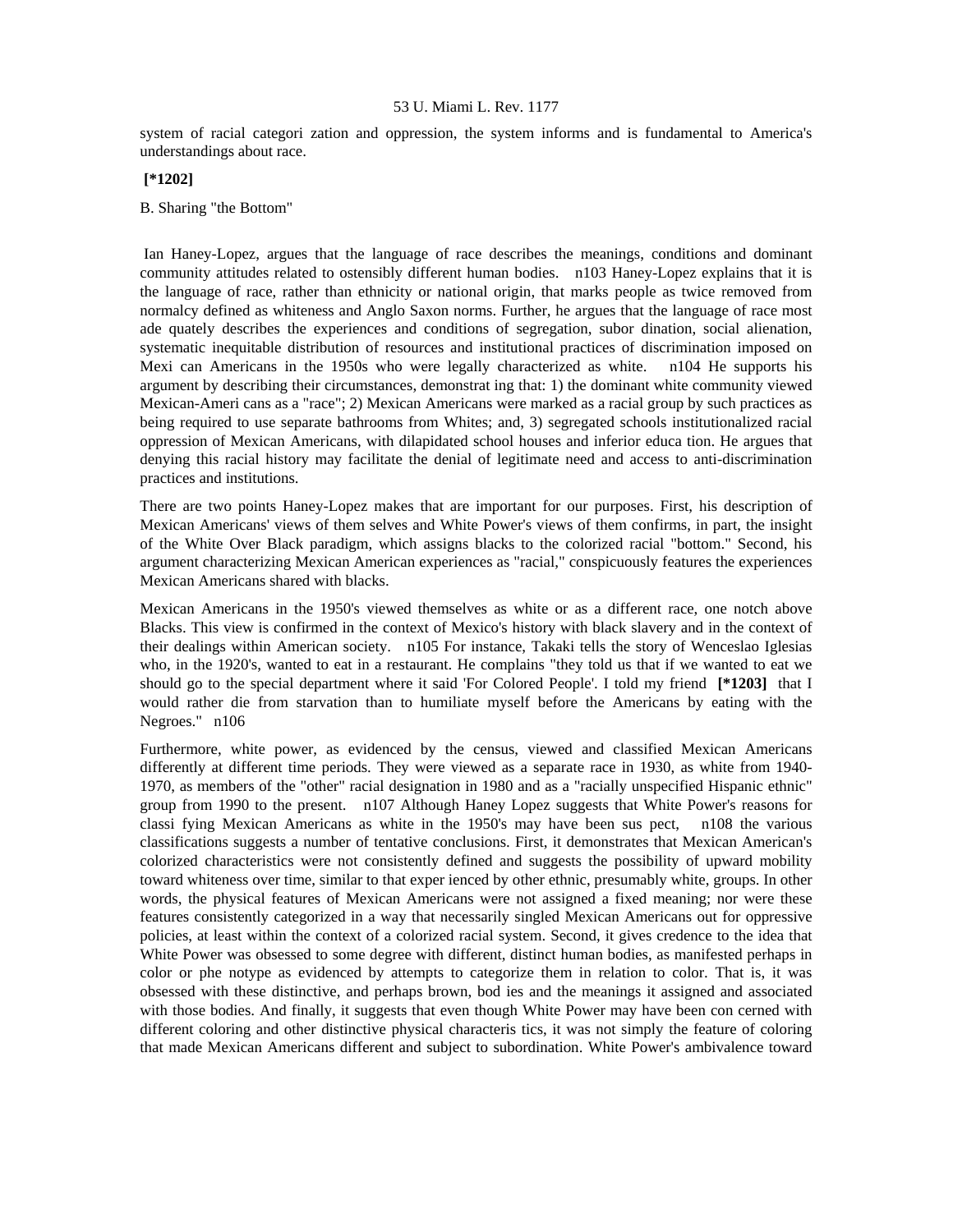the colorized racial category Mexican Americans inhabited may suggest that cultural and other differences played a role in conceptualizing Mexican American identity and justifying their subjuga tion. Nonetheless, despite the views of Mexican Americans as one notch above blacks it can be argued that Mexican Americans in the 1950's shared the "bottom" with blacks as objects of White Power's obsession. This obsession is evidenced by the institutionalization of oppression in segregated facilities justified on the basis of innate inferi ority to whites. If one accepts the idea that blacks, throughout this period, were on the bottom of a colorized racial system, then segregation suggests that Mexican Americans shared with blacks the same condi **[\*1204]** tions of oppression and therefore, at least materially, the "bottom." n109

The failure of Mexican Americans to appreciate the similarities between their oppression and blacks' oppression may have been an indi cation of their complicity in the colorized racial system and hierarchy, as well as their aspirations to distance themselves from blacks in an effort to assimilate into whiteness. Recognition of these shared experiences, both then and today, may be an indication of a commitment to anti-racist struggle. n110

Finally, if the experiences shared with Black's favor the conceptu alization of a group as a race, as Haney Lopez suggests, then arguably, those attributes not shared with Black's favor an "ethnic" characteriza tion. For instance, arguably forcing Spanish-speakers to learn English is analogous to the pressure that was put on white ethnic immigrants to abandon their native tongues. While the suppression of language might be characterized as a form of either ethnic or racial oppression, both characterizations implicate White Power's obsessions, and neither the "White Over Black" paradigm nor the notion of Blacks as the colorized racial "bottom" contributes much illumination. Here, in the case of Mexican Americans, White Power's obsession is either with brown bod ies or the Spanish language; black bodies have nothing to do with it. n111 Yet the reality is more complicated than this when races are ethnicized and ethnicities racialized and when multiple systems of racial categori zation and oppression are visible.

C. Shifting Bottoms: A Language Hierarchy and Multiple RacialSystems

 Blacks are not on the "bottom" with regard to language oppression, as the "Black Over White" paradigm might suggest. n112 Instead, it appears Latinos/as are on the "bottom" because they embody, so to speak, a shared language uniting them that is the object of White Power's obsession. In other words, Spanish translates to a central site or category of oppression, thereby relegating its speakers to the meta phorical "bottom". This appears in contrast to speakers of so-called black English, which is denigrated, but whose speakers can be said to "at **[\*1205]** least speak English". Similarly, although Asians and Native Americans' language are suppressed, no single shared language exists to unite the groups nor doe it appear that any of their languages have been singled out for sustained denigration. But what if Latinos are on the "bottom" are they "on the bottom" of?

1. Language Hierarchy

 I believe there are four reasons Spanish-speakers constitute the "bottom" in a language hierarchy. These four reasons meet the criteria of the bottom discussed above.

a. Language as an Aspect of Ethnic Identity

 Many writers have noted that language is an aspect of ethnic iden tity. n113 Language is central to culture and fundamental to ethnicity. n114 We not only communicate through language, but language structures how we think. n115 The Spanish language, having been spoken by Latinos three centuries before Anglo expansion and up to the present day, is central to the Latino identity. n116 It is a basis for cohesion in the commu nity, and historically, has been a basis upon which they have been dis criminated. n117 Christopher David Ruiz Cameron explains: If ethnicity is "both the sense and the expression of collective,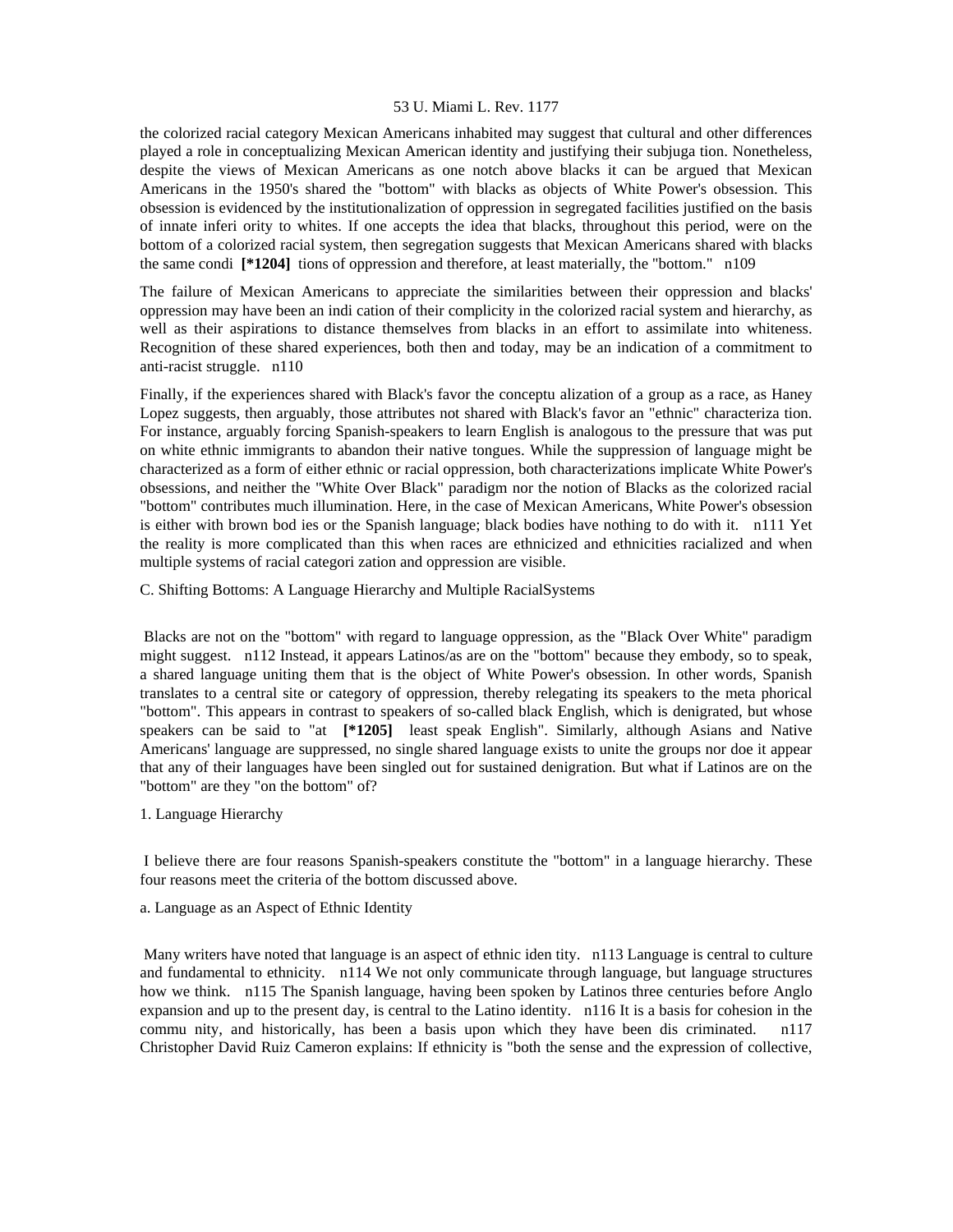intergenerational cul tural continuity," then for Latino people, the Spanish language is the vehicle through which this sense and expression are conveyed. Spanish speaking bilinguals associate the use of Spanish with the family, friend ship and values of intimacy. n118

Further, Cameron argues that historically, white society has dis criminated against Latinos/as on the basis of the Spanish language. He notes the epithet "spic" is one that emphasizes how Latinos speak, as opposed to how they look. n119

b. Spanish and the Racialization of Spanish as a Challenge

 Spanish spoken in the United States challenges White Power's con ception of itself and its social goals in two significant ways. First, the **[\*1206]** increasing numbers of Latinos/as portend significant political power for a group that speaks a language other than English. n120 This threatens White Power's mythical vision of a solitary nation united around one language, occupied by one people descended from the same ancestor. n121 Second, Spanish is associated with a racialized group and culture. n122

With regard to the first point, Spanish now represents the most widely spoken language in the United States after English, n123 and the number of Spanish speakers is growing. n124 This numerical strength may portend political power in the future for those who speak Spanish. n125 Although Spanish cannot realistically threaten the dominance of English as the prevailing language spoken in the United States, n126 it does under mine the myth that the United States is an English-speaking country from coast to coast. That myth has been present since the inception of the Union, despite the existence even then of multiple languages. n127 According to Perea, the myth is reasserted in times of national stress when White Power labels non-English speakers as foreign and un-Amer ican, urging them to conform to the core culture. n128 Specifically, large numbers of Spanish-speaking immigrants arrived in the United States after 1965, during economic recession. Combined with the overall growth of Spanish-speakers within the Latino community, White Power's conception of itself and its social vision of mythical cultural **[\*1207]**  homogeneity, albeit real cultural hegemony, is challenged. n129

This challenge is made more serious by the second point, the fact that Spanish language is associated with a racialized group and culture.

Susan Kiyomi Serrano, argues Arizona's "English Only" amend ment was racialized; that is, it was imbued with racial meaning and impact. n130 Specifically, she argues the amendment was associated with generally recognized racial groups n131 and sought to exclude these groups participation in the American polity. n132 She demonstrates the racialized nature of the amendment debate by noting how proponents of the statute connected the issue of non-English languages to negative stereotypes often endemic to the images of racialized groups. Examples included such phrases as "rampant bilingualism;" "linguistic ghettos;" and, "lan guage rivals," which Serrano argued called for "reservation of American [white Anglo-Saxon] culture while racializing the issue by rhetorical sleight of hand." n133 According to Serrano, these phrases conjure images of black ghettos, black, Latino, and Asian gangs, and hordes of Mexi cans storming the border. n134 As to Spanish and Spanish-speakers, she quotes John Tanton, the founder of "U.S. English," the group responsi ble for financing the campaign for the Arizona amendment. Tanton warned of a "Latin onslaught," n135 while another former spokesman for the organization, Terri Robbins, had this to say:

 If Hispanics get their way, perhaps someday Spanish could replace English here entirely....It's precisely because of the large numbers of Hispanics who have come here, that we ought to remind them, and better still educate them to the fact that the United States is not a mongrel nation. We have a common language, it's English and we're damn proud of it. n136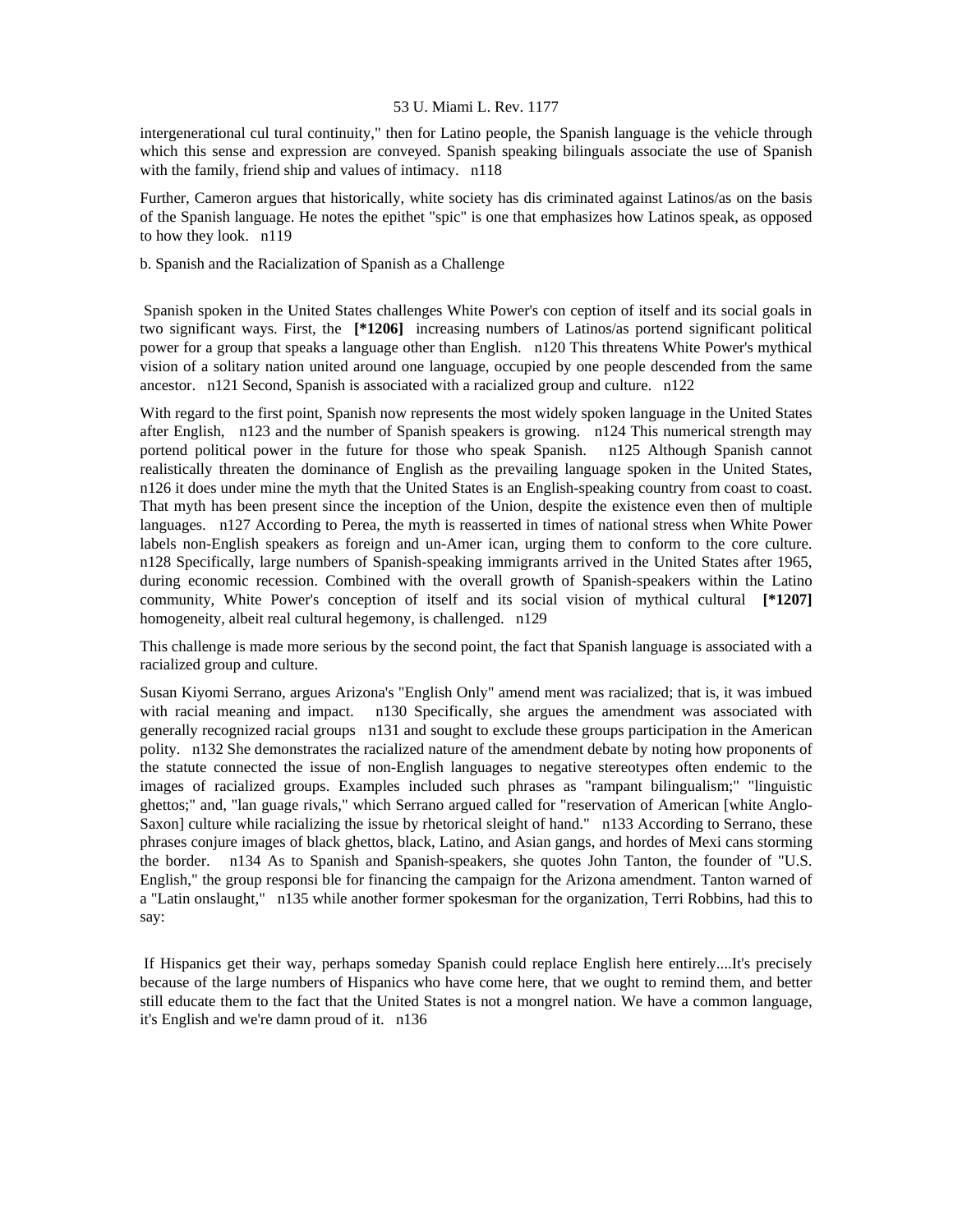Robbins makes a connection between Hispanics, their increasing num **[\*1208]** bers, the Spanish language, and mongrels. Spanish, as the language spo ken by the growing mongrel Latinos/as, is associated with an unwanted racialized "other". The Arizona Civil Liberties Union, in its Amicus Brief, also noted this association of Spanish with an unwanted racialized group.

Spanish, when combined with the dark skin color of Mexicans, became a badge of inferiority in the minds of Anglos. Inversely, white ness, English, and superior attributes went hand-in-hand. Thus, when Mexicans were rejected on racial grounds, so was their language. n137

Although Serrano argues only that the amendment and the events surrounding its enactment have been racialized, I would suggest the Spanish language itself has been racialized. That is, the Spanish lan guage has been imbued with racial meaning because it is associated with a racialized group, and White Power seeks to eliminate both spanish and Spanish-speakers from the public sphere completely.

c. Institutional Oppression and The "English Only" Movement

 The "English Only" Movement is both a sign of White Power's movement to institutionalize its social vision of America, and of White Power's increasing obsession. It is noteworthy that twenty-two states passed laws declaring English the official language, n138 and national "English Only" bills have been introduced in Congress every year since 1983. n139 The goal of the legislation is, in part, to force Latinos/as to assimilate; n140 to disenfranchise those who primarily speak Spanish; n141 and to exclude Spanish-speakers from the American polity. n142 In this context, the "English Only" movement is linked to efforts to dismantle bilingual education, toughen immigration laws, and to deny social wel fare benefits to immigrants. n143 In trying to eliminate Spanish as a basis of cohesion for the Latino/a community, while simultaneously limiting their participation in American society, White Power is reinforced and its cultural hegemony left firmly intact. Although these institutional moves constitute oppression, it is unclear whether this oppression mani [\*1209] fest the element of seemingly permanence that is crucial to the bottom metaphor. White Power's obsession with Spanish, as seen in the Eng lish only movement, has a relatively recent history even though White Power has been concerned with the presence of other languages since the beginning of the Union. n144 Whether this activity actually reflects a much longer history requires further research. Alternatively, these insti tutional moves to suppress Spanish may contain the seeds of obsession that will manifest themselves repeatedly in the future, even as society changes and efforts to eliminate this oppression are undertaken. In such a case, Spanish oppression would manifest the element of seeming per manence necessary to the bottom metaphor. A third alternative may be that periodic episodes of Spanish oppression are endemic to a system of racial oppression which has been continuous since the incorporation of Mexicans and other Latino/as into the United States, and, as such, seems to be permanent.

# d. Resistance

 Latino/as have resisted language oppression out of necessity, but also in defiance. As they have done historically, Latino/as have brought cases to court; n145 insisted on communicating in Spanish with those who speak Spanish; n146 written articles challenging language and other types of discrimination; n147 and, voted and engaged in activism against exclu sion and discrimination. n148 They have argued that language discrimina tion often encompasses racial discrimination, n149 and is usually a proxy for national origin discrimination. n150 These activities are likely to fuel White Power's obsession with Spanish as a trait inconsistent with White Power's conception of itself and of its social goals.

2. Language - An Ethnic Category of Oppression, A Racial Cate gory of Oppression, or A Mark of Another Racial System? Language differences, like religion, national origin, color, and alienage, are all cat **[\*1210]**  egories upon which oppression has been based. Many of these catego ries are perceived as ethnic categories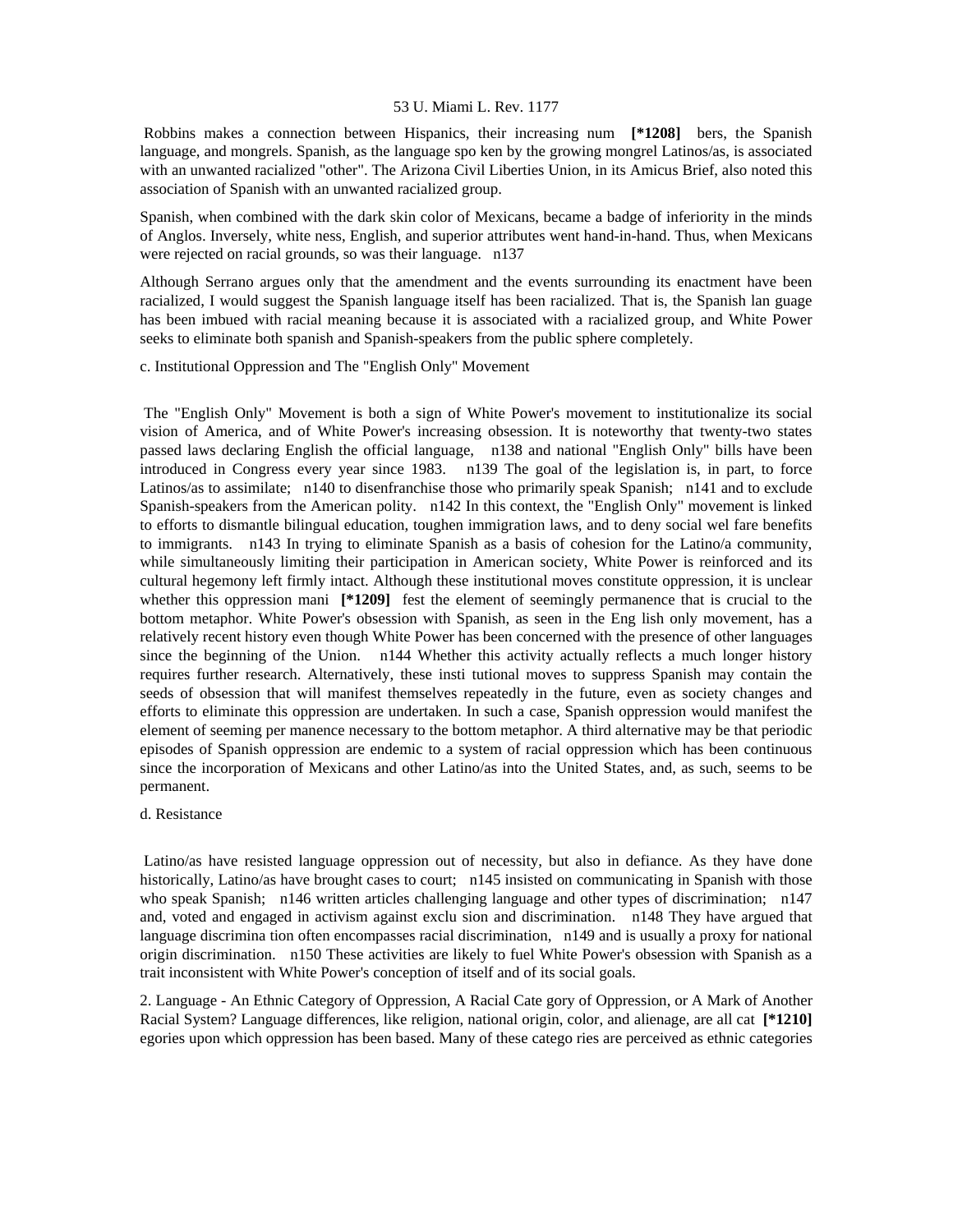because they reflect ethnic or cultural differences, while others are perceived as racial, because they are embodied in or relate to, distinctive body types. This distinction between ethnic and racial oppression may be less defined in current practice. n151 Nonetheless, White Power's opposition to language differ ences generally, as manifested in the institutional oppression of "English Only" statutes despite of growing numbers of Spanish-speakers, sug gests that Spanish-speakers/Latino/as, at a minimum, are on the bottom of a language hierarchy, or of a category of oppression marked by lan guage. This hierarchy or category of oppression can be seen as an eth nic, as opposed to racial, category of oppression. Further, the fact the language has been racialized can be interpreted as simply part of the process that White Power has historically engaged in, stigmatizing and oppressing differences. From this perspective, the oppression of Latino/as based on language is no different than the experiences of various European ethnic groups, n152 such as, Italians. Therefore, the "bottom" as between Blacks and Latino/as shifts between an ethnic category of oppression and a racial one.

On the other hand, because Spanish has been racialized, its suppres sion can be viewed as a racial category of oppression with the "bottom" shifting from one category of racial oppression to another. Here, as between blacks and Latino/as, the "bottom" shifts between a colorized category of racial oppression and a category of racial oppression involv ing language. Seen as an ethnic or racial category of oppression, lan guage oppression structures a hierarchy with English on the top Spanish on the bottom. In this hierarchy, blacks who spoke black English could be described as one notch above Latinos because they "at least speak English," even though their manner of speaking is denigrated. However, the reality is more complicated.

I posit and further explore the possibility that language is just one of the marks of a racial system that oppresses Latino/as on the basis of a combination of culture, origin, lineage and color. It is a notion of hybrid ity, for lack of a better term, that characterizes this racial system.

For example, it appears White Power has subordinated and **[\*1211]** oppressed Mexican Americans on the basis of a combination of lineage, color, cultural and national origin differences. Elements of colorized racial categorization and cultural difference were implicated in the justi fications for the seizure of Mexican land n153 during "Anglo expansion westward across North America and the ideological rise of white supremacy and White Providentialism" n154 in the early nineteenth cen tury. n155 Takaki, for example, notes that Austin viewed the war to seize Mexico as a conflict "between a 'mongrel Spanish-Indian and Negro race' and 'civilization and the Anglo-American race.'" n156 Describing the views of another American who had entered California, while still a part of Mexico, he states:

 "The Mexican people found themselves and their world criticized by [some] Yankees". For example, Richard Henry Dana complained that Mexicans were "idle, thriftless people." He disdainfully noticed that many Americans were marrying "natives" and bringing up their children as Catholics and Mexicans. If the "California fever" (lazi ness) spared the first generation, the younger Dana warned, it was likely to "attack" the second, for Mexicans lacked the enterprise and calculating mentality that characterized Americans. Inefficient in enterprise, they spent their time in pleasure-giving activities such as festive parties called fandangos. What distinguished Anglos from Mexicans, in Dana's opinion, was their Yankeeness: their industry, frugality, sobriety and enterprise. Impressed with California's natural resources, Dana exclaimed, "In the hands of an enterprising people, what a country this might be!" n157

 Here, the usual suspects of racial degradation are apparent, employ ing allusions both to innate and cultural inferiority as well as noting lineage. Dana's views can be characterized as a description of a mixed people who are inherently and culturally lazy, lacking a calculating mentality, and spend most of their time seeking pleasure. Moreover, Takaki notes Mexican Americans were viewed and also experienced themselves as foreigners. He explains the seizure of Mexican lands had the effect of turning Mexicans into "foreigners in their own land", n158 and Mexican Americans suddenly found themselves subject to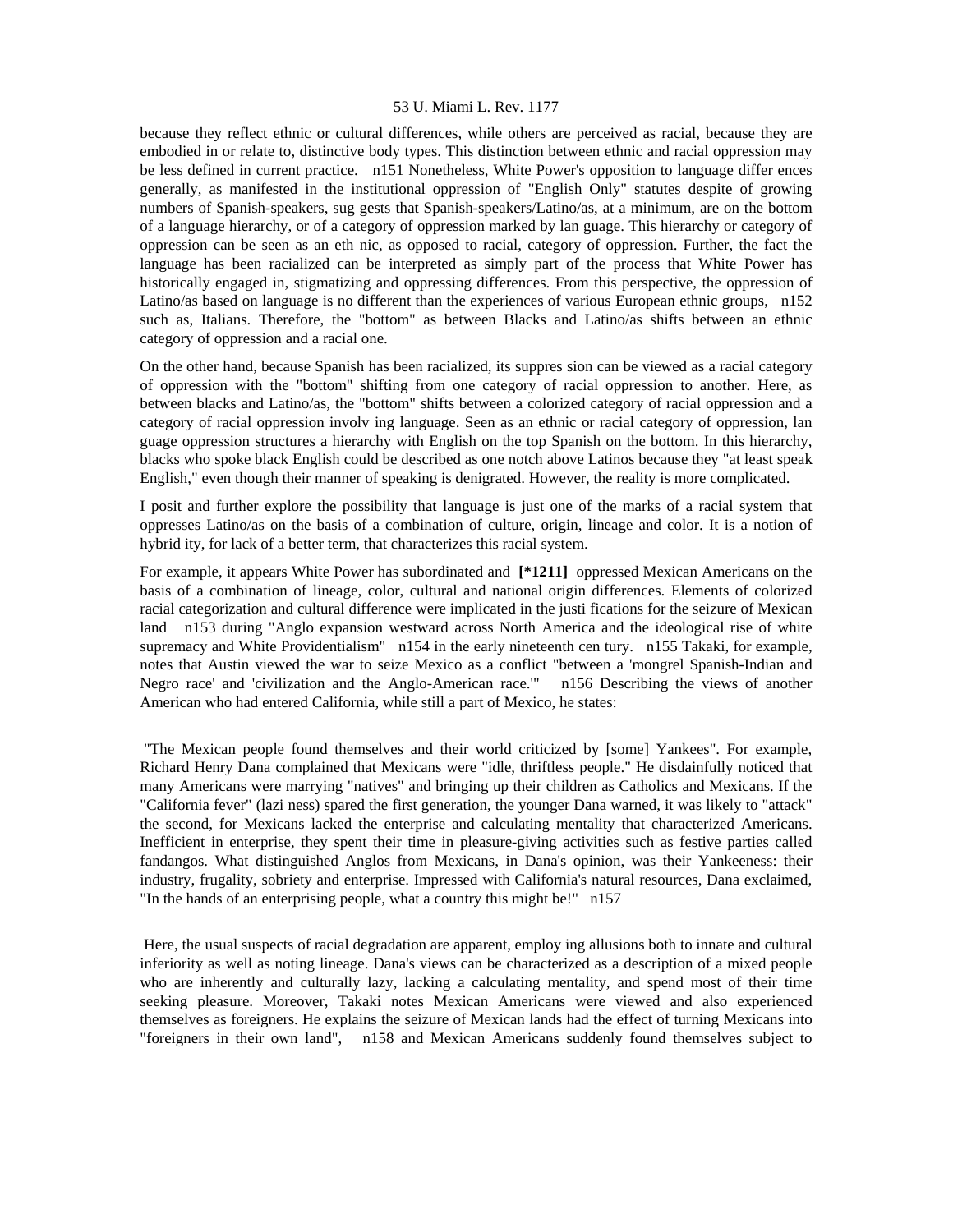foreign laws. n159 This association of Mexican Americans and "foreignness" cemented with successive waves of immigration. n160 Finally, with regard **[\*1212]** to language, Perea suggests that the Untied States repeatedly declined New Mexico admission as a state until the English-speaking population became the majority. n161

Even so, it appears that different combinations of these categories of oppression - culture, origin, lineage and color - raised the ire of white obsession at different times. Nevertheless all four categories, and per haps others, are always present to varying degrees as objects of White Power's obsession with regard to Mexican Americans and Latino/as in general. Together these categories or sites of oppression suggest that White Power sees Latino/as as a culturally inferior, partially foreign, and partially colored race. Further, as sites of oppression, these four catego ries (culture, national origin, lineage and color difference) are implicated in the issues of language for Mexican Americans and Latinos. Spanish is a reflection of cultural and national origin differences (meaning for eign) n162 linked to lineage and colorized differences (captured in the term "Mestizo") n163 . Thus, the Spanish language is the mark of a foreign cul ture colored by alien brown or mongrel inferiority in the minds of White Power.

In this context, the Spanish language marks or is perhaps part-and- parcel of a racial system characterized by a notion of "hybridity". This racial system combines culture, national origin, lineage, and color (and perhaps alienage which refers to citizenship) differences, the oppression of which presents a case of seeming permanence crucial to the "bottom" metaphor where Latinos/as are often vanquished. Conceptualizing the notion of a "hybridized" racial system would draw upon several traits and ideas.

Generally the idea is, as blacks are "raced" as colored and Asians "raced" as foreign, Latinos/as when they are not raced as black or white **[\*1213]** are "raced" as hybrid (being "raced" both as partially foreign and par tially colored in a way that racializes their ethnicity and many of its components).

1) It captures, in part, the reality that because of the proximity of Latino/as countries of origin and the partial incorporation of these countries by the United States, n164 the label of "foreign" is no longer clear, so much so that Latino/as are only partially for eign; and,

2) It includes the idea that Latino/as may be culturally different in such respects as language, religion, custom and dress.

b. The idea of being partially colored includes perceptions and practices around lineage and colorized differences in that:

1) The U.S. value system is informed by dualism, and it therefore handles complexity poorly, often turning the multi-faceted into something that is more bi-polar. n165 For example, a person born of a white and black parent has historically been considered black. In the Latino context, the African, Native American and European mixed lineage gets flattened and translated into half- breed as does the fact that Latinos originate from many countries

2) It captures the idea that purity is valued at the expense of hybridity or mixture, which is seen as the pollution of purity. n166

Here the standard is a facetious notion of white purity with Latinos being considered something less than pure white due to their linage. In addition having black and Native American ancestry results in Latinos being seen as potentially colored. Thereby occupying a middle tier group between white and black. Elizabeth Martinez captures these first two points in discussing the devils of dualism in the lengthy passage quoted below.

 The issue of color, and the entire Black/White definition, feed on a dualism that shaped the U.S. value system as it developed from the time of this nation's birth. The dread of 'race-mixing" as a threat to White supremacy enshrined dualism. Today we see that a disdain for mixture haunts and inhibits U.S. culture.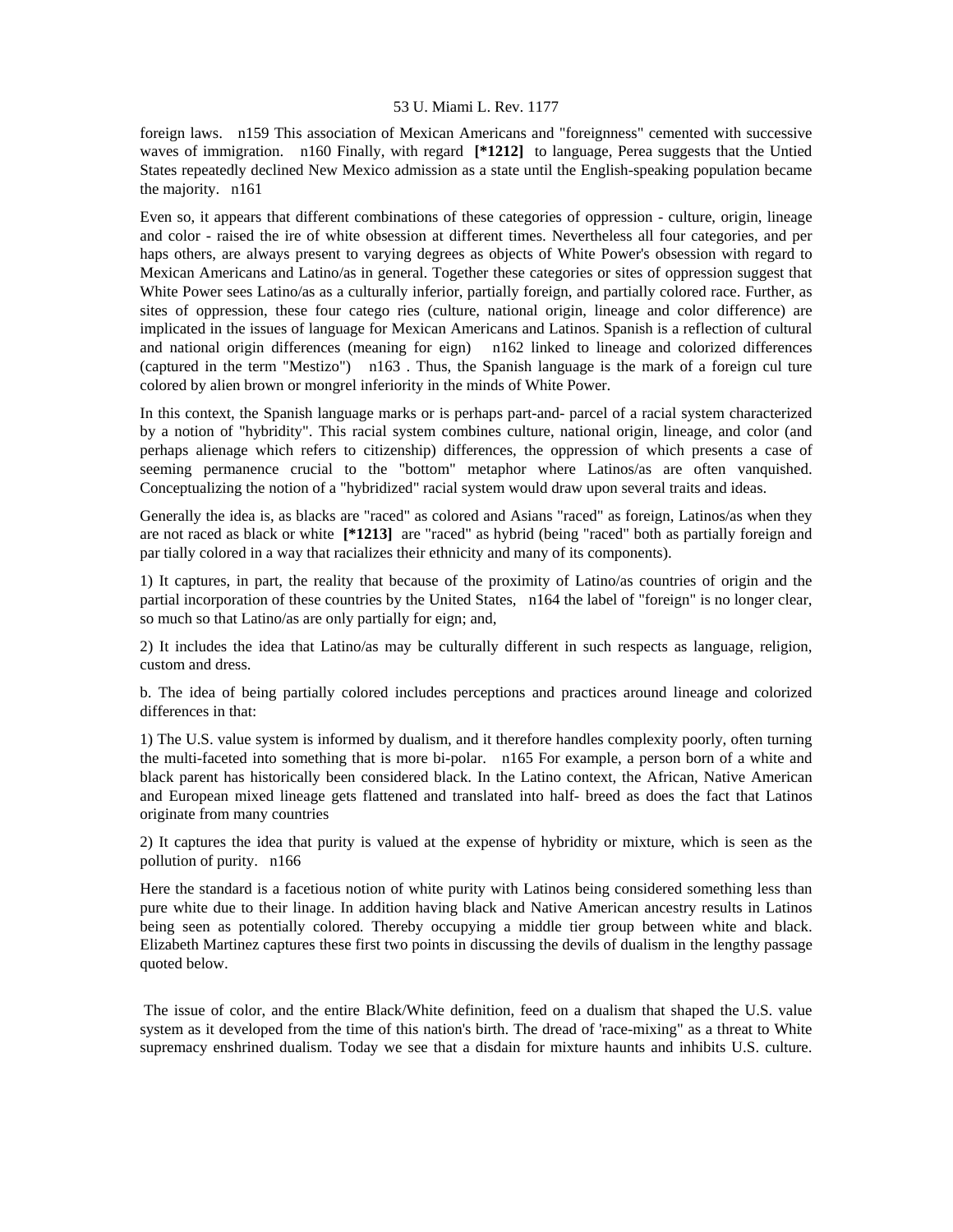Because it does not recog nize hybridism, this country's racial framework emphasizes separate ness and offers no ground for mutual inclusion. I, for one, remember **[\*1214]** growing up haunted by that crushing word "half-breed" meaning me. It was years before Mestizaje - mixing - - began to suggest to me a cultural wealth rather than a polluted bloodline. U.S. society, the Dean of Denial, still has no use for that idea, still scorns the hybrid as mysteriously "un-American".

 Such disdain helps to explain why the nature of Latino/a identity seems to baffle and frustrate so many in this country. The dominant culture doesn't easily accept complex ideas or people, or dialectics of any sort, and the Latino/a must be among the most complex creatures walking this earth, biologically as well as culturally. n167 All this means [in the context of all the mixing in different places] is that Latino/as are and are not an immigrant population. On the one hand, they are a colo nized people displaced from their ancestral homeland. On the other, many come to the U.S. as recent economic and political refugees. n168 The proximity of Latinos/as' countries of origin coupled with the pres ence of substantial immigrant populations makes them appear, at a mini mum, bi-national individually as well as multinational as a group. n169

Martinez captures the essential components of a racial system of hybridity. Although she states that hybridity, is not recognized in the U.S. culture, it seems more accurate to say it is not valued. The foreign and colorized aspects of a hybridized system are the basis for exclusion and oppression within the U.S. context and form the categorizes of a hybridized racial system. These categories are present simultaneously in Latino/as, but one aspect may be the focused site of oppression at one time and a different aspect at another time. Further, individual Latino/as may experience different combinations of these categories of oppression **[\*1215]** depending on how the individual looks, behaves, dresses or speaks. n170 Speaking spanish may be one mark of this hybridized racial system.

These ideas and observations reflect my initial thoughts about the notion of "hybridity" characterizing a racial system different from a colorized racial system, while still mutually reinforcing it and other sys tems. Although it draws on the Latino/a experience, and particularly the Mexican American experience, it may have some analytical value for other groups and issues. For instance, a notion of "hybridity" might suggest that other groups and issues are "hybridized" in the same way that groups in addition to Blacks are colorized. The operation of multi ple systems therefore includes the idea that the various systems and issues have differential impacts on different groups. For example, the oppression of black English could be analyzed from the perspective of colorized racial hierarchy, but might better be analyzed from the per spective of hybridized racial hierarchy. Here, the problem for White Power is not that the language is foreign, per se, but rather a deviation from pure English. The difference posited by the "bottom" metaphor in the context of a racial system of hybridity, is the language, encompasses both "foreign" and colorized categories, as does Spanish. n171 A hybrid ized racial hierarchy may also further explain the conditions of Mexican Americans in the 1950's. It might suggest that although Mexican Amer icans were perceived as one notch above blacks in a colorized racial system, their actual conditions were the results of the operation of a "hybridized" racial system where they were on the bottom. As such, both systems were operating to keep both groups oppressed in different and similar ways, resulting in the sharing of the "bottom".

These ideas require further development. However, I suggest, when examining language and language hierarchy, whether it be ana lyzed as an ethnic or racial category or as a part of a specific system of oppression, Latino/as are on the metaphorical "bottom".

# **[\*1216]**

IV. CONCLUSION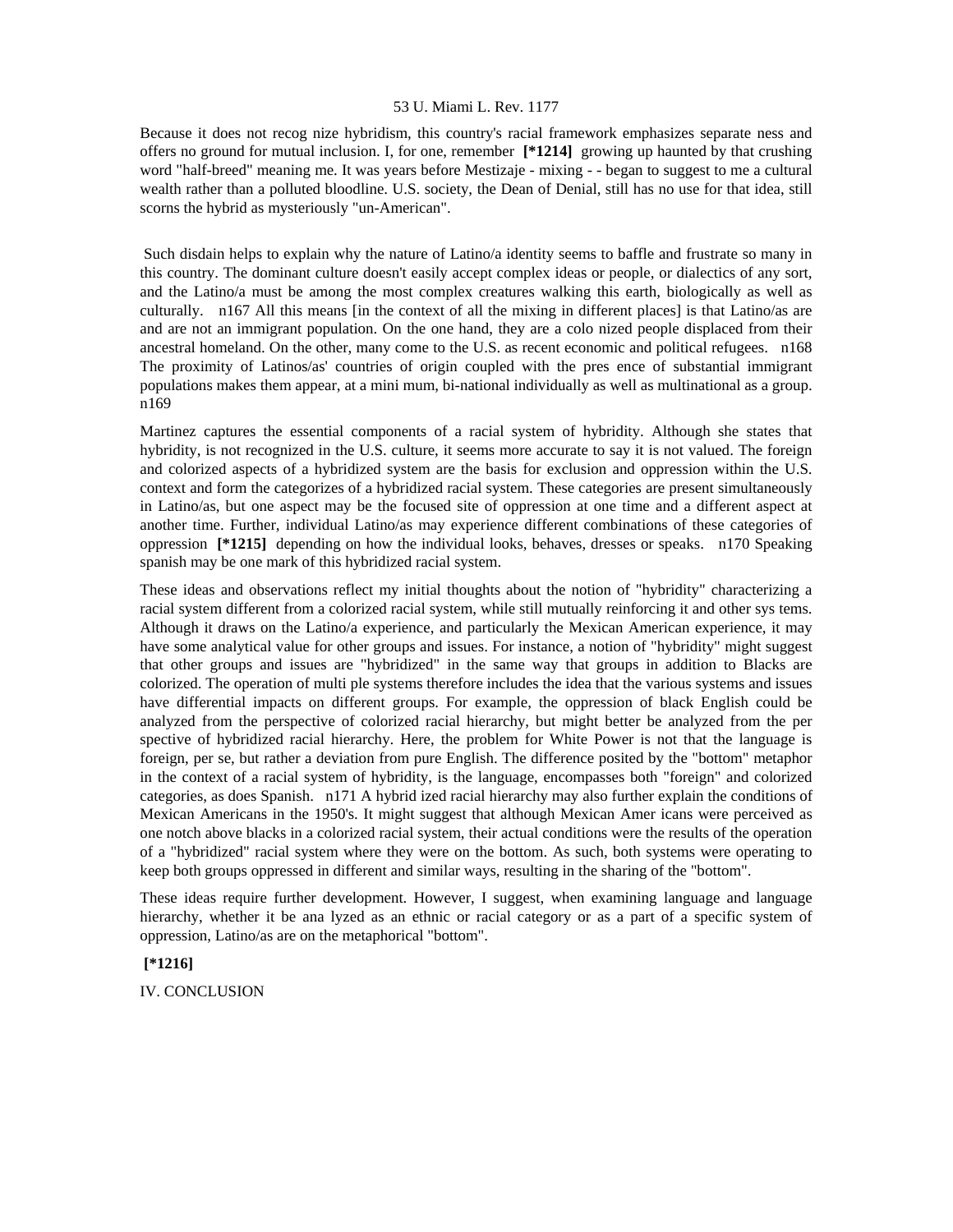I have attempted to demonstrate that the "Black Over White" para digm still provides valuable insights into the workings of racial oppres sion in the United States, while conceding its limitations and attempting to move beyond them. The insights are fundamental. They are about White Power and its obsessions. These obsessions are many, varied and constantly changing. However, they continuously revolve around White Power's core culture and its perceptions and goals of the culture's homogeneity and its perception of itself as white, privileged, and supe rior. This is the key to the "bottom" metaphor, and it must remain our focus as we struggle for social justice and define, and redefine, ourselves in the face of oppression. n172

What relevance, if any, do these ideas have to the LatCrit practice of "rotating centers" at the Latcrit conference? I believe the "bottom" metaphor leads us to the idea that the groups represented at the "bottom" shift, depending on the issue and circumstance. The shifting "bottom" directs us to shift our focus, shift our thinking, and perhaps shift our analytical tools when we are trying to understand the experiences of dif ferent groups. It instructs us to look specifically at how different groups and issues are constructed and experienced both in similar and dissimilar ways. This essay suggests that although Blacks are at the bottom of a colorized racial hierarchy, Latino/as are at the bottom of a racialized language hierarchy, at a minimum, and perhaps at the bottom of a racial system marked by the Spanish language, among other things. The "bot tom" has indeed shifted.

If we agree that the "bottom" shifts depending on the issue or group, for example, then shifting "bottoms", similar to an antisubordina tion position, provides an intellectual basis for "rotating centers". This basis provides the intellectual space necessary to focus on an array of experiences, and it justifies institutional space in the center for the elabo ration of those experiences, while leaving the primary focus of the con ference on the Latino/a condition. n173 In doing so, different groups and **[\*1217]** individual experiences are brought to bear either on Latino/a issues spe cifically, or on issues that relate to our similarities and differences.

While "rotating centers" invite various groups to periodically take the center, to inform, and be critically informed about their theory and experience as it relates to others, the "shifting bottoms" theory allows us to be intellectually honest about those experiences and the conflicts they pose. Our thinking, one hopes, can be a "take no prisoners" kind of thinking, delivered with caring and sensitivity in an environment that will be mutually beneficial. Hopefully, we can map out our similarities and differences while building the theory and coalitions necessary to articulate a different, more fair future.

Ultimately, therefore, one of the best justifications for "rotating centers" is this: the center should rotate so can both identify shared experiences and become informed of those experiences unique to partic ular groups.

### **FOOTNOTE-1:**

n1. The "center" idea encompasses struggles about which issue, group and idea should be the focus of attention in a given space, research project, conference, etc. See Trina Grillo & Stephanie M. Wildman, Obscuring the Importance of Race: The Implication of Making Comparisons Between Racism and Sexism (or Other-Isms), [1991 Duke L.J. 397, 402](http://www.lexis.com/research/xlink?searchtype=get&search=1991%20Duke%20L.J.%20397,at%20402)  [\(1991\)\(](http://www.lexis.com/research/xlink?searchtype=get&search=1991%20Duke%20L.J.%20397,at%20402)describing the process whereby whites, in workshops designed to discuss racial issues, re-center the discussion around themselves and issues of primary concern to them, in this context, sexism.)

n2. See Derrick Bell, Faces At The Bottom Of The Well (1992). Bell uses this term however, to contrast the power and wealth of the ruling elite with the larger group of the economically and socially disadvantaged. See also Mari Matsuda, Looking to the Bottom: Critical Legal Studies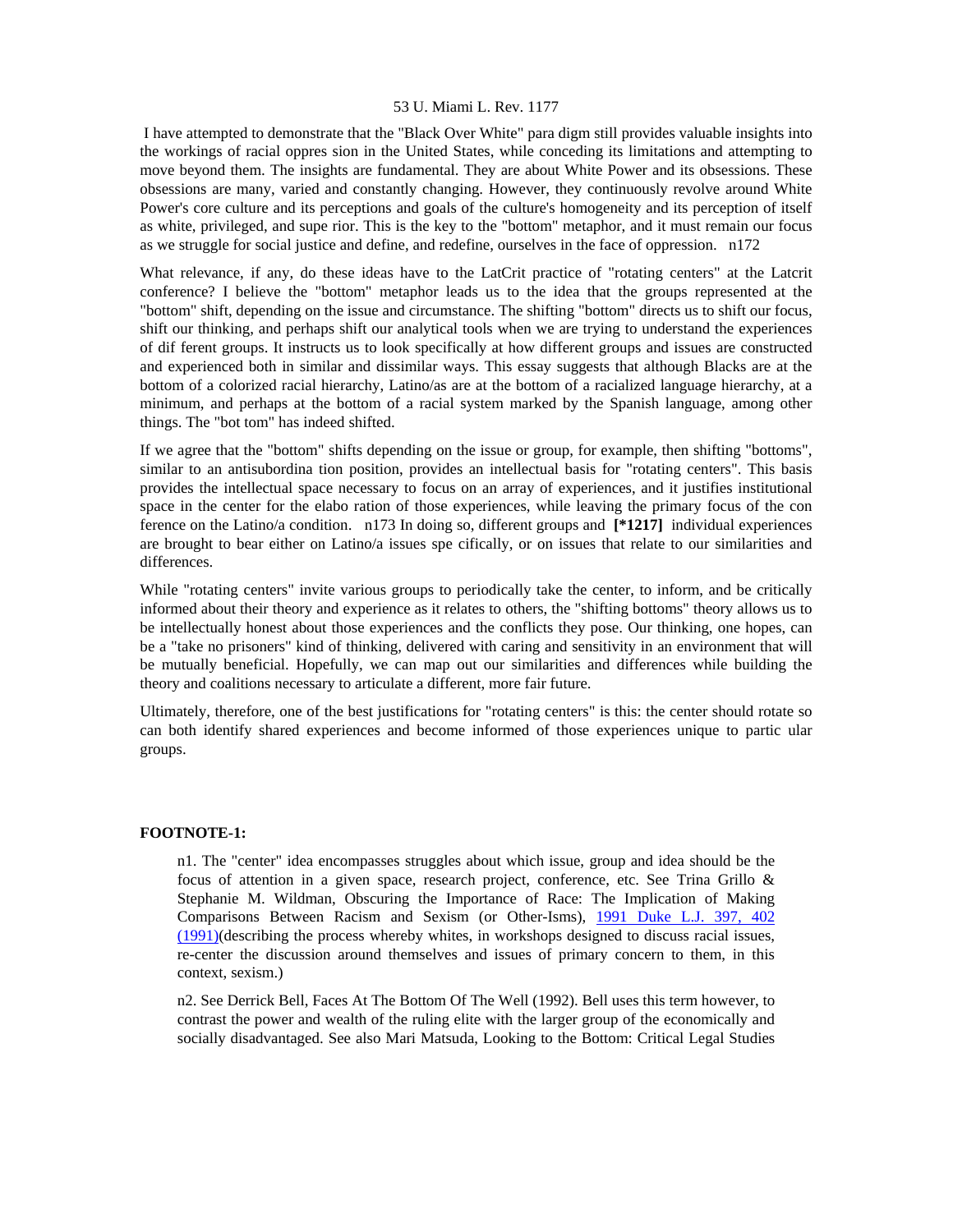and Reparations, 22 Harv. C.R.-C.L. L. Rev. 323 (1987) (arguing the people at the bottom, those who experience discrimination, should be the source of normative law); Jack Miles, The Struggle for the Bottom Rung: Blacks vs. Brown, 270 The Atlantic Monthly 41 (1992) (discussing the Los Angeles riots and economic competition between Latinos and African-Americans, as well as attitudes about immigration).

I use the "bottom" metaphor to suggest there are many groups that suffer from oppression and that they suffer differently. Specifically, Blacks are at the bottom (the most disadvantaged) of a colorized racial category, although there are other racial categories and perhaps, multiple racial systems. The bottom shifts among these categories and systems, often in relation to particular issues. See discussion infra.

I use this metaphor with some trepidation because it may suggest I am talking simply about victimhood and implying all that binds the various groups is this victimhood and oppression. See generally Leslie Espinoza & Angela Harris, Afterword: Embracing the Tar-Baby, LatCrit Theory and the Sticky Mess of Race, [85 Cal. L. Rev. 1585, 1641-44 \(1997\), 10 La Raza L.J.](http://www.lexis.com/research/xlink?searchtype=get&search=85%20Calif.%20L.%20Rev.%201585,at%201641)  [499, 555-58 \(1997\)\(](http://www.lexis.com/research/xlink?searchtype=get&search=85%20Calif.%20L.%20Rev.%201585,at%201641)discussing the politics of victimization). However, I think our various group experiences of oppression mark us not as victims but as survivors and the progeny of survivors! We are people who have survived. Often, we have thrived despite tremendous efforts to dehumanize us. These stories of heroism should not be abandoned, forgotten, or traded away like pieces in a coalitional chess match. Rather, our survival is the source of our strength. This strength, combined with our experiences, are the basis for both our empathy with, and understanding of, others' oppression and survival. From this perspective, we come together on the foundation of our strength and commitment to social justice for all. Together, these things permit us to commit time and resources to each other's different struggles as well as our common struggles. This seems particularly important in the current climate, where debates on immigration, affirmative action, and bilingualism constitute a multi-pronged attack against racialized others. Here, we have a common enemy attacking us on issues that often appear irrelevant to our own individual struggles, but which are nonetheless linked.

At the same time, I do not think survival or victimhood is all that binds, or should bind, these various groups. I believe these groups have similarities that transcend oppression. See, e.g., Elizabeth M. Iglesias, Rape, Race, and Representation: The Power of Discourse, Discourses of Power, and the Reconstruction of Heterosexuality, [49 Vand. L. Rev. 869 \(1996\)](http://www.lexis.com/research/xlink?searchtype=get&search=49%20Vand.%20L.%20Rev.%20869) (discussing African-American and Latina visions of motherhood).

n3. See Francisco Valdes, Under Construction: LatCrit Consciousness, Community and Theory [85 Cal. L. Rev. 1089, 1108-11 \(1997\)](http://www.lexis.com/research/xlink?searchtype=get&search=85%20Calif.%20L.%20Rev.%201089,at%201108) (discussing the "race" vs. "ethnicity" debate in LatCrit).

n4. See Ian F. Haney-Lopez, Race, Ethnicity, Erasure: The Salience of Race to LatCrit Theory, [85 Cal. L. Rev. 1143 \(1997\), 10 La Raza L.J. 57 \(1998\)](http://www.lexis.com/research/xlink?searchtype=get&search=85%20Calif.%20L.%20Rev.%201143) (advocating that LatCrit retain racial analysis as a tool for understanding the experiences and conditions of Latino/a existence in relation to the law in the United States). Cf. Juan Perea, Five Axioms in Search of Equality, [2](http://www.lexis.com/research/xlink?searchtype=get&search=2%20Harv.%20Latino%20L.%20Rev.%20231)  [Harv. Latino L. Rev. 231 \(1997\)](http://www.lexis.com/research/xlink?searchtype=get&search=2%20Harv.%20Latino%20L.%20Rev.%20231) (suggesting the ethnicity model might be a tool for better understanding Latinos/as' histories and lives). For a discussion about the debate, see Valdes, supra note 3.

n5. This sentiment exists. A colleague and I discussed it during one of the many conversations in which I was involved at the conference. The BlackCrit forum panelists' comments also alluded to this sentiment.

n6. [85 Cal. L. Rev. 1213 \(1997\).](http://www.lexis.com/research/xlink?searchtype=get&search=85%20Calif.%20L.%20Rev.%201213) The "Black/White" paradigm has come under persistent attack over the last few years for its binary aspects and for not accurately reflecting the complexity of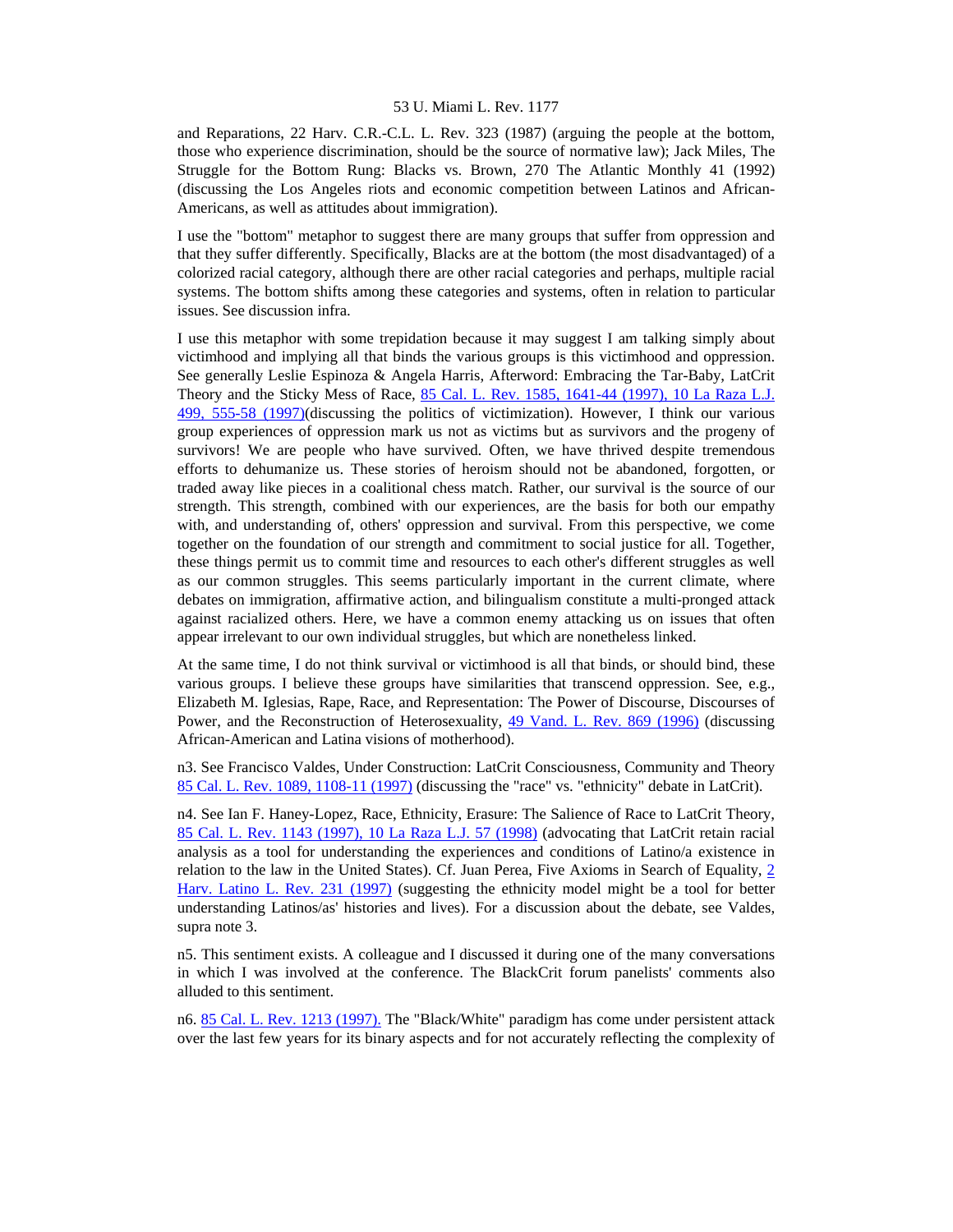racial relations and reality. See, e.g., Richard Delgado, Rodrigo's Fifteenth Chronicle: Racial Mixture, Latino-Critical Scholarship, and the Black-White Binary, [75 Tex. L. Rev. 1181](http://www.lexis.com/research/xlink?searchtype=get&search=75%20Tex.%20L.%20Rev.%201181)  [\(1997\)\(](http://www.lexis.com/research/xlink?searchtype=get&search=75%20Tex.%20L.%20Rev.%201181)discussing how the Black-White binary works); Eric K. Yamamoto, Critical Race Praxis: Race Theory and Political Lawyering Practice in Post-Civil Rights America, [95 Mich.](http://www.lexis.com/research/xlink?searchtype=get&search=95%20Mich.%20L.%20Rev.%20821)  [L. Rev. 821 \(1997\)](http://www.lexis.com/research/xlink?searchtype=get&search=95%20Mich.%20L.%20Rev.%20821) (describing the two flaws of a binary conception of race relations as limiting inquiry to only two "races" and producing an "either-or" view of racial justice); Adrienne D. Davis, Identity Notes, Part One: Playing in the Light, [45 Am.U. L. Rev. 695, 696](http://www.lexis.com/research/xlink?searchtype=get&search=45%20Am.%20U.L.%20Rev.%20695,at%20696)  [\(1996\)](http://www.lexis.com/research/xlink?searchtype=get&search=45%20Am.%20U.L.%20Rev.%20695,at%20696) (describing the Black/White paradigm as inaccurate and unhelpful in mediating various communities of color claims to justice); Deborah A. Ramirez, Multicultural Empowerment: It's Not Just Black and White Anymore, [47 Stan. L. Rev. 957 \(1995\);](http://www.lexis.com/research/xlink?searchtype=get&search=47%20Stan.%20L.%20Rev.%20957) Elizabeth Martinez, Beyond Black/White: The Racisms of Our Time, 20 Soc. Just. 22 (1994), reprinted in The Latino/A Condition: A Critical Reader 455 (Richard Delgado & Jean Stefancic eds., 1998) [hereinafter Martinez, Beyond Black/White] (suggesting that race and race relations are more complicated today); Robert S. Chang, Toward an Asian American Legal Scholarship: Critical Race Theory, Post-Structuralism, and Narrative Space, [81 Cal. L. Rev. 1243](http://www.lexis.com/research/xlink?searchtype=get&search=81%20Calif.%20L.%20Rev.%201243) (discussing the complexity of racial relations in the United States).

n7. I thank Lisa Iglesias for this insight. Although I have heard this formulation over the years, Lisa empathetically made this point, citing Neil Gotanda, to counter the binary conceptualization of the Black/White paradigm at the LatCrit conference. See also Wintrop Jordon, White Over Black: American Attitudes Toward the Negro, 1550-1812 (1973) (providing insight on white America's early perceptions of blacks); Yamamoto, supra note 6 (discussing in part, the limits of the white-on-black paradigm as it relates to multiracial interracial justice and the term "white on black," a phrase that captures the parasitic nature of white and black relations).

n8. Meaning the "white over black" paradigm refers to blacks being at the "bottom" of the American (colorized) racial hierarchy.

n9. These particularities are supported by the dominant core culture of American society (See infra notes 69-74 and accompanying text), and are in some ways captured in the rhetoric of "White Over Black," "White Over Non-white," "American over Indian," "English over Spanish," and "English over non-English speakers." Each rhetorical move has its strengths and limitations. For instance, "White Over Black," explains a colorized racial hierarchy and may suggest that the alienation among non-white groups is due to that hierarchy. But its limitation is, as Perea in his article points out, that it may limit our discussion to the black and white "races." The "White Over Non-white" rhetorical move informs us about the domination of all non-whites by whites and suggests something about the competition among Non-whites, but it fails to convey the hierarchical relations among those groups. "American over Indian" is a loaded rhetorical move, but I believe it suggests the subjugation of Native Americans by Americans and includes something about their competing social visions centered on land.

n10. See supra text accompanying note 9. The idea is that the different categories that groups inhabit have been created historically as sites of oppression. Some of these categories are more ethnic or cultural as opposed to racial, and perhaps more readily assimilated into the dominant culture. These categories are captured in concepts of lineage, national origin, religion, language and what I call colorized.

Color, lineage and national origin are embodied traits and therefore seem more suited to a racial analysis. However, cultural traits are indispensable to our ability to both identify and act on preconceived notions about who an individual or group is. See Yamamoto, supra note 6, at 848 (noting that color and culture are inextricably intertwined).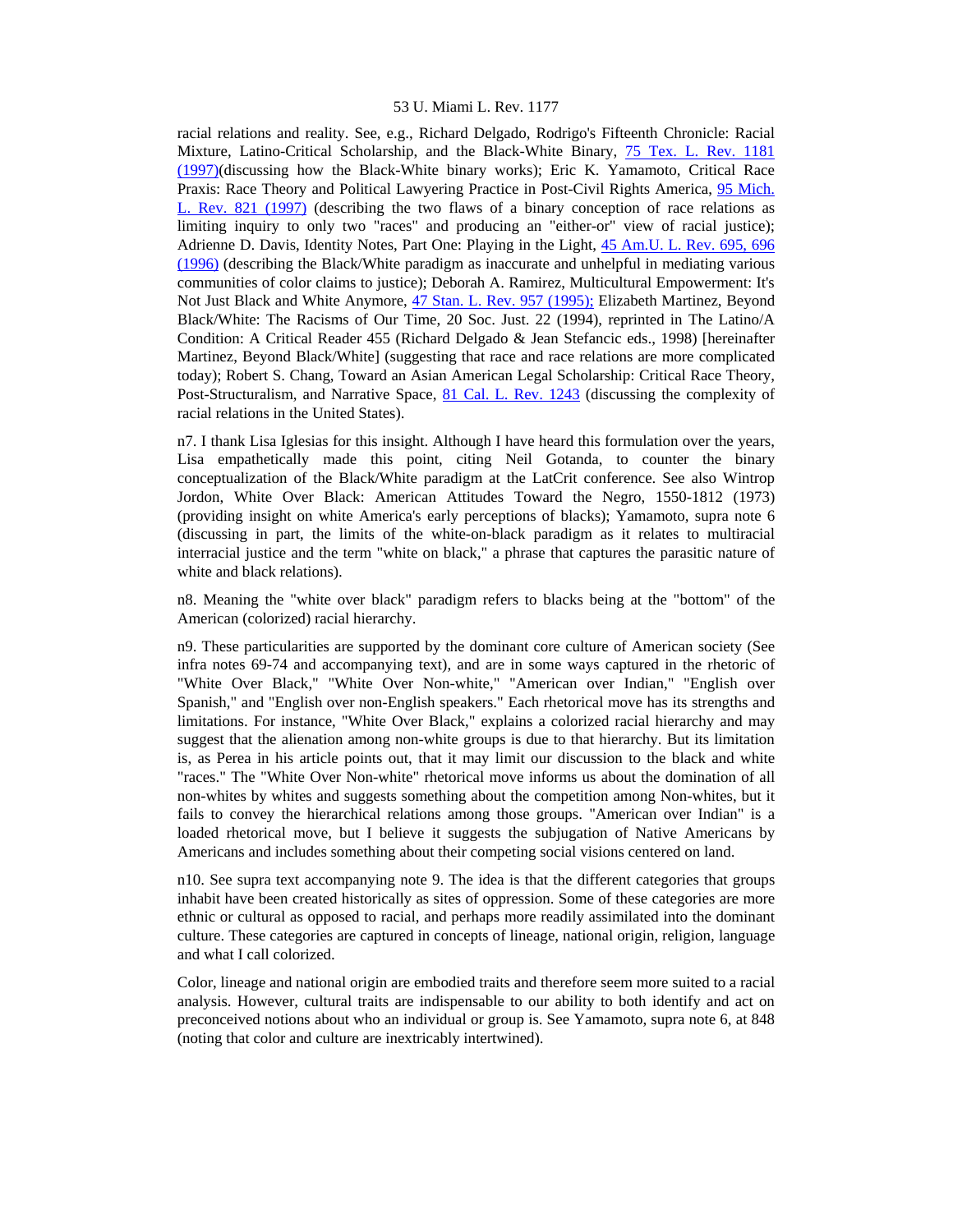I suggest later that the combination of different categories, including categories marking ethnic or cultural differences as experienced by Latinos/as, constitutes a racial system different from, but overlapping and reinforcing, a colorized racial system. In considering whether to use the terms "category" or "systems of oppression," one must look at the two different ways of analyzing them. For instance, with regard to a colorized category, the "category" could be seen as including notions of blackness, redness, or brownness, of which blackness is on the bottom. Or could see blackness as a single category of a colorized system encompassing other colorized categories.

This separate way of analyzing categories and systems becomes more complicated when you think about groups that occupy multiple categories, some of which are not typically thought of as racial, such as Latinos/as. Of course, all groups occupy multiple categories. For instance, blacks are both a "race" and an "ethnicity," but many of their cultural practices are identified in a colorized way, e.g., the black church, black music, Black English. Latinos can be said to be partially colorized, partially foreignized and partially ethnicized. Here it can be argued that the first two of these categories are racial while the latter refers to Latino ethnicity. See, e.g., Natsu Taylor Saito, Alien and Non-Alien Alike: Citizenship, "Foreignness," and Racial Hierarchy in American Law,  $\frac{76 \text{ Ore}}{261}$ . Rev. 261 (1997) (discussing "foreignness" as a racial category and suggesting Asian-Americans are raced as foreign). Taken together however, it seems to me that these various categories constitute a racial system, as opposed to another racial category. This makes little difference from the standpoint of an anti-subordination perspective, which views all subordination, ethnic or racial, as problematic. But in analyzing the institutionalization of oppression with regard to Spanish language use, I suggest that Spanish has been racialized. See infra notes 166-73 and accompanying text. That is, Spanish, an ethnic trait, is so associated with a racialized group that it has become a mark of a racial system or category.

Ultimately, all of these categories are made more complicated by the intersection of class, gender, and sexual orientation categories of oppression.

n11. Nonetheless, it does involve ideas about which groups are most vulnerable to the harms inflicted by a particular type of oppression. See Elizabeth M. Iglesias  $\&$  Francisco Valdes, Religion, Gender, Sexuality, Race and Class Coalition Theory: A Critical and Self-Critical Analysis of Lat-Crit Social Justice Agendas, 19 Chicano L. Rev. 503 (1998) (discussing this characterization of the bottom metaphor).

n12. Many commentators have discussed white obsession with blackness. See infra notes 69- 104 and accompanying text. See also Espinoza & Harris, supra note 2, and infra text accompanying notes 39-59. But "white power" has always had other obsessions. See infra notes 44-62 and accompanying text.

n13. These elements are meant to reflect and provide substance to the rhetorical moves of White Over Black, English over Spanish, etc. See discussion supra note 9. However, they also draw on the black experience of oppression and as such may be inappropriate for application to other groups or issues.

n14. See generally Wintrop Jordan, supra note 7; see also Anthony P. Farley, The Black Body as Fetish Object, [76 Or. L. Rev. 457 \(1997\)](http://www.lexis.com/research/xlink?searchtype=get&search=76%20Or.%20L.%20Rev.%20457) (discussing the black body as an object of race pleasure for whites gained through the physical humiliation of blacks); Harris and Espinoza supra note 2, at 510-516 (discussing the case for black exceptionalism - and ultimately rejecting it-and noting that whites' "obsession" with blackness and black people are central features of American culture).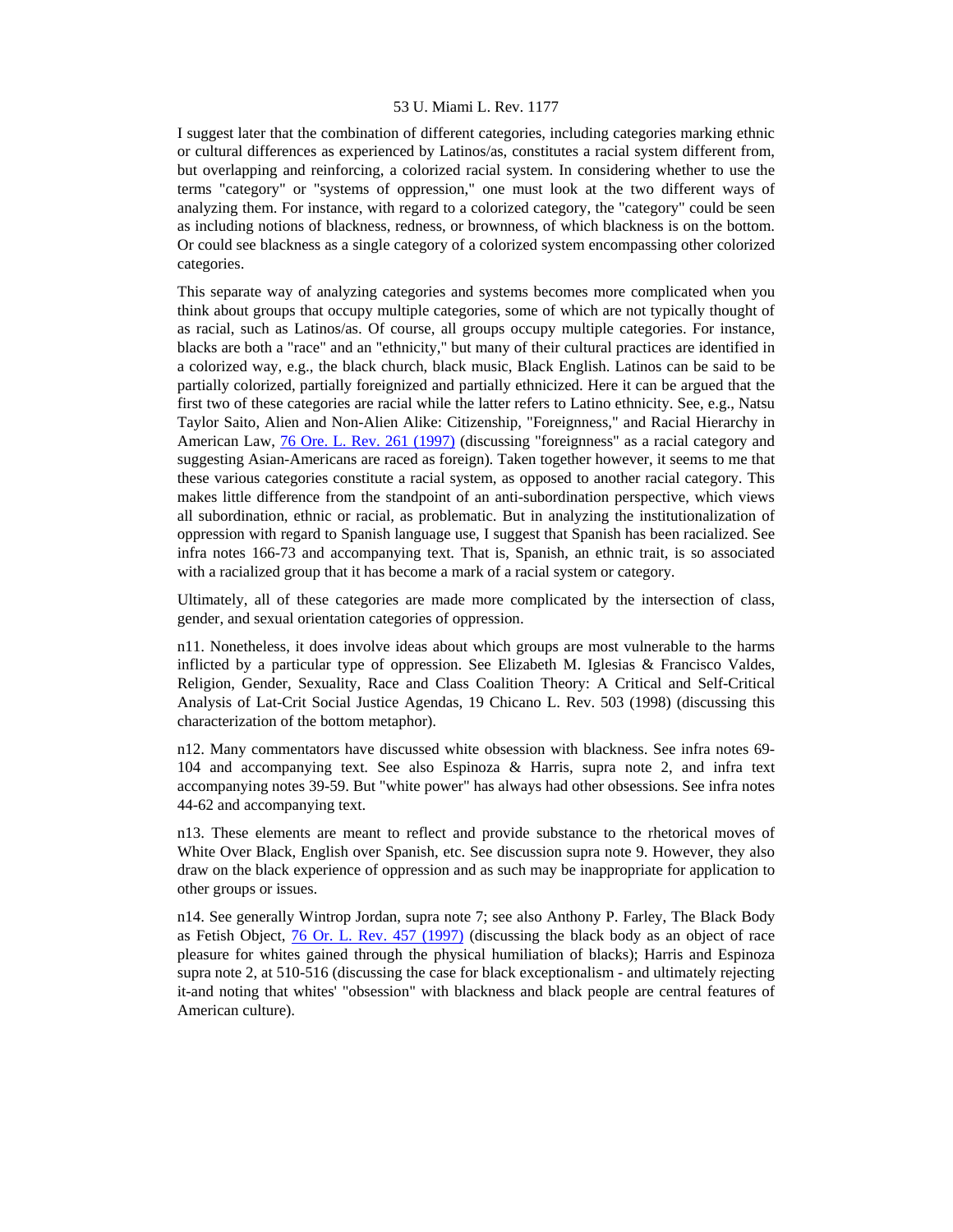n15. Understanding this system is also important because it fosters in part some of the common misunderstandings we have about race. Because a colorized system of racial oppression organized loosely around skin color has been central to our understandings of race, skin color is often used as a synonym for race. This leads to the faulty conclusion that because skin color is immutable, race or categories of colorized racial oppression are also immutable. At the same time, our understanding that skin color is neutral as an indication of innate ability when used as a synonym for race leads again to the faulty conclusion that colorized categories of race are neutral and bereft of meaning. In this way, skin color, as a synonym for race or colorized racial categories of oppression facilitates the disassociation of the racial category from its social and historical moorings including oppression. See Neil Gotanda, Failure of the Color-blind vision: Race, Ethnicity, and the California Civil Rights Initiative, 23 Hastings Const. L. Q. 1135 (1996) and Neil Gotanda, A Critique of "Our Constitution is Colorblind, [44 Stan. L. Rev. 1](http://www.lexis.com/research/xlink?searchtype=get&search=44%20Stan.%20L.%20Rev.%201)  [\(1991\)\(](http://www.lexis.com/research/xlink?searchtype=get&search=44%20Stan.%20L.%20Rev.%201)arguing that "colorblindness" empties race from its historical and cultural content/meanings and thereby reinforces white supremacy and domination). See also Susan Kiyomi Serrano, Rethinking Race for Strict Scrutiny Purposes: Yniguez and the Racialization of English Only, [19 U. Haw. L. Rev. 221, 239 \(1997\)](http://www.lexis.com/research/xlink?searchtype=get&search=19%20Hawaii%20L.%20Rev.%20221,at%20239) (arguing that socially constructed categories of racial classification are not immutable and noting that the immutable nature of skin color is transferred to the racial category to assert its immutability). This issue is made more complicated by the seeming permanence of the meanings associated with whiteness and blackness. See discussion infra notes 125-34 and accompanying text.

n16. See Michael Omi & Howard Winant, Racial Formation in the United States: From the 1960s to the 1990s (1994).

n17. See Cheryl Harris, Whiteness as Property, [106 Harv. L. Rev. 1709 \(1993\),](http://www.lexis.com/research/xlink?searchtype=get&search=106%20Harv.%20L.%20Rev.%201709) reprinted in Critical Race Theory: The Key Writings That Formed the Movement 276 (Kimberle Crenshaw, et al. eds., 1995).

n18. See William Wiecek, The Origins of the Law of Slavery in British North America, [17](http://www.lexis.com/research/xlink?searchtype=get&search=17%20Cardozo%20L.%20Rev.%201711)  [Cardozo L. Rev. 1711 \(1996\).](http://www.lexis.com/research/xlink?searchtype=get&search=17%20Cardozo%20L.%20Rev.%201711)

n19. See Haney-Lopez, supra note 4.

n20. See id. at 106 (noting two risks to using the ethnicity model; the first being that the model may obscure experiences and conditions of racialized groups; the other involving hiding or denying the extent to which the group is racialized as non-white).

n21. See Serrano, supra note 15.

n22. Those who organized the Critical Race Theory Workshops did so because they experienced exclusion from Critical Legal Studies: their issues of concern were excluded. Latcrit was organized in part because the issues of concern Latinos were excluded in the Critical Race Theory Workshop. Those scholars later became the organizers of LatCrit, and "rotating centers" is, in part, an attempt to correct these past exclusionary mistakes.

n23. For examples of Critical Race Theory scholarship see generally, Critical Race Theory: The Key Writings that Formed the Movement (Kimberle Crenshaw, et al. eds., 1995). Many of the scholars in this reader write about the African-American condition and/or from an African-American perspective. Several of the articles also discuss the relationship between Critical Race Theory and Critical Legal Studies. For an overview of legal scholarship written on the Latino/a condition see generally, The Latino Condition: a Critical Reader (Richard Delgado & Jean Stefancic eds., 1998). For readings discussing law as it relates to the Native American experience from a Native American perspective see Readings in American Indian Law: Recalling the Rhythm of Survival (Jo Carrillo ed. 1998). There is no one place to get an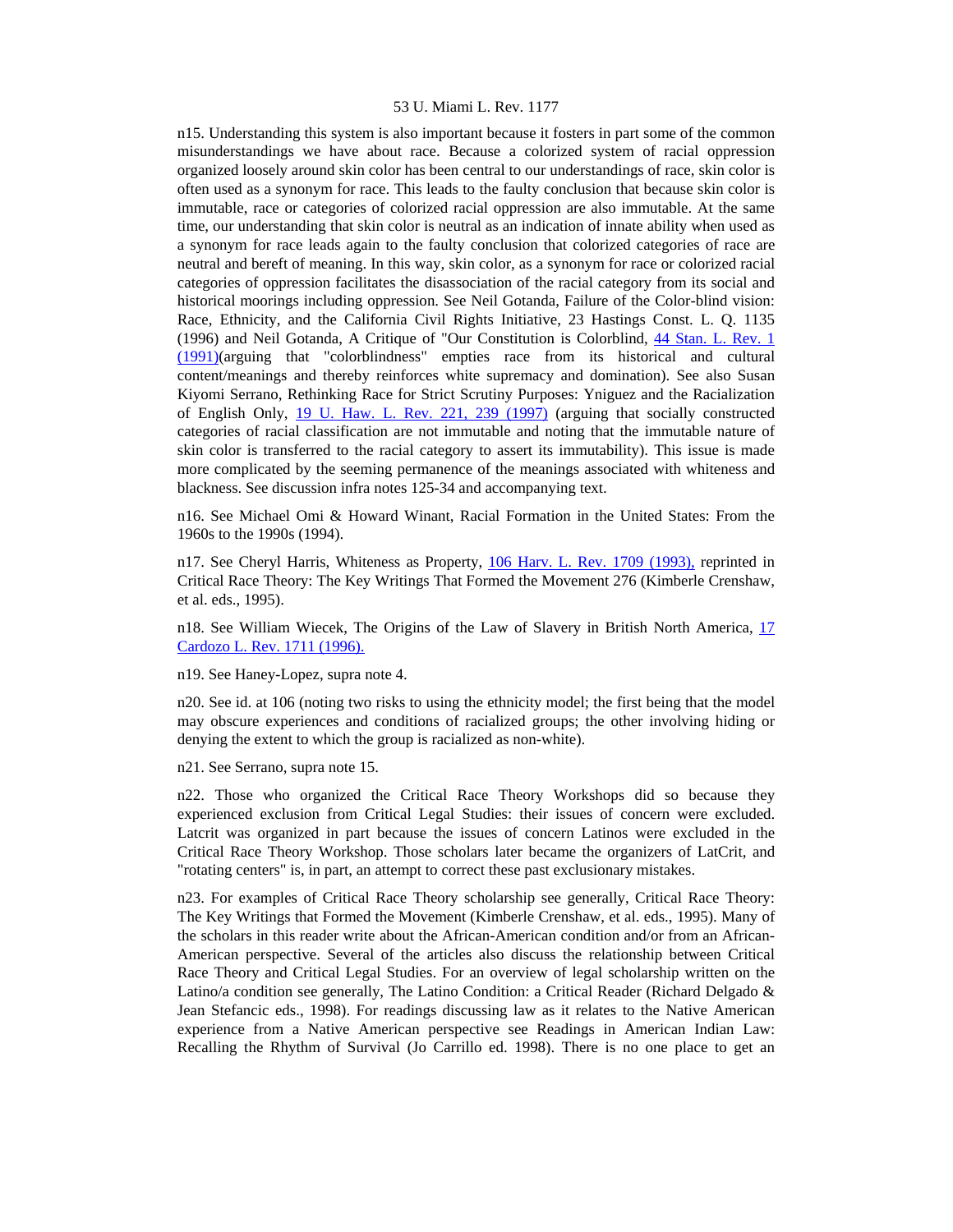overview of the developing legal scholarship from an Asian American perspective. But see, e.g., Saito, supra note 10; Keith Aoki, The Scholarship of Reconstruction and the Politics of Backlash, [81 Iowa L. Rev. 1467 \(1996\)](http://www.lexis.com/research/xlink?searchtype=get&search=81%20Iowa%20L.%20Rev.%201467)(introducing a symposium on Asian American scholarship); Robert Chang, supra note 6.

n24. The fact that the overall focus of LatCrit conferences is upon Latinas and Latinos suggests that the "rotating centers" idea does not accurately capture LatCrit dynamics, but rather captures efforts to build and maintain coalitions as well as advance theory.

n25. While it was unclear to most if not all of the invitees what the organizers had in mind for that panel, it turned out to be a discussion of how the critique of the "Black/White paradigm" must not be permitted to delegitimize consideration of the particularities of the African-American experience, together with consideration of the particularities of the experiences of other racial/ethnic groups.

n26. See Valdes, supra note 3 (describing the LatCrit project as functioning to produce knowledge, advance theory, expand and connect struggles and cultivate community and coalition). These functions, he argues, direct LatCrit theorists to reject essentialism, apply concepts of intersectionality, multiplicity, multidimensionality and interconnectivity, ideas that are linked to outside jurisprudence. See also Yamamoto, supra note 6 at 867-73 (describing Critical Race Theory scholarship as encompassing and ranging from the liberatory aspects and tools of modernist theory to post-modernist theory and method). Some have argued that within the tension of these theories lie the seeds of a reconstructive jurisprudence. Id. Another set of theories embraces ideas around multiple consciousness. Id. Eric Yamamoto embraces this notion of reconstructive justice and notions of multiple consciousness in his articulation of a critical race praxis. Id. See also Kim Crenshaw, Critical Race Theory: The Key Writings That Formed the Movement xix-xxvii(Kimberle Crenshaw, et al. eds., 1995).

n27. See e.g., Ronald Takaki, Emigrants from Erin: Ethnicity and Class within White America, in A Different Mirror 139-65 (1993). Takaki describes the Irish immigrant experience and the low place they occupied in the economic and social hierarchy. Id. He explains Irish debasement of blacks and opposition to suffrage in pursuit of assimilation as follows:

 Targets of nativist hatred toward them as outsiders, or foreigners, they sought to become insiders, or Americans, by claiming their membership as whites. A powerful way to transform their own identity from "Irish" to American" was to attack blacks. Thus, blacks as the "other" served to facilitate the assimilation of Irish foreigners.

 Id. at 151. See also Perea, supra note 6, at 1230 (discussing immigrant debasement of Blacks in efforts to distance themselves from Blacks and attain "whiteness").

n28. See Frank Valdes, Foreword: Latina/o Ethnicities, Critical Race Theory, and Post- Identity Politics in Postmodern Legal Culture: From Practices to Possibilities, 9 La Raza L.J. 1, 24-30 (1996) (discussing the possibility and project of elevating ethnicity and Latino pan- ethnicity).

n29. In fact there are multiple facets of my identity. I see myself as a black, female, heterosexual, professional who teaches race law (among other things), a mother, and a spouse to an East African man. I move in and out of various communities such as mothers' play groups, LatCrit conferences and church, in which the racial, sexual, class and other attributes of the participants may or may not be diverse. All of these things define who I am in some indeterminate yet concrete way.

n30. See Perea, Black/White Binary, supra note 6.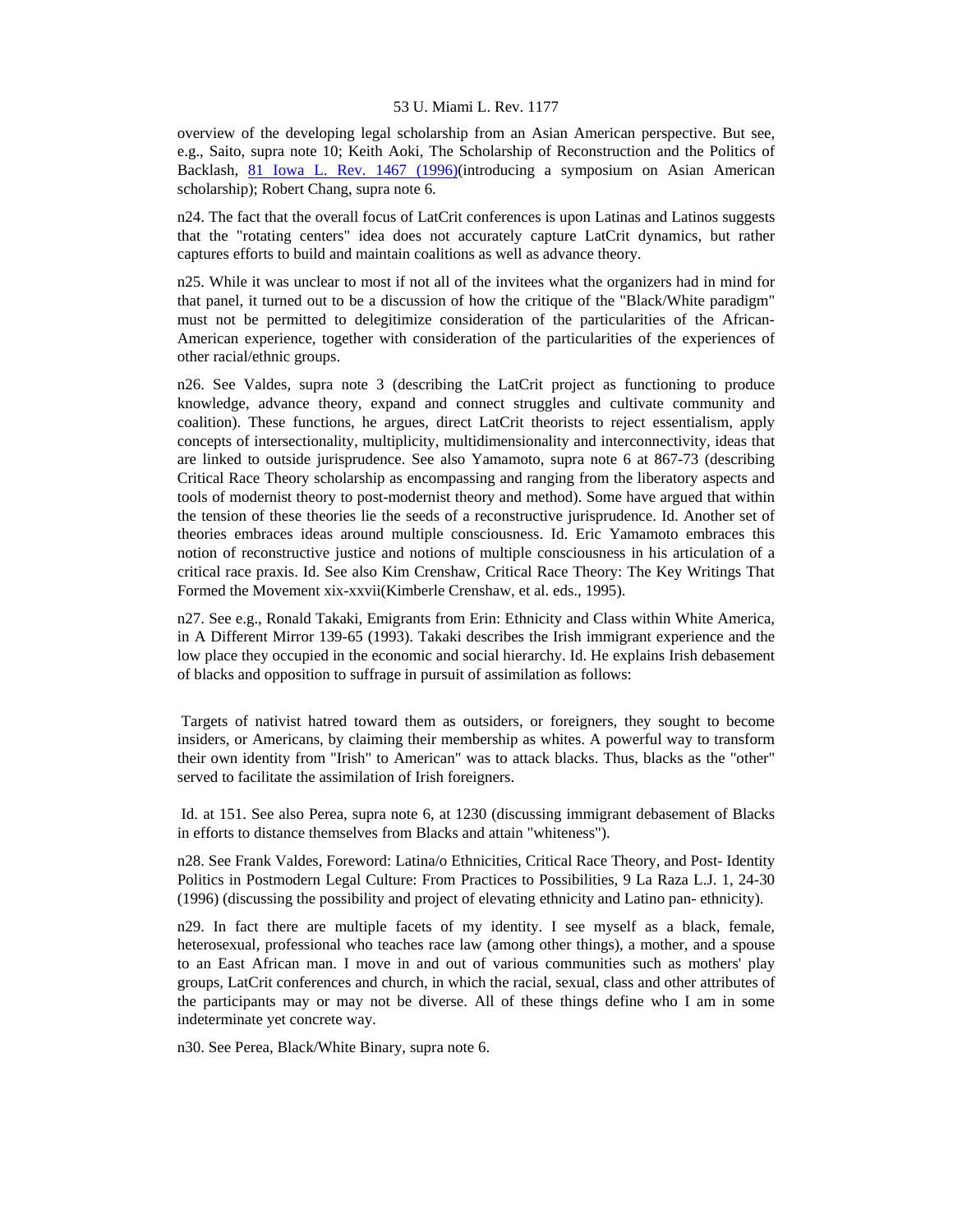n31. The "Black/White" paradigm, as it is commonly called, is designed to suggest a theory about racial dynamics. As far as I know, Perea is the first person to explore whether the theory conforms to some commonly understood definition of a paradigm. However, it is not clear whether his critique of the paradigm is that it is only a binary theory, or only the binary aspect of the theory is paradigmatic. In my opinion, the insights of the paradigm go well beyond these criticisms. Perea never argues specifically that the "Black/White" paradigm is a binary paradigm of race relations although others do. See supra note 6 and accompanying text. Instead, he contends that a "Black/White" paradigm exists and that it structures racial discourse. See Perea, Black/White Binary, supra note 6, at 128. He then proceeds to analyze how the Black/White binary paradigm structures racial discourse around the black and white races. As such, he appears to suggest that the Black/White paradigm is a binary paradigm of race relations. His article, taken as a whole, supports this interpretation. See id.

n32. See id. at 129 (I intend to show how the Black/White binary paradigm operates to exclude Latinos/as from full membership and participation in racial discourse....My critique of the Black/White binary paradigm of race shows this commonly held binary understanding of race to be one of the major impediments to learning about and understanding Latinos/as and their history).

n33. See id. at 169-72. Perea views paradigms as problematic because they limit the boundaries of research, suppress anomalies, and, as reproduced in textbooks, tend to present linear and distorting pictures of history. He cites Kuhn in explaining paradigms are a "set of shared understandings that permit us to distinguish those facts that matter in the solution of a problem from those facts that do not." Id. at 130. As such, they define relevancy. See id. Normal Science describes the practice of elaborating on the problems that the paradigm allows us to see. Textbooks and popular readings play a role in producing and reproducing paradigms, however, they often truncate the history of the science or subject matter in order to present the discipline in a linear and shortened matter. See id. at 131-32.

As applied to the discussion about race, Perea also argues our shared understanding of race is limited primarily to the Black/White binary paradigm; that most race research and literature have elaborated on the relationship between the two races, and, that the history of Latinos and others has been unseen and marginalized as a consequence. See id at 133-34.

n34. Perea examines five works on race by prominent scholars spanning twenty-five years to demonstrate a binary theory of race relations exists which primarily contemplates blacks and whites. See id. at 134-35. He also examines a constitutional law book. He correctly argues that all of these marginalize Latinos/as and other groups in part by suggesting they are writing on race relations in the United States, when in actuality, they are exploring Black/White race relations in the United States. He states:

 My objection to the state of most current scholarship on race is simply that most of this scholarship claims universality of treatment while actually describing only part of its subject, the relationship between Blacks and Whites. Race in the United States means more than just Black and White. It also refers to Latino/a, Asian, Native American, and other racialized groups.

 Id. at 168. n35. Id. at 166. n36. Id. at 155.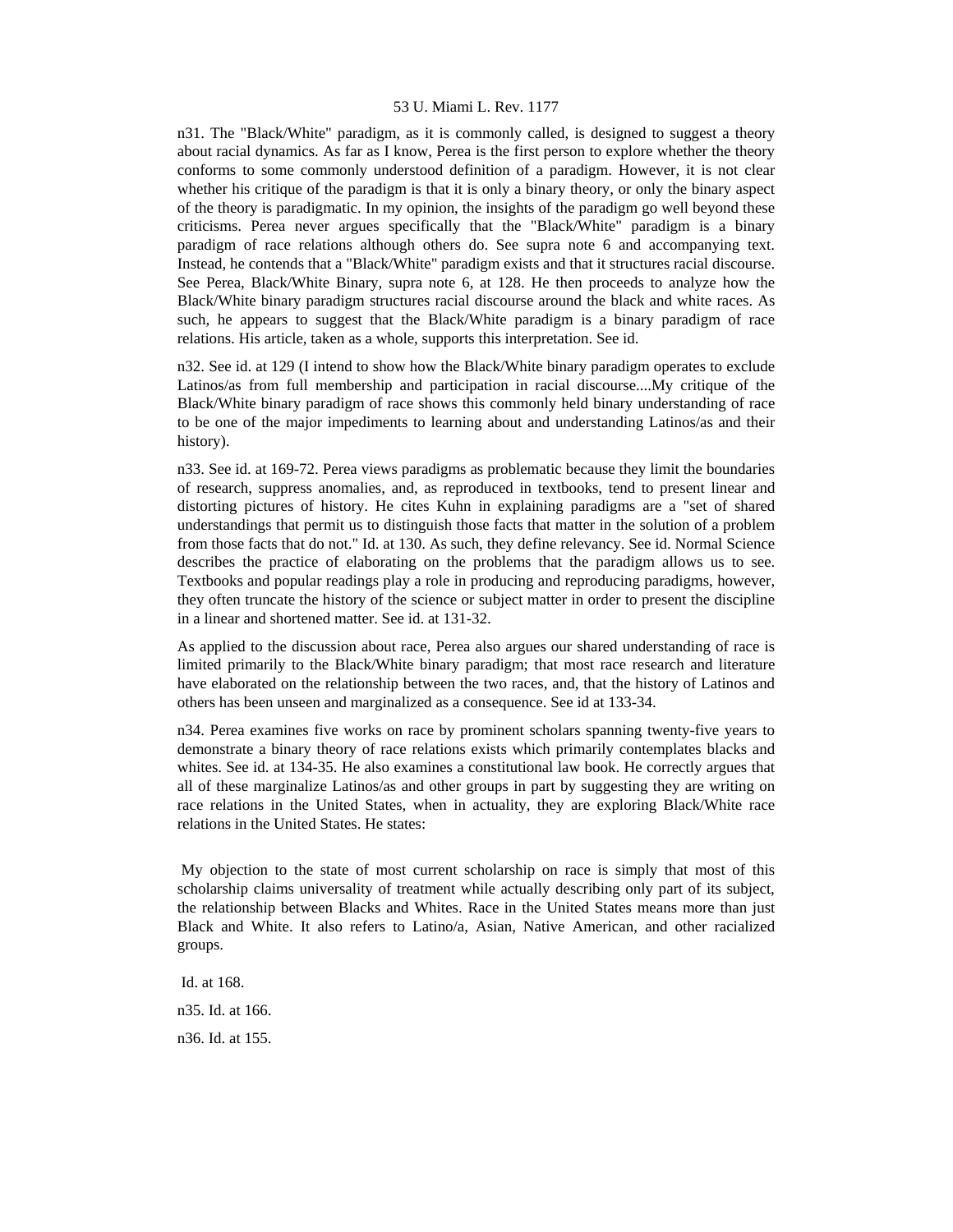n37. This "equality-of-blame" tone is bolstered by the way Perea structures his article. Consistent with Kuhn's insight that books, particularly textbooks, are crucial to the development and maintenance of paradigms, Perea analyzes the texts of several leading scholars on race to demonstrate widespread use of the paradigm. Although most of the writers are white, Perea starts his article by analyzing the writings of a prominent White scholar, Andrew Hackers' Two Nations: Black and White, Separate, Hostile, Unequal, and a prominent Black scholar, Cornel West's Race Matters. He states: "These books, by leading scholars on race, both illustrate the existence and use of the Black/White binary paradigm. They show how the paradigm results in an exclusive focus on Blacks and Whites, both from the point of view of a White writer and a Black writer." Id. at 134. These authors are then figuratively presented side by side, as if their perspectives have equal weight in society, and as if they are joint creators of the same phenomena. This comparison seems fair in that both are prominent authors on race issues, both, in substance, discuss only the two races, and thereby both contribute to the marginalization of Latinos/as and others. However, neither West (nor Hacker, for that matter) nor the black community created the Black/White paradigm or the power relations it seeks to explain.

n38. See Espinoza and Harris, supra note 2, at 529 (noting "African-Americans did not create the binary color line").

n39. See also Tanya Lovell Banks, Both Edges of the Margin: Blacks and Asians in Mississippi Masala, Barriers to Coalition Building (relying on Eric Yamamoto's work and calling the uncomplimentary racial opinions that groups of color entertain for each other "simultaneous racism").

n40. See Jordon, supra note 7, at 1550 for the origin of this idea.

n41. See Perea, supra note 6, at 136 (suggesting that writers who focus only on the black and white races implicitly reduce Latinos/as and others to voluntary spectators). Perea forgets, however, that one implication of the tendency to reduce race to white and black is that the question is perennially posed whether some other group should be considered black or white. Latinos/as, for instance, have sometimes been treated as "white" and sometimes as "black," as discussed below. Their current position in the overall racial hierarchy is somewhere lower than white and higher than black.

n42. Voting Rights Act of 1965, [42 U.S.C. 1973-](http://www.lexis.com/research/xlink?searchtype=get&search=42%20USC%201973)1973bb (1965).

n43. See Omi & Winant, supra note 16, at 61-63 (discussing the rise of modern racial awareness and racial dictatorship). They state: "It was only when European explorers reached the Western Hemisphere...that the distinctions and categorizations fundamental to a racialized social structure, and to a discourse of race, began to appear." Id. at 61. However, slavery, the removal of the Native Americans, and expansion became more difficult to justify once the goals had changed to nation-building. This was done through science. The inferiority of these people justified their conditions. See id. at 63.

n44. See id. at 61-69 (discussing the evolution of modern racial awareness and racial dictatorship).

n45. See id. at 65-69 (discussing dictatorship, democracy and hegemony).

n46. See Juan Perea, Demography and Distrust: An Essay on American Languages, Cultural Pluralism, and Official English, [77 Minn. L. Rev. 269, 276 \(1992\).](http://www.lexis.com/research/xlink?searchtype=get&search=77%20Minn.%20L.%20Rev.%20269,at%20276)

n47. Id.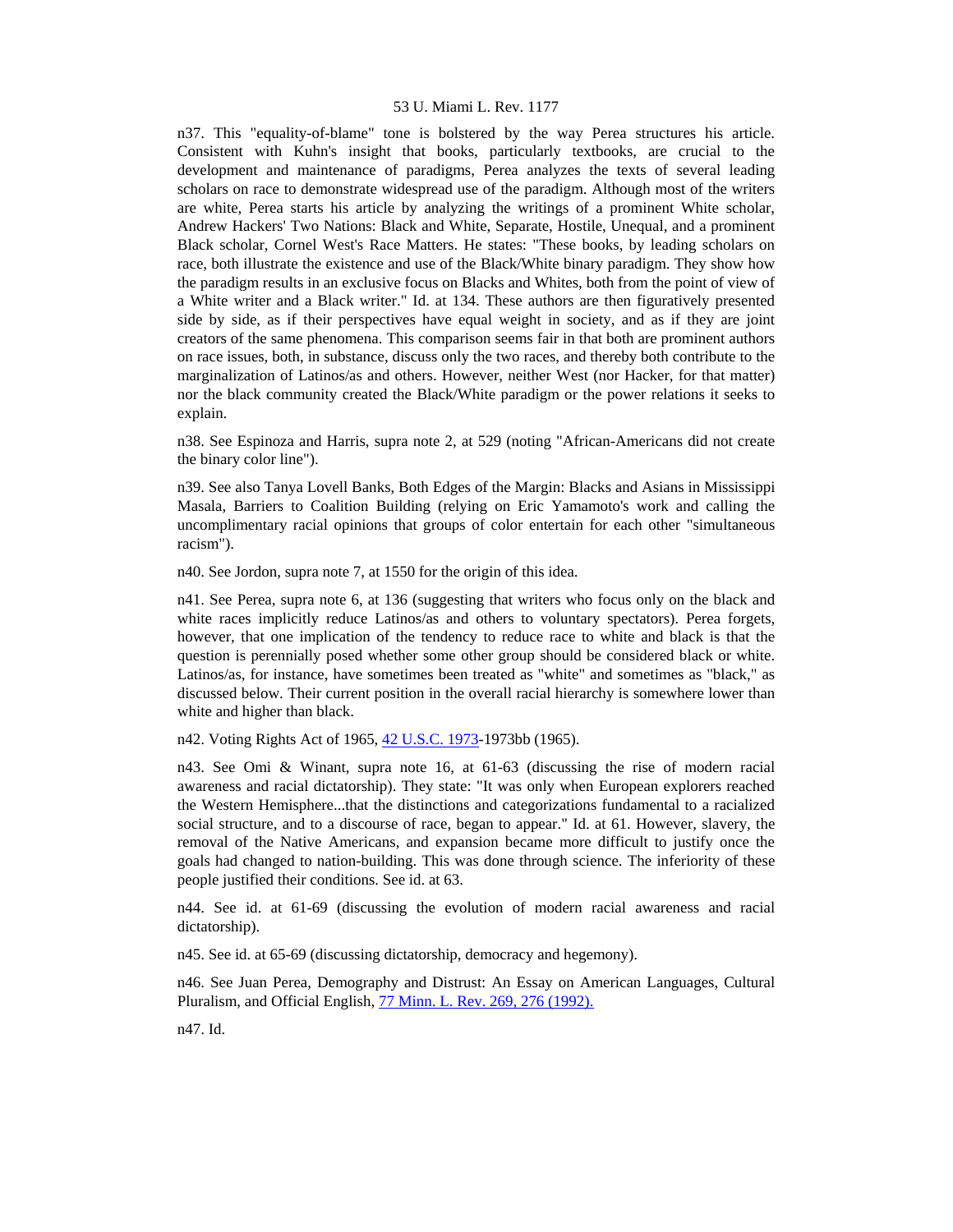n48. See [id. at 276-77.](http://www.lexis.com/research/xlink?searchtype=get&search=77%20Minn.%20L.%20Rev.%20269,at%20276)

n49. I first heard this term in discussions leading up to the LatCrit III conference. Although I discuss the relationship between blackness and subjugation throughout this paper, I use this phrase to encompass the idea that those with dark skin are stigmatized, and the darker the skin, the more derogatory the stigmatization. The firm, therefore, includes Latinos, Blacks, and others with dark skin, suggesting people with darker skin are more likely to face discrimination than those of the same race or ethnicity with lighter skin. See also, Leonard M. Baynes, If It's Not Just Black and White Anymore, Why Does Darkness Cast a Longer Discriminatory Shadow than Lightness? An Investigation and Analysis of the Color Hierarchy, [75 Denv. U. L.](http://www.lexis.com/research/xlink?searchtype=get&search=75%20Denv.%20U.L.%20Rev.%20131)  [Rev. 131 \(1997\)](http://www.lexis.com/research/xlink?searchtype=get&search=75%20Denv.%20U.L.%20Rev.%20131) (making a similar point); Kevin Johnson, "Melting Pot" or "Ring of Fire"?: Assimilation and the Mexican- American Experience, [85 Cal. L. Rev. 1259 \(1997\).](http://www.lexis.com/research/xlink?searchtype=get&search=85%20Calif.%20L.%20Rev.%201259) Although I am aware that economic necessity and political compromise play a significant role in defining and maintaining blackness as subordinate, these ideas are not developed in the text, but rather, are simply noted. See infra notes 62, 76 and accompanying text. Further, I am aware of, but again simply note, the idea that blackness also represents, in a very different way, black culture and ethnicity. See infra note 51 and accompanying text.

n50. Most recently, students in my Critical Race Theory class have vigorously argued this point.

n51. See Espinoza & Harris, supra note 2, at 514-15 (discussing white America's obsession with the black body). See also Farley, supra note 14.

n52. See id.

n53. Angela Harris may well interpret this statement and the following text rendition of African American history as a claim to exceptionalism. See Espinoza and Harris, supra note 2. In fact, it is. The difference, however, between what Harris sees as a negative, competitive claim of exceptionalism, and my view of exceptionalism is that I, like Espinoza, also believe in and celebrate Latino/a Native American, and Asian-American exceptionalism. Id. at 549. The profanity is not in our claim of exceptionalism; rather it is in the experiences our groups endured in order to claim this exceptionalism; the encouragement we receive now to bury our stories of courage in order to build coalitions or assimilate into the larger minority group; and finally, in the chance that we would allow these tributes to our strength to hinder the possibility of our unity. With regard to the last idea, I would prefer to see us come together helping to heal one another by sharing our stories ... some humor and tall tales in a positive version of the game the Dozens. Espinoza and Harris might call this "therapeutic critical theory." Id. at 557.

n54. This cohesion, I suspect, results not only from essentialist notions, but also from what Omi and Winant term "strategic essentialism." See Omi & Winant, supra note 16, at 72. They explain racialized groups are often forced to act together to defend their interests, and sometimes even their lives. Id.

n55. Here, I suggest black humanity challenges power's self-conception more than ideas about, black spirituality or black musical acumen. In other words, this point is meant to primarily reference different aspects of a single group's identity.

n56. The mark of blackness presumably denotes African ancestry, although, in some contexts, it identifies indigenous ancestry. The darker the mark is, the deeper the stigma. See supra note 49 and accompanying text.

n57. See Jordan, supra note 7, at 8-9.

n58. See id.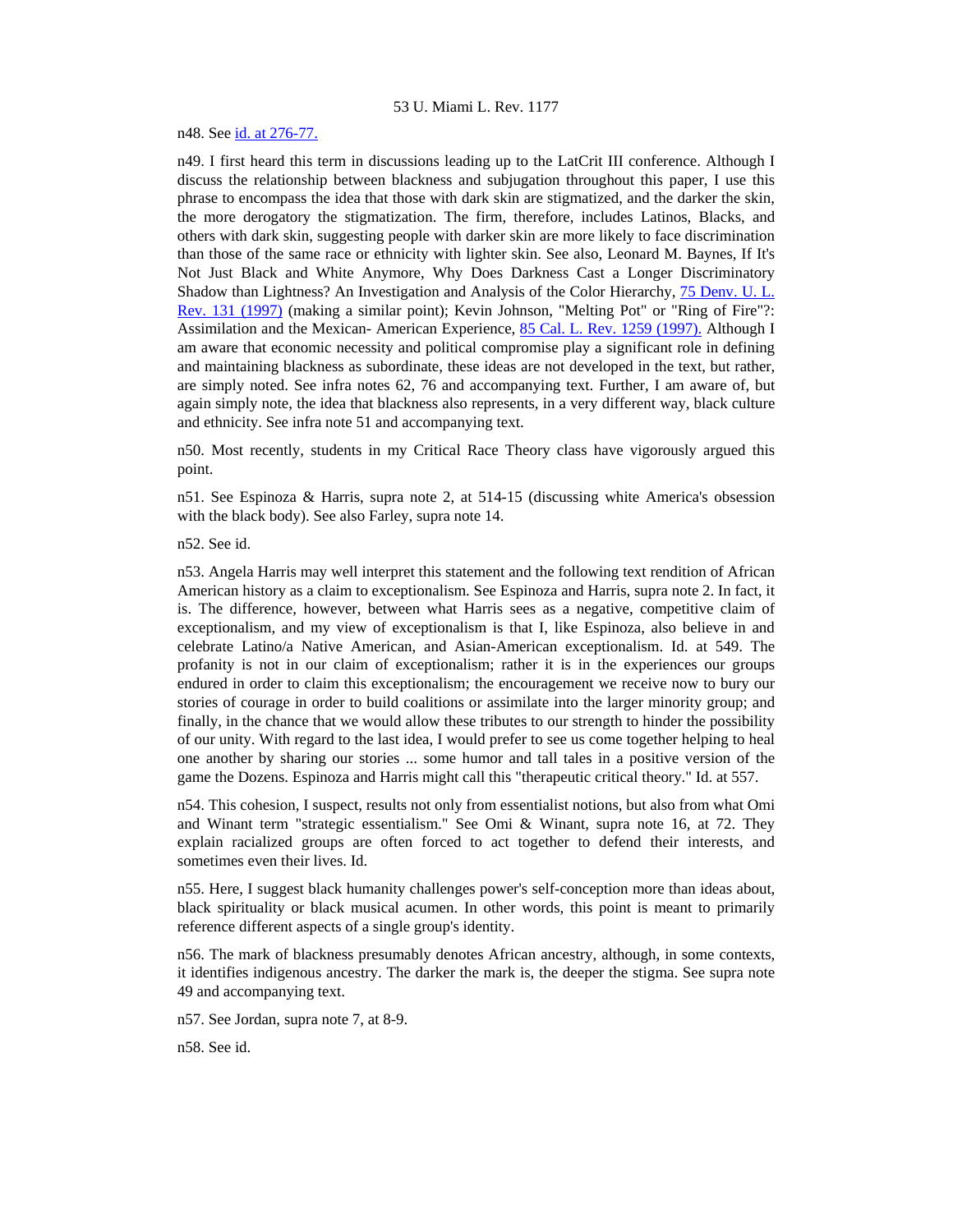n59. See Wiecek, supra note 18, at 1729.

n60. Wiecek suggests, however, the notions and valuations about these differences more likely approximated ethno-centrism rather than racism or race prejudice. He explains the Europeans brought to their initial encounters with Africans, a culture that gave them "only weak and conflicting guidance about how to think about these startlingly alien people." Id. at 1735. These were "a people visibly and radically different from themselves". Id. But he agrees their most salient feature was blackness. See id. at 1730.

n61. See id at 1730-31.

n62. See id. at 1731-32.

n63. Although I do not argue this point, I believe cultural oppression of African Americans has always been a dimension of the colorized racial system in which Blacks operate. As such, the distinctive elements of African American culture have also been interpreted as inferior. For example, references to black family life as matrilineal, irrespective of its truth, are criticized as the source of dysfunction in the community. Black English is seen as substandard. Black music, though often viewed as infinitely creative, is credited sometimes as the source of violence among its youth. In addition, I see, but do not discuss here, black culture as a reflection of black ethnicity, constructed over time and representing valued wealth and distinctiveness. In my opinion, the distinctions correspond, to Neal Gotanda's distinctions between status and historical race versus cultural race. See Gotanda, supra note 15 and accompanying text. The former two represent a relationship between Blacks and subordination, while the latter represents the positive and/or distinctive elements of black culture such as black music and black religion.

n64. See Wiecek, supra note 18. The importation of slaves was driven by the economic need for labor. See id. at 1712. (Economic necessity, however, does not explain why the English selected Africans for slaves. The answer lies in part in the fact that Spain's trade in African slaves pre-dated North American African slavery by more than a hundred years. See id. at 1736). In addition, it is economics that in many ways, drive the ongoing subordination of Blacks even after the demise of slavery. For instance, the need to rebuild the South after the Civil War required massive labor. Former slaves, the labor force of the South, were forced into this role which explains in part the continuity of blacks as subordinate after the war.

n65. Wiecek states his thesis most concretely in his discussion of the development of slavery in Virginia. He says:

 Just as the status of Africans began with some unspecific state of unfreedom early in the century and hardened into explicit slavery toward its end, so Englishmen's racial attitudes evolved - "degenerated" would be the better term - from ethno-centrism at the outset to racism later. As slavery emerged as a legal institution, so did "institutionalized" racism: formal legal discrimination by law based on race.

 Id. at 1756-57. As servitude branched into slavery, ethno-centrism hardened into racism. These parallel trends confirmed the fundamental basis of Virginia society (and derivatively, the rest of America).

n66. See id. at 1748 (commenting on the state of Virginia's race relations when it was a slaveholding society as opposed to a slave society). Wiecek describes Philip Morgan's distinction between a slave-holding society and a slave society as "the former becoming the latter when black slaves constituted twenty percent [or more] of the total population." Id.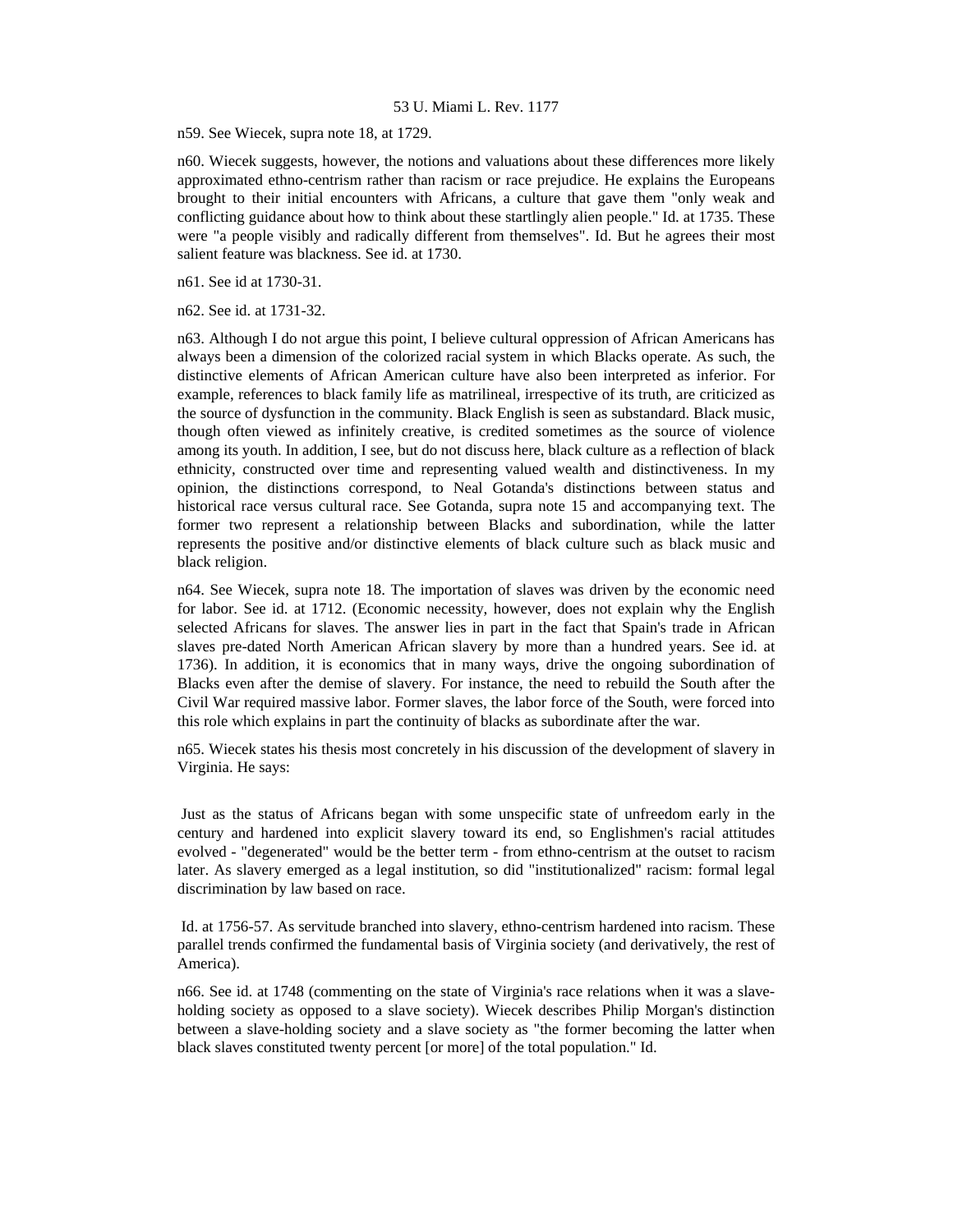n67. Id. at 1754.

n68. See id. at 1713. Wiecek asserts that with the fusion of slavery and race came the fusion of the two objectives of slavery - labor coercion and race control. The race control objective lingered even after the abolition of slavery. See id.

n69. See generally Wiecek, supra note 18. (discussing the development of the law of slavery, racial slavery, in the United States. See also Harris, supra note 17, at 278 (noting the fusion of race and economic domination).

n70. See Harris, supra note 17, at 278-79.

n71. This process of consolidation continued after slavery as well. See Harris, supra note 17, at 284-85 (discussing how the development of whiteness stifled class tensions). See also, Espinoza and Harris, supra note 2, at 511, n.40 (discussing how the struggle for wages and the concept of "free labor" became identified with whiteness).

n72. See id; Wiecek, supra note 18, at 1757-59 (discussing the 1676 Bacon's Rebellion in Virginia and summarizing and "oversimplifying" Edmund S. Morgan, American Slavery, American Freedom: The Ordeal of Colonial Virginia (1975)).

n73. See id.

n74. See id. at 1759. Further, such political compromises, as the Compromise of 1877, continued to operate to maintain blacks as subordinate. It has been argued these political considerations together with various economic needs function to maintain black as subordinate. See, e.g., Derrick A. Bell, Jr. Race, Racism and American law (1980).

n75. See Harris, supra note 17.

n76. See id. at 278 (noting "black" and "white" were polar constructs). See also Kimberle Crenshaw, Race, Reform, and Retrenchment: Transformation and Legitimization in Antidiscrimination Law, in Critical Race Theory: The Key Writings that Formed the Movement 103, 113 (Kimberle Crenshaw et al. eds., (1995) (explaining the historical oppositional dualities that characterize the racial ideology in the context of Western thought); Jordan, supra note 17, at 252-59 and 436-40 (discussing the valuation of color and Jefferson's views that blacks possess an inferior intellect respectively); Baynes, supra note 49, at 154-55 (quoting Jefferson as justifying exclusion of Blacks from America because they were ugly); Espinoza & Harris, supra note 2, at 511 (describing how blacks' ugliness reflected whites' beauty).

n77. See Harris, supra note 17, at 283 (discussing the element of exclusivity in property law, and noting white identity was shaped and privileged by black subordination).

n78. See Jordan, supra note 7, at 40-43 (discussing whites' own struggles and human failings as projected onto blacks).

n79. See U.S. Const. art. I, 2, C1. 3.

n80. Although it is generally understood that slavery was a dehumanizing experience and Wiecek consistently makes the point that slave laws were meant to suppress the slaves' human spirit, this particular formulation was taken from Anthony P. Farley's article, The Black Body as Fetish Object, [76 Or. L. Rev. 457, 462 \(1997\).](http://www.lexis.com/research/xlink?searchtype=get&search=76%20Or.%20L.%20Rev.%20457,at%20462) Farley describes a scene in a Tarzan film whereafter a "native" falls to his death in an abyss, the white explorer yells "The supplies!" Farley continues: "Living in a colorlined society, one experiences this moment of rebirth a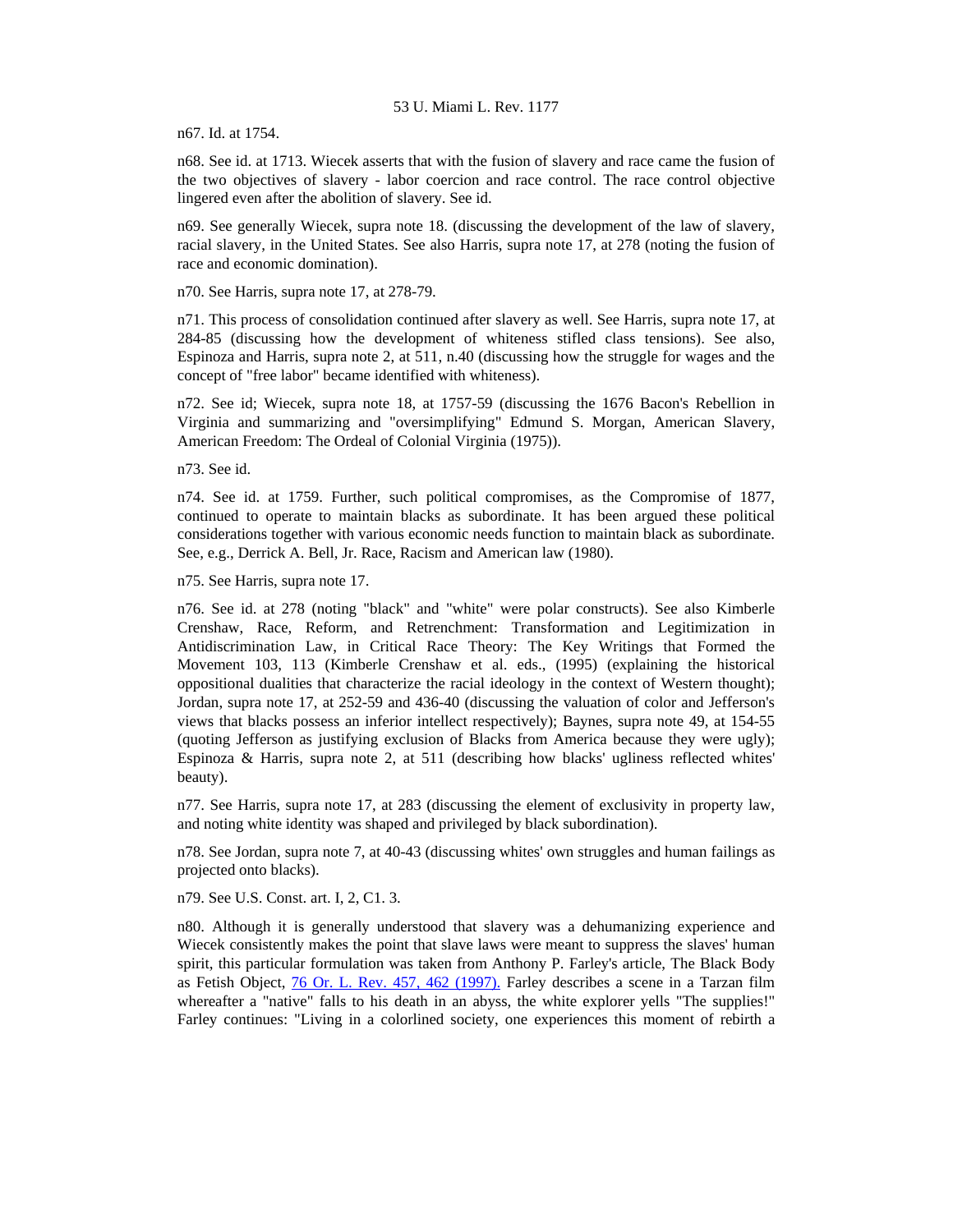million times - the colorline which cuts us loose from our humanity with the cry "the supplies!" is an umbilical cord for white America."

n81. See Wiecek, supra note 18, at 1781-88 (discussing race control laws as intended to prohibit insurrection and distance Whites from Blacks).

n82. See Omi & Winant, supra note 16, at 66.

n83. See id. at 81-82.

n84. See Wiecek, supra note 18, at 1748 (summarizing Philip Morgan's theory).

n85. Wiecek discusses the relationship between the numbers of slaves and the legal emergence of slaves in Virginia. New York, and Carolina, (noting that Carolina had a majority black population from its earliest days and full-blown slavery). See id. at 1752-53, 1766-67, 1768.

n86. See Wiecek, supra note 18, at 1782.

n87. See id. at 1759. (Explaining that with increasing numbers of slaves and after Beacon's rebellion and the Negro Plott," of 1680, in Virginia "whites "ratcheted down the social station of blacks, demonstrating by the violence of their domination, both through statute and in its enforcement, that white safety and black degradation were the absolute values, the sine qua non, of the maturing slave society of Virginia). See also id. at 1767 (explaining that after the 1712 insurrection scare in New York, New Yorkers enacted the most stringent race-control statutes on the continent).

n88. See id. at 1755-59 (explaining that free Blacks had some measure of freedom in the early seventeenth century in Virginia, but after Bacon's rebellion this freedom was evenmore limited. See also id. at 1781-89 (discussing the details of race control which included attempts to define race and to prevent and punish insurrection by obsessively regulating a "long catalogue of petty offenses or simple behaviors"). These laws also prohibited arms possession by blacks generally and detailed rules for apprehending and punishing runaways. See id. They also provided mechanisms for compensating masters for harms done to slaves by states, and ultimately prohibited slaves from learning to read and write. Wiecek states that the law regarding race control, unlike labor coercion, "intervened constantly and pervasively to deny freedom to African- Americans. The laws were meant to stifle the human spirit's irrepressible impulse to freedom and to deny individual dignity, and autonomy." Id.

n89. See id. at 1766 (noting that no detail of black life was too petty for New York's legislature to notice).

n90. See id. at 1767 (discussing New York in the early eighteenth century as growing to have one of the largest black populations both enslaved and free: "White New Yorkers behaved accordingly: <elip>they reacted with ever-greater ferocity to perceived threats to their control of the subordinated black population."). See also Jordan, supra note 7, at 406-14 (discussing the social and legal restraints placed on free Blacks after the revolutionary war. Jordan explains there had been a spat of manumissions after the war and notes that Southerners in particular found free Blacks far more irritating than enslaved blacks). See id. He suggests that this irritation was due in part because free Blacks were "outside the range of the white man's 'unfettered power<elip>'" Id. at 410.

n91. See id. at 1780-81.

n92. See id. at 1781.

n93. See id.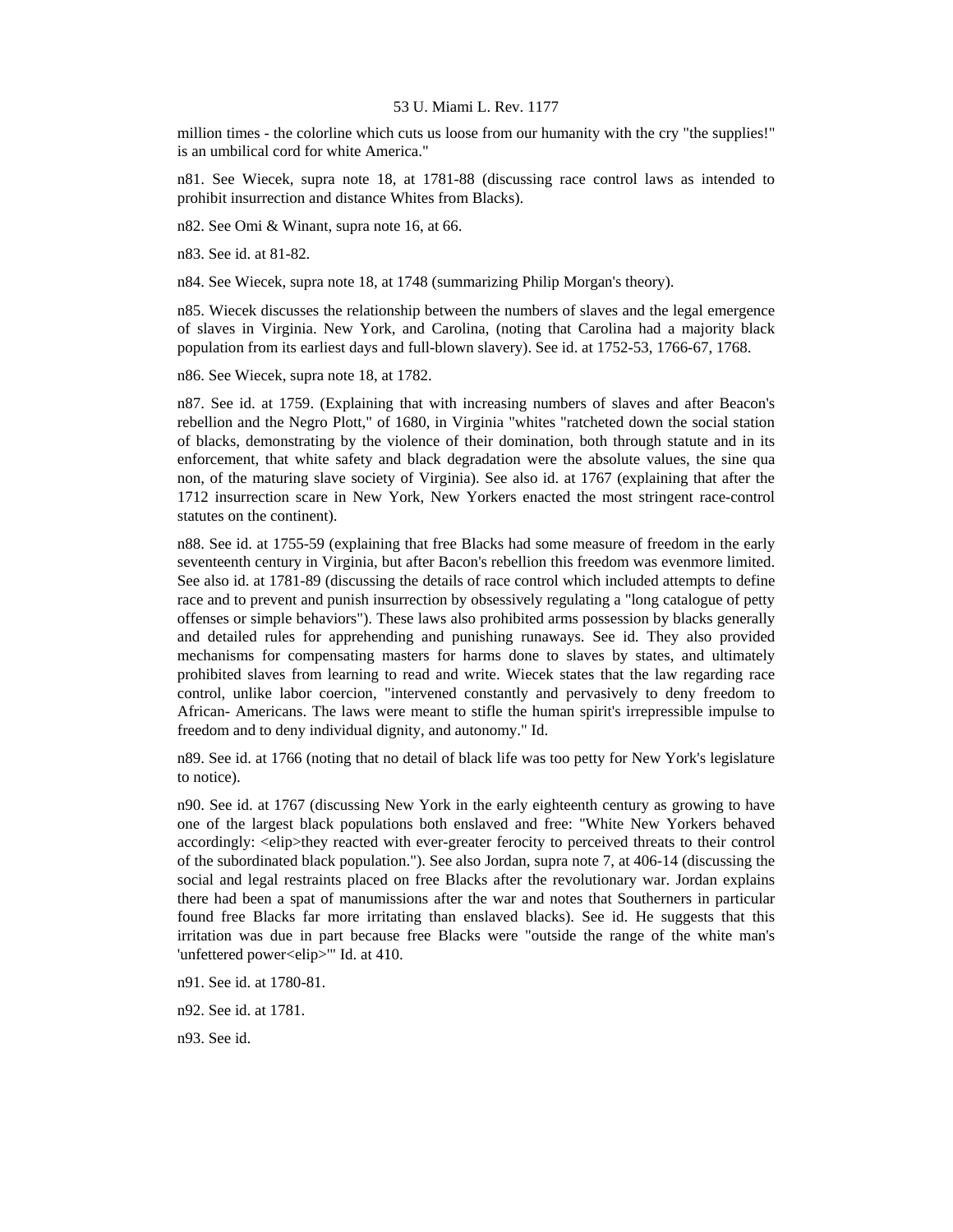n94. See id. at 1757 (explaining that as slavery expanded, institutionalized racism expanded as legal race discrimination against free Blacks in the Chesapeake colonies).

n95. See id. at 1713.

n96. Again, the economic and political needs driving the maintenance of this subordination should not be underestimated.

n97. That the meanings remained substantially the same has suggested to some that white interests and needs primarily drove events such as the Emancipation and Civil War, as opposed to the needs of blacks. See, e.g., Derrick Bell, Race, Racism and american Law and Brown v. Board of Education and the Interest Convergence Dilemma, in Critical Race Theory: The Key Writings That Formed the Movement (Kimberle Crenshaw, et al.eds., 1995).

n98. One might argue here that White Power did re-create and redefine itself in relation to blackness and that the changes in society were significant. I would agree. Power changes over time as "Whites" and "White Power" are two social constructs. However, the core racial and cultural make-up of White Power and its goals have remained fairly consistent throughout the history of the United States.

n99. See Crenshaw, supra note 78, at 112-116 (discussing the accomplishments of the civil rights movement as the removal of formal barriers and symbolic (white only signs) manifestations of subordination and arguing that these changes were significant but suggesting that structural barriers remain in place).

n100. See, e.g., Bell, supra note 2 (suggesting that race and racism are integral and central components of U.S. society and are therefore permanent).

n101. See id.

n102. See, Anthony Farley, The Black Body as Fetish Object, [76 Or. L. Rev 457 \(1997\)](http://www.lexis.com/research/xlink?searchtype=get&search=76%20Or.%20L.%20Rev.%20457) (explaining how whites need blacks and black bodies in order to enjoy their whiteness, in order to feel and be privileged, in order to experience race pleasure).

For white Americans, the "Negro" eventually became "a human 'natural' resource who, so that white men could become more human, was elected to undergo a process of institutionalized dehumanization. In these and other ways, American culture - - to the very great extent that it is coextensive with "whiteness" - - is founded upon the image of "blackness." Espinoza and Harris, supra note 2, at 512.

n103. Race and Erasure: The Salience of Race, [85 Cal. L. Rev. 1143 \(1997\), 10 La Raza L. J.](http://www.lexis.com/research/xlink?searchtype=get&search=85%20Calif.%20L.%20Rev.%201143)  [57 \(1997\).](http://www.lexis.com/research/xlink?searchtype=get&search=85%20Calif.%20L.%20Rev.%201143)

n104. See generally id.

n105. See id. at 78-86 (discussing LULAC's argument that Mexicans were white on the one hand, and a race a notch above Negroes on the other). See also Takaki, supra note 27, at 173 (noting that Mexicans also practiced black slavery, but abolished it in 1830 even though Mexicans living in what is now Texas opposed this); Baynes, supra note 49, at 150 (discussing what he calls Mexico's "colorism," which places darker people, mostly Indians, at the bottom of the social hierarchy).

n106. Takaki, supra note 27, at 326-27.

n107. Haney-Lopez, supra note 4, at 1148.

n108. See id. at 1170-72.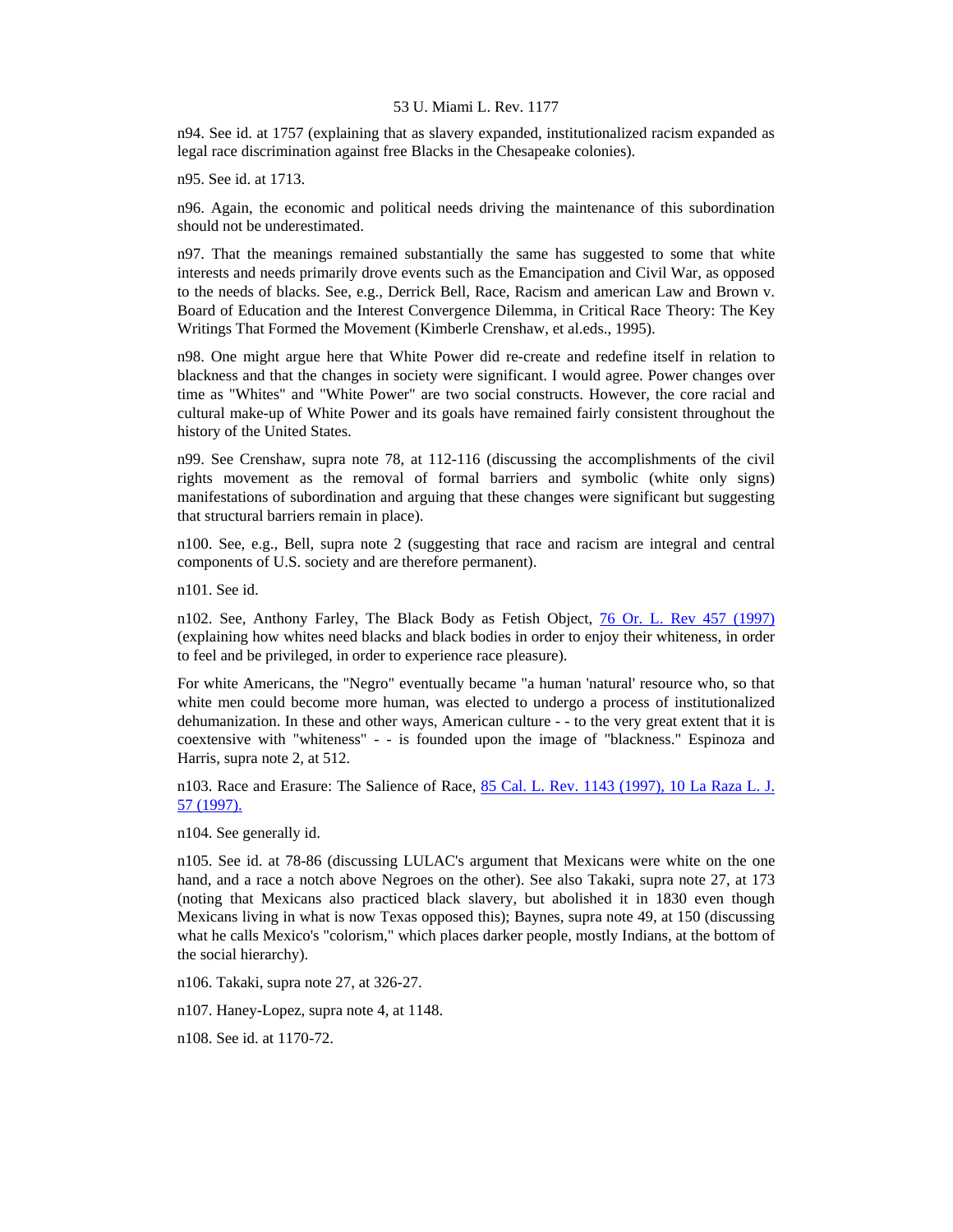n109. At a minimum, Blacks and Latinos were sharing segregated facilities during this historical period.

n110. Haney-Lopez makes a similar point with regard to ethnic characterizations of these types of experiences.

n111. Asians are also a target of white obsession with subduing non-English languages.

n112. This is debatable. The issue of black English has been subject to derision and perhaps institutionalized oppression (particularly in educational settings) for a very long time. It arose most recently in the Ebonics debate. However, the typical response in the debate between black English and Spanish is that black English is at least a form of English.

n113. See Perea, Demography and Distrust, supra note 46, at 356; Christopher David Ruiz Cameron, How the Garcia Cousins Lost Their Accents: Understanding the Language of Title VII Decisions Approving English - Only Rules as the Product of Racial Dualism, Latino Invisibility, and Legal Indeterminacy, [85 Cal. L. Rev. 1347, 1366 \(1997\).](http://www.lexis.com/research/xlink?searchtype=get&search=85%20Calif.%20L.%20Rev.%201347,at%201366)

n114. See id. at 280.

n115. See id.

n116. See id. at 278.

n117. See id. at 279.

n118. See id.

n119. See id.

n120. Or rather, Latino/as often speak both Spanish and English.

n121. See Perea, supra note 46, at 271 (describing the myth and arguing that multiple languages have always existed in the United States).

n122. See infra text accompanying notes 134-45.

n123. See Perea, supra note 46, at 345.

n124. The underlying assumption is that Spanish speakers are also Latino/as. The number of Latino/as in the United States increased by 141 percent between 1970 and 1990. See Serrano, supra note 15, at 227 n.43 (citations omitted). By the year 2000, they will comprise the largest minority with 24.5 percent of the population, up from 10.2 percent today. Id. However, it remains to be seen whether Spanish will remain a central feature of the Latino identity in the future. It is also important to note that Asians and Asian-Americans are targeted by language suppression, and this population grew by 384.9 percent during the period. Id. However, Asian immigrants come from a variety of Asian countries and speak different languages. A common "Asian" language does not unite them. It is also not clear that any one of the languages they speak has sustained prolonged denigrating attack.

n125. Although numerical strength does not equate power, it does portend power. But see Perea, supra note 46, at 327 (noting that historically, where language minorities have possessed numerical strength and political power, their languages were provided official status under state laws).

n126. See Perea, supra note 46, at 278, 347 (arguing that the dominance of English nationally and internationally is unchallenged).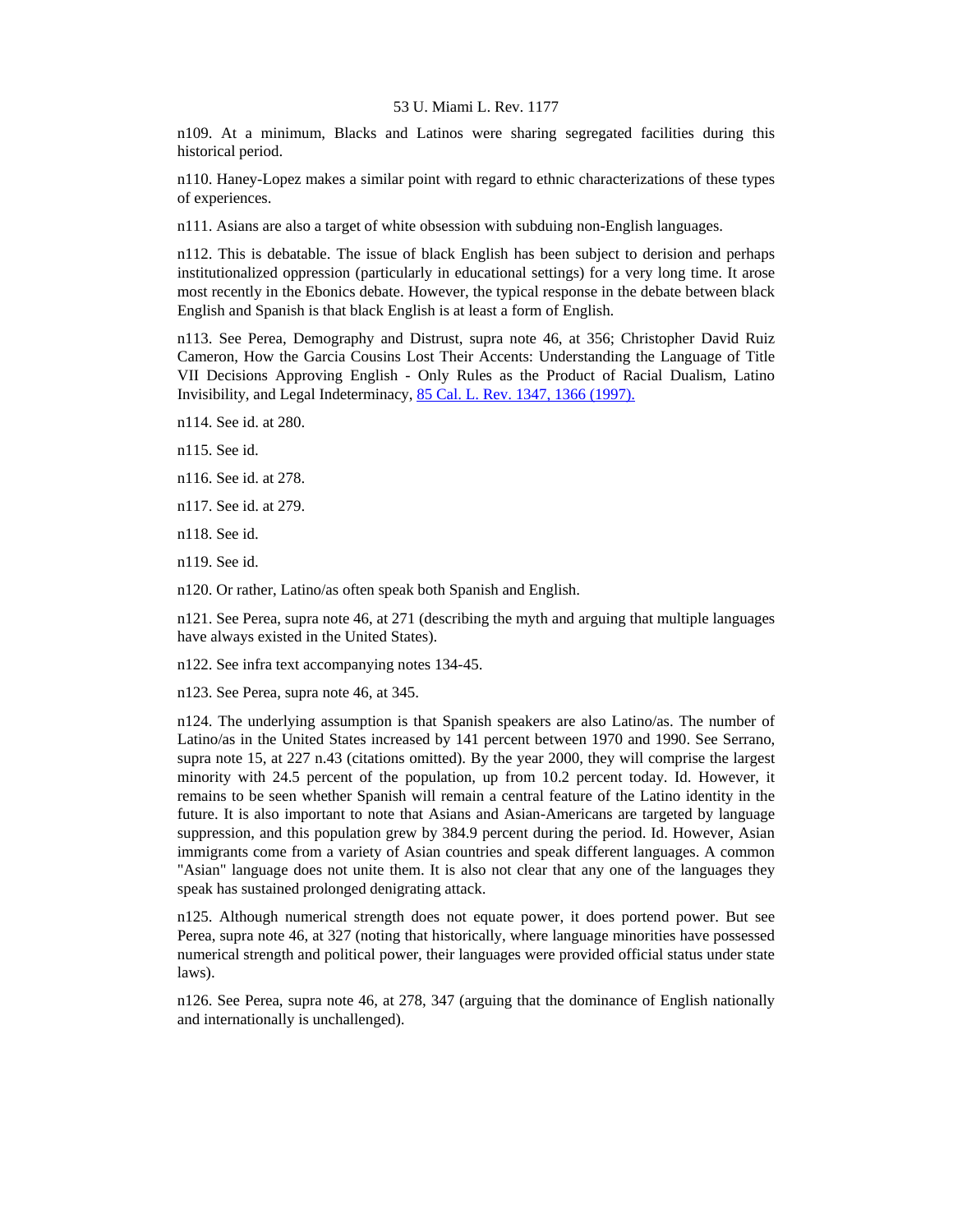n127. See generally id. at 309-28 (discussing German, French and Spanish as languages spoken in different states during the early part of the union).

n128. See Perea, supra note 46, at 340-41.

n129. Id. at 276. See also infra note 135 (discussing Serrano's argument that "English Only" is meant to counteract the perceived threat to mainstream culture).

n130. Susan Kiyomi Serrano, Rethinking Race for Strict Scrutiny Purposes: Yniguez and the Racialization of English Only, [19 U. Haw. L. Rev. 221, 249-62 \(1997\).](http://www.lexis.com/research/xlink?searchtype=get&search=19%20Hawaii%20L.%20Rev.%20221,at%20249) Serrano states: "Article 28 has both racial meaning and impact: it determines along racial lines who is allowed or not allowed to participate in the American polity by excluding those deemed less than "American." In effect, "English Only" laws enacted to counteract the perceived threat to mainstream culture operate to exclude nonwhites from it" (citations omitted).

n131. See [id. at 255](http://www.lexis.com/research/xlink?searchtype=get&search=19%20Hawaii%20L.%20Rev.%20221,at%20255) (concluding that by "linking language and exclusion, supporters of Arizona's "English Only" legislation characterized non-English speaking minorities as social threats to the American landscape...In this fashion, [they] attached cultural images to generally recognized racial groups, thereby imbuing Article 28 with racial meaning").

n132. See [id. at 247.](http://www.lexis.com/research/xlink?searchtype=get&search=19%20Hawaii%20L.%20Rev.%20221,at%20247)

n133. [Id. at 253.](http://www.lexis.com/research/xlink?searchtype=get&search=19%20Hawaii%20L.%20Rev.%20221,at%20253)

n134. See id.

n135. [Id. at 251.](http://www.lexis.com/research/xlink?searchtype=get&search=19%20Hawaii%20L.%20Rev.%20221,at%20251)

n136. [Id. at 252](http://www.lexis.com/research/xlink?searchtype=get&search=19%20Hawaii%20L.%20Rev.%20221,at%20252) (citing Anthony Califa, Declaring English the Official Language: Prejudice Spoken Here, 24 Harv. C.R.-C.L. L. Rev. 293, 321 n.183 (1989)).

n137. See id. at 250 n.236.

n138. See id. at 228.

n139. See id. at 227 n.52.

n140. See id. at 259 n.291 (citing Human Rights Watch which argued that "repression of minority languages is usually motivated by the desire to repress, marginalize or forcibly assimilate the speakers of those languages, who are often perceived as threats to the political unity").

n141. See Perea, supra note 46, at 347-50 (arguing English only laws are meant to disenfranchise Latinos/as).

n142. See generally Serrano, supra note 15, at 251 (arguing that the effect of the amendment is exclusion but suggesting that exclusion is also its goal as proponents carry anti-immigration sentiments). See also, Perea, supra note 46, at 345-46.

n143. See Serrano, supra note 15, at 227; Perea, supra note 46, at 345-46.

n144. See generally Perea, supra note 46 (explaining the different federal and state policies regarding the many languages spoken in the United States during the early years of the Union).

n145. See, e.g., [Yniguez v. Arizonans for Official English, 69 F.3d 920 \(9th Cir. 1995\)](http://www.lexis.com/research/xlink?searchtype=get&search=69%20F.3d%20920) (en banc), vacated, [Arizonans for Official English v. Arizona, 117 S. Ct. 1055 \(1997\).](http://www.lexis.com/research/xlink?searchtype=get&search=117%20S.%20Ct.%201055)

n146. See id.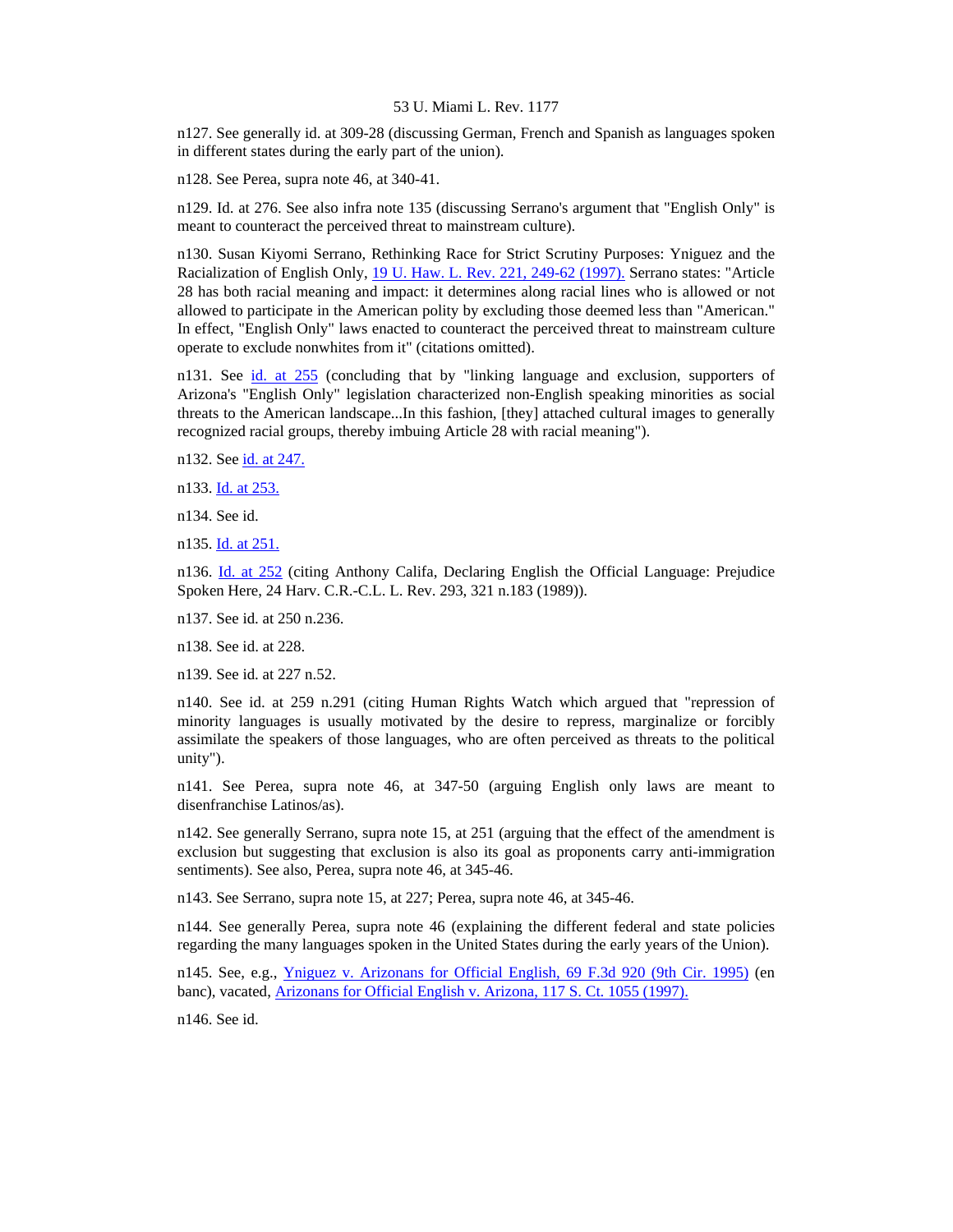n147. On the racial character of English Only laws see, e.g., Serrano, supra note 15; Perea, supra note 46; Andrew Averback, Language Classifications and the Equal Protection Clause: When is Language a Pretext for Race or Ethnicity?, [74 B.U. L. Rev. 481 \(1994\).](http://www.lexis.com/research/xlink?searchtype=get&search=74%20B.U.L.%20Rev.%20481) On language and accent discrimination, see, e.g., Mari Matsuda, Voices of American: Accent Antidiscrimination Law, and a Jurisprudence for the Last Reconstruction, [100 Yale L.J. 1329](http://www.lexis.com/research/xlink?searchtype=get&search=100%20Yale%20L.J.%201329)  [\(1991\);](http://www.lexis.com/research/xlink?searchtype=get&search=100%20Yale%20L.J.%201329) Ruiz Cameron, supra note 113. For a description of other legal battles, see, e.g., Perea, supra note 6, at 157-64 (describing the legal battles of Mexican Americans against segregation).

n148. See Perea, supra note 6, at 157-64.

n149. See, e.g., Averback, supra note 147.

n150. See, e.g., Ruiz Cameron supra note 113.

n151. Elizabeth Martinez notes that "[a] rigid line cannot be drawn between racial and national oppression when all victims are people of color." Martinez, Beyond Black/White, supra note 6, at 475.

n152. One could argue that the experience is different because Latinos reject assimilation as a basis for integrating into the American mainstream. However this idea conforms to the traditional ethnicity model, which presumes that Latinos can assimilate. The argument becomes, they have simply chosen not to. This line of thinking does not contemplate that Latino/as may not be able to assimilate.

n153. See Takaki, supra note 27, at 166-84.

n154. Haney-Lopez, supra note 4, at 89.

n155. See id. See also, Takaki, supra note 27, at 166-84.

n156. Takaki, supra note 27, at 174.

n157. Id. at 171.

n158. Id. at 166-84.

n159. See id.

n160. See Takaki, supra note 27, at 311-26. The immigrant population found work, predominately as farm and menial labors. This reinforced in white minds Mexican Americans' innate suitability to unskilled work, even though occupancy of this stratum within the labor economy had been imposed on them and institutionalized since the years of their incorporation. Id. at 184-190. Takaki notes that Mexican farm workers were viewed as docile and uniquely suited to field tasks. He comments that three-fourths of California's farm laborers were Mexican, while 85% of the agricultural labor in Texas were Mexican migrant workers. Id. at 321.

n161. See Perea, supra note 46, at 321.

n162. See Saito, supra note 10, at 261 (characterizing foreignness as a combination of national origin difference and non-citizenship or alienage in the Asian-American context). But see Kevin R. Johnson, Citizens as "Foreigners," in The latino/a Condition; a Critical Reader 198- 99, (Richard Delgado and Jean Stefancic eds., 1998) (identifying ethnicity, language, religious and family structure differences as sources for the dominant society's views of Latino/as as "foreign").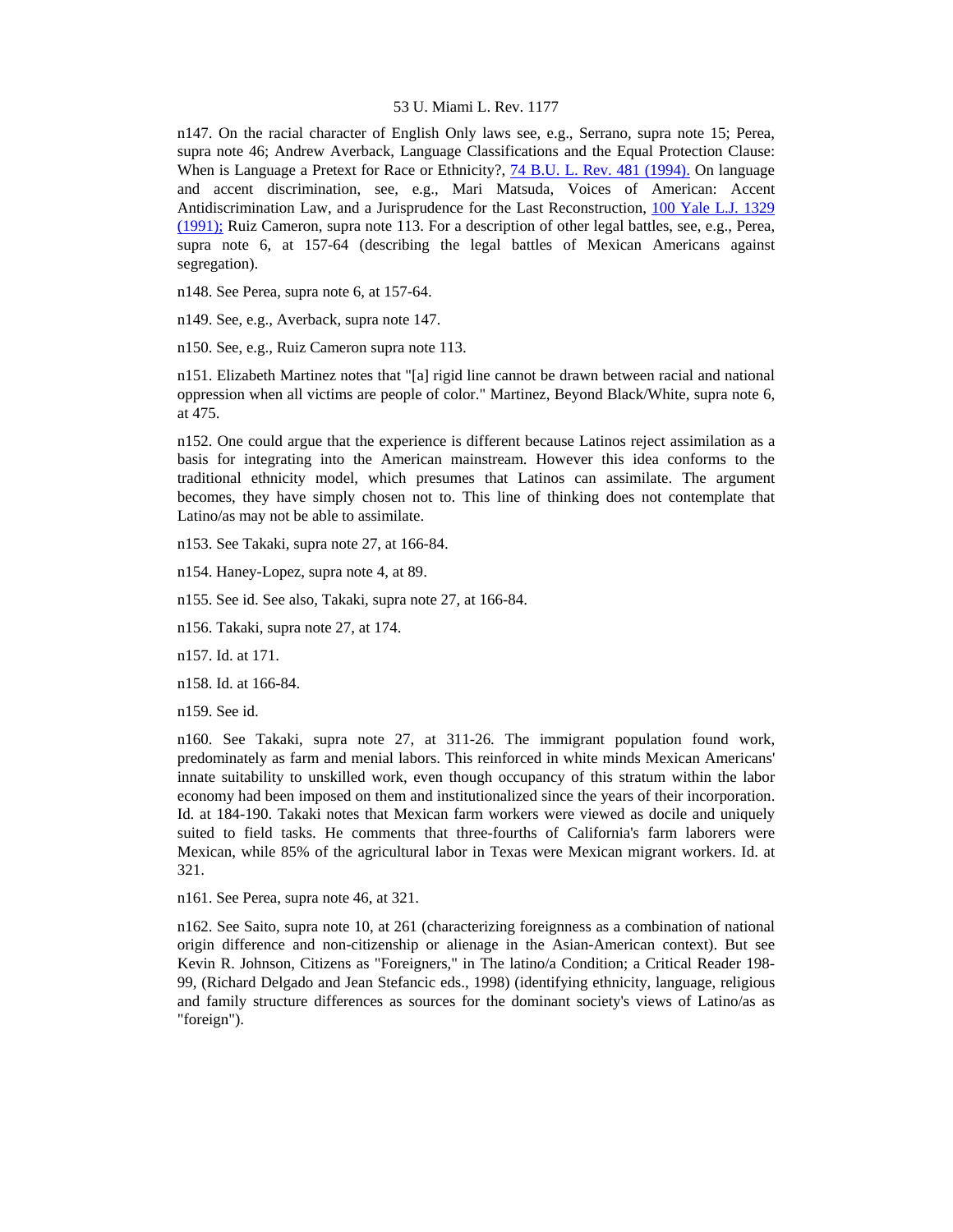n163. "Mestizo" means those of Indian, Spanish and African "mixed" descent. See Takaki, supra note 27, at 168. I am suggesting that Mexican American and Latino/a lineage encompasses in part a racialized or colorized groups that have suffered oppression based upon colorized categories. The notion by Whites that Latinos are "mongrels" denigrates but captures this idea. Id. at 174.

n164. See Max Castro, Making "Pan Latino": Latino Pan-Ethnicity and the Controversial Case of the Cubans, [2 Harv. Latino L. Rev. 179 \(1997\)](http://www.lexis.com/research/xlink?searchtype=get&search=2%20Harv.%20Latino%20L.%20Rev.%20179)(discussing the incorporation and partial incorporation of many Latin American countries as a shared ingredient of Latino/a identity).

n165. See Martinez, Beyond Black/White, supra note 6.

n166. See Gotanda, supra note 15, at 23-28 (describing the myth of racial purity on which white supremacy and the hypo-descent rule is based).

n167. Martinez explains this complexity as follows:In the sixteenth century they moved north, and a new mestizaje took place with the Native Americans. The Raza took on still more dimensions with the 1846 U.S. occupation of Mexico and some intermarriage with Anglos. Then in the early twentieth century, newly arrived Mexicans began to join those descendants of Mexicans already here. The mix continues today with notable difference between first-, second- , third- and twentieth-generation people of Mexican descent. Martinez, Beyond Black/White, supra note 6, at 473.

n168. See id. at 472-73. Martinez continues:

 [In addition w]e must also remember that the very word "Latino" is a monumental simplification. Chicanos/as, already multifaceted, are only one Latino people. Yet dualism prefers a Black/White view in all matters, leaving no room for an in- between color like brown - much less a wildly multi-colored, multi-lingual presence called "Latino." And so, along with being "invisibilized" by the dominant society, Latino/as are homogenized.

n169. See id. This proximity, as well as the significant presence of Latino/a immigration populations, not only makes Latino/as appear bi- or multi- national, but also makes them feel that way. Substantial literature on the border metaphor seems to support this. See generally The Latino/a Condition: A Critical Reader (Richard Delgado & Jean Stefancic eds., 1998)(providing several excepts from articles about the border as metaphor). See also supra text accompanying note 173 (quoting Martinez on the multinational nature of Latino/as).

n170. See, e.g., Johnson, supra note 49 (discussing how darker Latino/as experience racial oppression different than lighter Latino/as); Baynes, supra note 49.

n171. One might think of black English as being "raced" as colored and Asian languages as being seen as foreign but Spanish being "raced" as colored and foreign. In this way, the bottom metaphor in the context of a hybridized racial system manifest what Haney-Lopez has called the most significant difference between the ethnicity and racial models. That is, that racial models mark a group as "twice removed from normalcy:" twice removed from whiteness and Anglo- Saxon norms. The different racial systems capture the differential impact of a certain type of racial system on different groups. For instance, although Latino/as may be on the bottom of a "hybridized" racial system, all racialized groups are "hybridized." Blacks are colorized but they are perceived as American in the context of a hybridized racial system. Asian-Americans are foreignized, but in the context of American psychosis and the model minority myth, are seen as having conformed to Anglo-Saxon cultural norms and thus both are